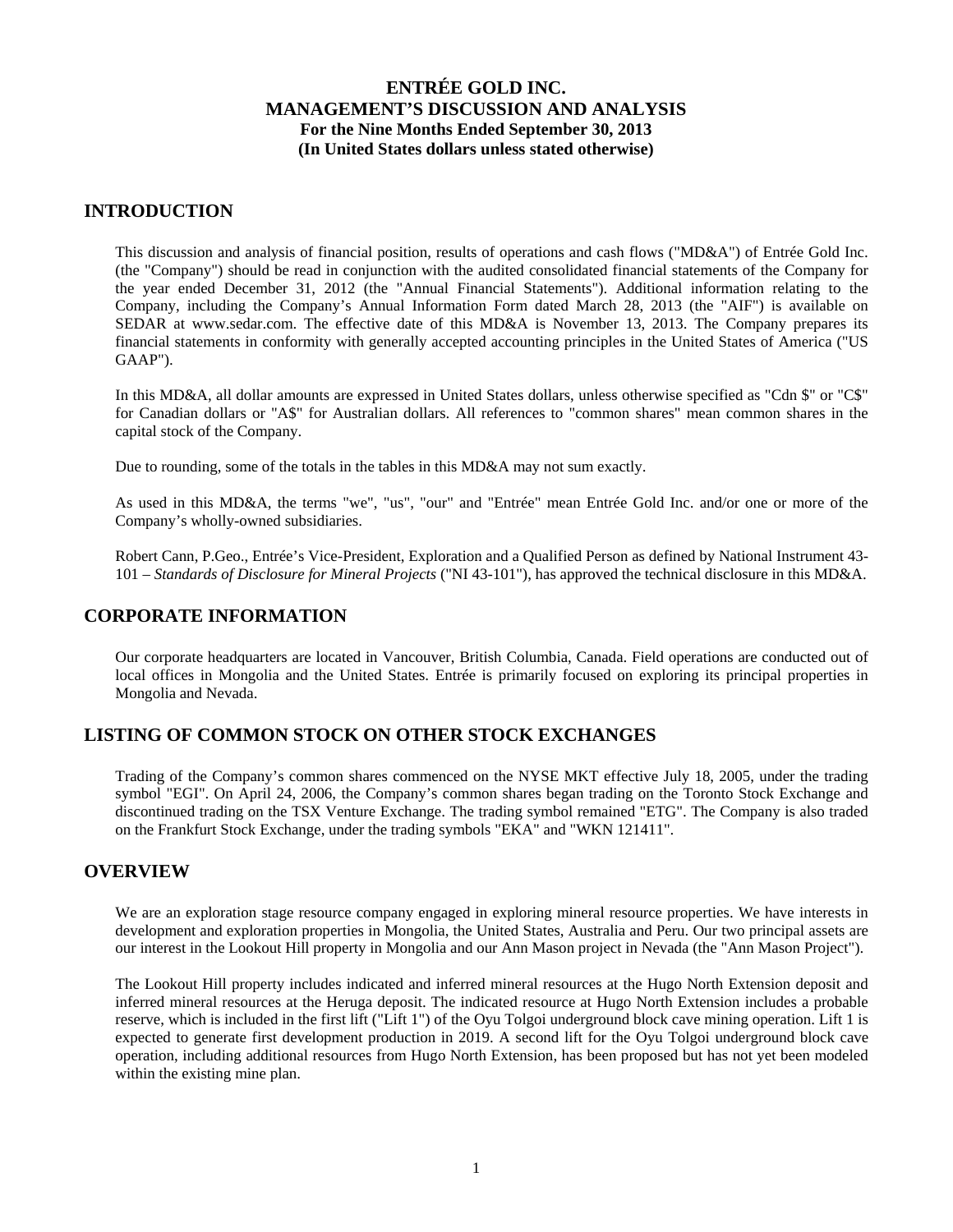The Ann Mason Project includes the Ann Mason and the Blue Hill deposits, which host indicated (Ann Mason) and inferred mineral resources. The Company reported the results of the Ann Mason deposit Preliminary Economic Assessment ("PEA") on October 24, 2012.

The following is an overview of our two principal assets.

# **MONGOLIA – LOOKOUT HILL**

The Lookout Hill property in the South Gobi region of Mongolia is comprised of two mining licences, Shivee Tolgoi and Javhlant. The original Shivee Tolgoi and Javhlant exploration licences were converted into mining licences by the Mineral Resources Authority of Mongolia ("MRAM") in October 2009 as a condition precedent to the Oyu Tolgoi Investment Agreement. Shivee Tolgoi and Javhlant completely surround Oyu Tolgoi LLC's ("OTLLC") Oyu Tolgoi mining licence and host the Hugo North Extension copper-gold deposit and the Heruga copper-gold-molybdenum deposit, respectively. These deposits are located within a land area that is subject to a joint venture between Entrée and OTLLC (the "Entrée-OTLLC Joint Venture"). OTLLC is owned 66% by Turquoise Hill Resources Ltd. (formerly Ivanhoe Mines Ltd.) ("Turquoise Hill") and 34% by the Government of Mongolia (through Erdenes Oyu Tolgoi LLC).

The Shivee Tolgoi and Javhlant mining licences are divided between Entrée and the Entrée-OTLLC Joint Venture as follows:

- The Entrée-OTLLC Joint Venture covers 39,807 hectares consisting of the eastern portion of Shivee Tolgoi and all of the Javhlant mining licence (the "Joint Venture Property"). The Joint Venture Property is contiguous with, and on three sides (to the north, east and south) surrounds OTLLC's Oyu Tolgoi mining licence. The Joint Venture Property hosts the Hugo North Extension deposit and the Heruga deposit.
- The portion of the Shivee Tolgoi mining licence outside of the Joint Venture Property ("Shivee West") covers an area of 35,173 hectares. Shivee West is 100% owned by Entrée but is subject to a first right of refusal by OTLLC.

In February 2013, the Company entered into an equity participation and funding agreement with Sandstorm Gold Ltd. ("Sandstorm") that provided an upfront deposit (the "Deposit") from Sandstorm of \$40 million. The Company will use future payments that it receives from its mineral property interests, including from the Joint Venture Property, to purchase and deliver metal credits to Sandstorm, in amounts that are indexed to the Company's share of gold, silver and copper production from the Joint Venture Property as follows:

- 25.7% of the Company's share of gold and silver, and 2.5% of the Company's share of copper, produced from the portion of the Shivee Tolgoi mining licence included in the Joint Venture Property (represented by the shaded upper right portion of the following illustration); and
- 33.8% of the Company's share of gold and silver, and 2.5% of the Company's share of copper, produced from the Javhlant mining licence (represented by the lower hatched portion of the following illustration).

In addition to the Deposit, upon delivery of the metal credits Sandstorm will make a cash payment to the Company equal to the lesser of the prevailing market price and \$220 per ounce of gold, \$5 per ounce of silver and \$0.50 per pound of copper (subject to inflation adjustments). After approximately 8.6 million ounces of gold, 40.3 million ounces of silver and 9.1 billion pounds of copper have been produced from the entire Joint Venture Property, the cash payment will increase to the lesser of the prevailing market price and \$500 per ounce of gold, \$10 per ounce of silver and \$1.10 per pound of copper (subject to inflation adjustments). To the extent that the prevailing market price is greater than the amount of the cash payment, the difference between the two will be credited against the Deposit (the net amount of the Deposit being the "Unearned Balance"). In the event of a partial expropriation of Entrée's interest in the Joint Venture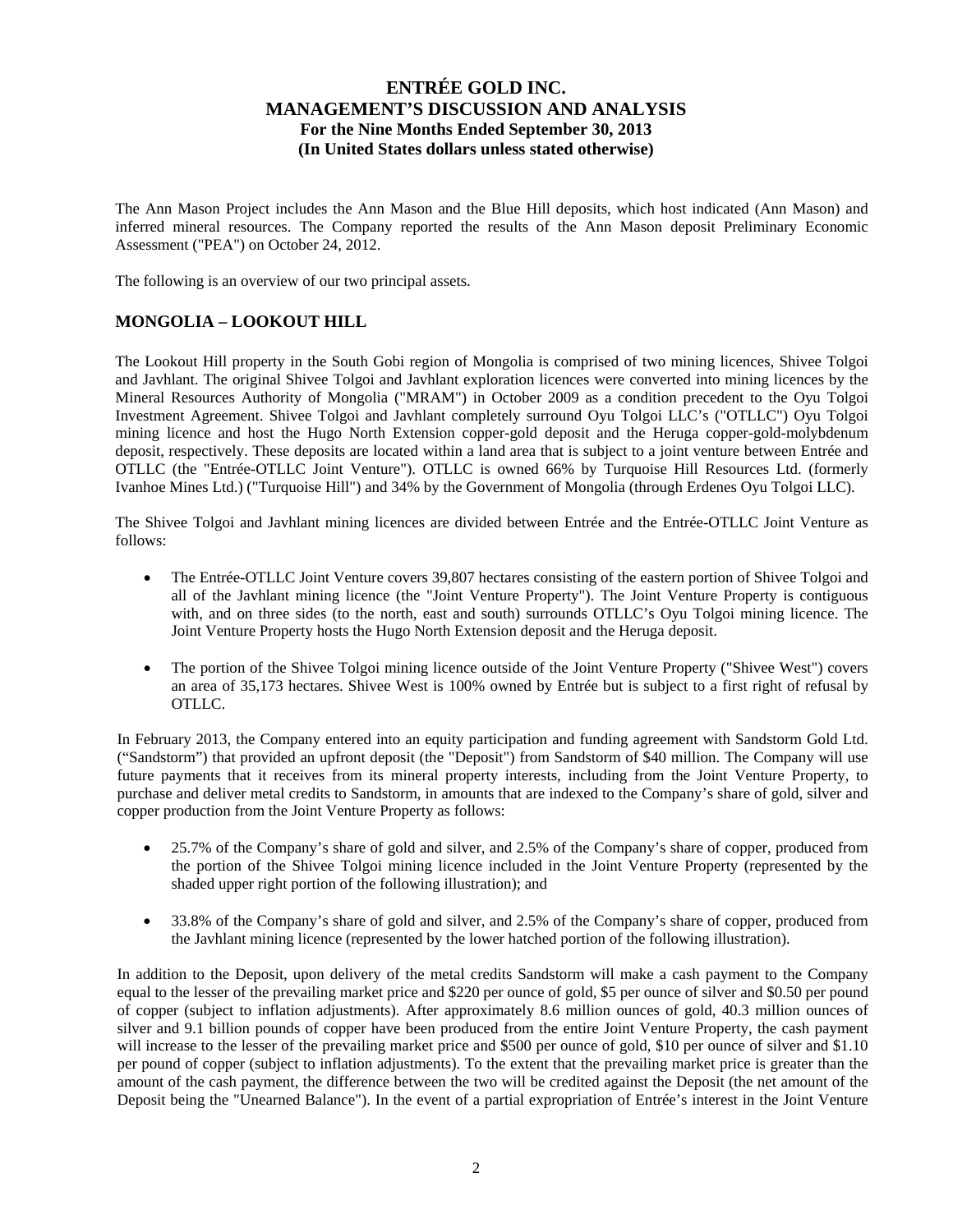Property, which is not reversed during the abeyance period provided for in the equity participation and funding agreement, the Company will be required to return a pro rata portion of the Deposit (the amount of the repayment not to exceed the amount of the Unearned Balance) and the metal credits that the Company is required to deliver will be reduced proportionately. In the event of a full expropriation, the full amount of the Unearned Balance must be returned with interest.

The Company is not required to deliver actual metal, and the Company may use revenue from any of its assets to purchase the requisite amount of metal credits.

The illustration below depicts the different areas of Lookout Hill:



On February 27, 2013, notice (the "Notice") was delivered to Entrée by MRAM that by Order No. 43 dated February 22, 2013, the Ministry of Mining has cancelled the July 10, 2009 Order of the Ministry of Mineral Resources and Energy (the "2009 Order") registering the Hugo Dummett (including the Hugo North Extension) and Heruga reserves. The Notice states that the 2009 Order breached Clause 48.4 of the Minerals Law of Mongolia and Clause 9 of the Charter of the Minerals Resource Council. The Notice further advises that any transfer, sale or lease of the Shivee Tolgoi and Javhlant mining licences is temporarily restricted. On September 4, 2013, the Minister of Mining issued Order No. 179, advising the Minerals Professional Council to re-submit its previous conclusions regarding the reserves to MRAM for review and registration. On September 6, 2013, the head of MRAM ordered that the Hugo Dummett (including the Hugo North Extension) and Heruga reserves be registered. Entrée was also subsequently advised that the temporary transfer restriction on the joint venture mining licences will be lifted.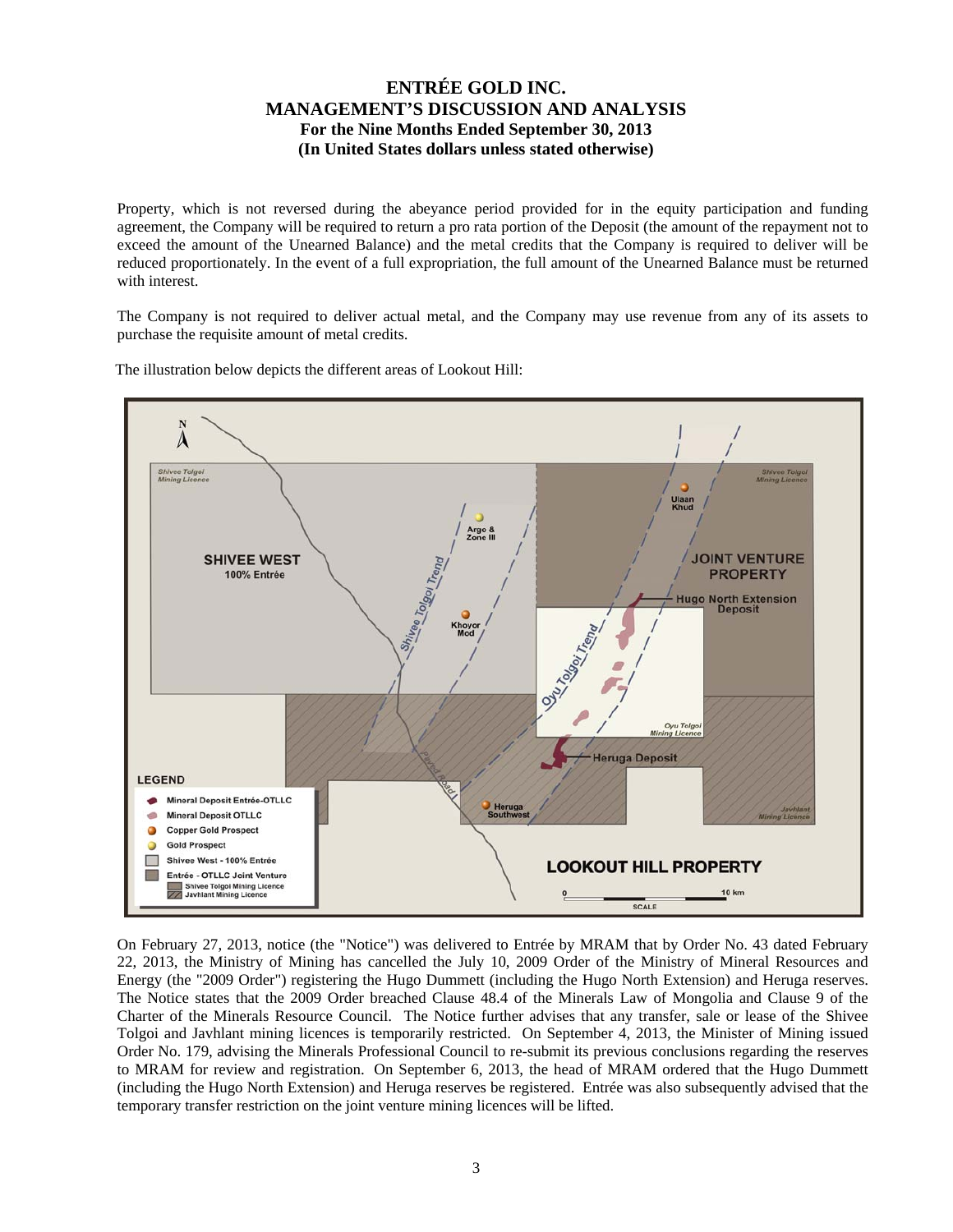Entrée has been in discussions with stakeholders of the Oyu Tolgoi project, including the Government of Mongolia, OTLLC, Erdenes Oyu Tolgoi LLC, and Rio Tinto, since the Government of Mongolia temporarily restricted the joint venture licences from transfer in February 2013. The discussions to date have focussed on issues arising from Entrée's exclusion from the 2009 Oyu Tolgoi Investment Agreement, including the fact that the Government of Mongolia does not have a full 34% interest in the Joint Venture Property; the fact that the mining licences integral to future underground operations are held by more than one corporate entity; and the fact that Entrée does not benefit from the stability that it would otherwise have if it were a party to the Oyu Tolgoi Investment Agreement. No final agreements have been reached and further discussions with all stakeholders are required.

### *Entrée-OTLLC Joint Venture*

In October 2004, the Company entered into an arm's-length Equity Participation and Earn-In Agreement (the "Earn-In Agreement") with Turquoise Hill. Under the Earn-In Agreement, Turquoise Hill agreed to purchase equity securities of the Company, and was granted the right to earn an interest in the Joint Venture Property. Most of Turquoise Hill's rights and obligations under the Earn-In Agreement, including its right of first refusal on Shivee West, were subsequently assigned by Turquoise Hill to what was then its wholly-owned subsidiary, OTLLC. The Government of Mongolia subsequently acquired from Turquoise Hill a 34% interest in OTLLC, which is also the title holder of the Oyu Tolgoi mining licence, illustrated in the map above.

OTLLC undertook an exploration program which established the presence of two significant resources on the Joint Venture Property: the Hugo North Extension deposit immediately to the north of the Oyu Tolgoi mining licence and the Heruga deposit immediately to the south of the Oyu Tolgoi mining licence.

On June 30, 2008, OTLLC gave notice to Entrée that it had completed its earn-in obligations by expending a total of \$35 million on exploration on the Joint Venture Property. OTLLC earned an 80% interest in all minerals extracted below a sub-surface depth of 560 metres from the Joint Venture Property and a 70% interest in all minerals extracted from surface to a depth of 560 metres from the Joint Venture Property. The Earn-In Agreement provides that at such time as OTLLC completes its earn-in obligations, the parties will enter into a joint venture agreement in the form attached to the Earn-In Agreement. While the parties have not formally executed the joint venture agreement, the Entrée-OTLLC Joint Venture is operating under those terms.

Under the terms of the Entrée-OTLLC Joint Venture, Entrée elected to have OTLLC debt finance Entrée's share of costs with interest accruing at OTLLC's actual cost of capital or prime plus 2%, whichever is less, at the date of the advance. Debt repayment may be made in whole or in part from (and only from) 90% of monthly available cash flow arising from sale of Entrée's share of products. Available cash flow means all net proceeds of sale of Entrée's share of products in a month less Entrée's share of costs of operations for the month.

#### *Investment by Rio Tinto in Entrée and Turquoise Hill*

In June 2005, following the announcement in May 2005 of the discovery of high grade mineralization at Hugo North Extension, Rio Tinto Exploration Canada Inc. (formerly Kennecott Canada Exploration Inc.), a subsidiary of Rio Tinto plc (together with its subsidiaries, "Rio Tinto") took part in a private placement in the Company and became its then largest shareholder. The terms of the private placement agreement provide that in the event the Company undertakes an equity financing, Rio Tinto has pre-emptive rights to maintain its ownership percentage in the Company (unless and until such time as its proportionate share falls below 10% of the issued and outstanding common shares or it fails to exercise its pre-emptive rights in full). On August 2, 2012, Rio Tinto Exploration Canada Inc. assigned its shares and its pre-emptive rights to Rio Tinto International Holdings Limited. Rio Tinto elected not to exercise its pre-emptive rights in connection with a private placement that the Company completed on March 1, 2013. Accordingly, as at March 1, 2013, Rio Tinto's pre-emptive rights terminated. At September 30, 2013, Rio Tinto owned approximately 11.3% of the Company's issued and outstanding shares.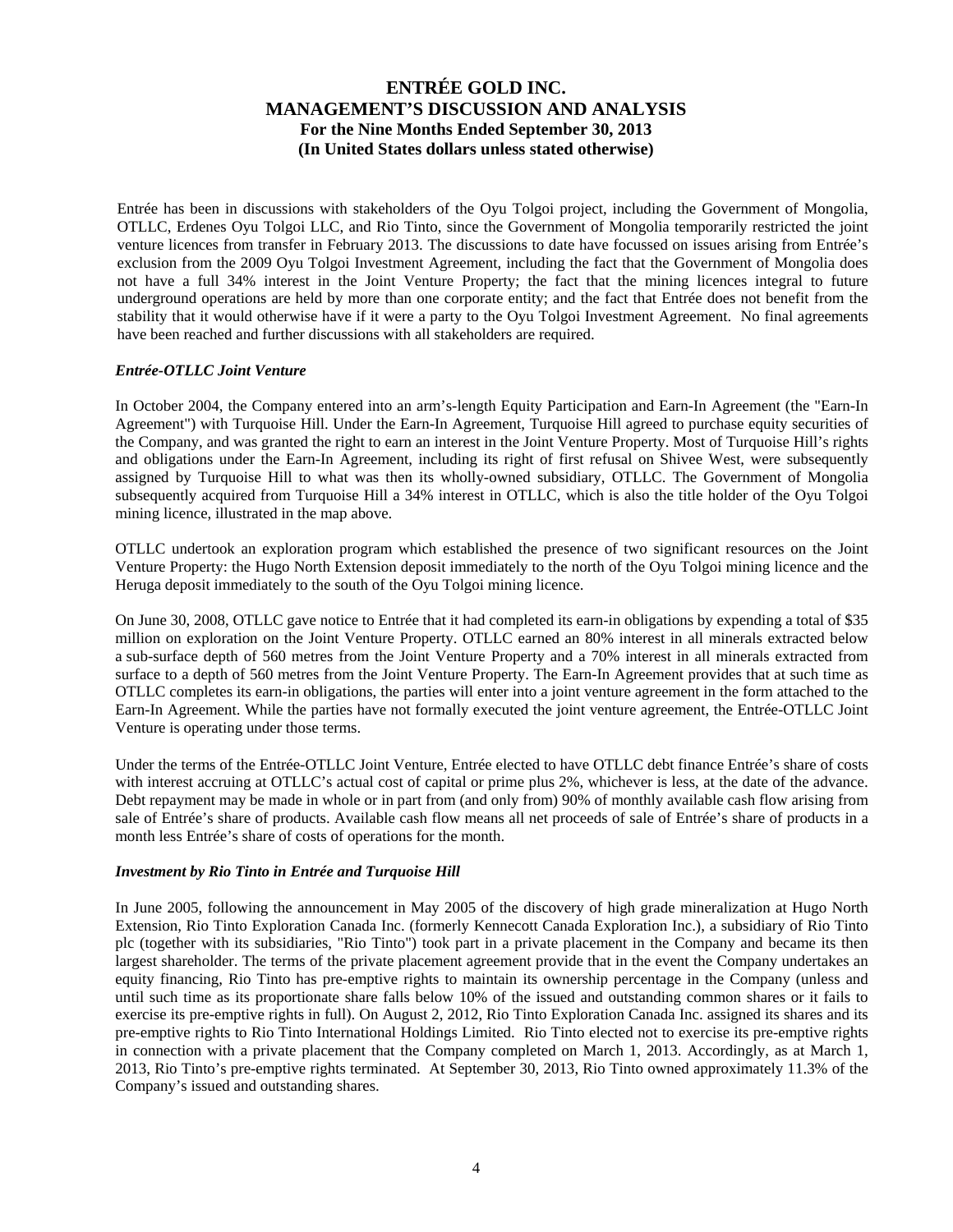Following Rio Tinto's investment in the Company in June 2005, Rio Tinto acquired, through a series of transactions, approximately 49% of Turquoise Hill's issued and outstanding shares. On January 24, 2012, Rio Tinto announced that it had increased its ownership interest in Turquoise Hill to 51%. At that time, Rio Tinto was deemed to have acquired beneficial ownership over the common shares of the Company held by Turquoise Hill. At September 30, 2013, Turquoise Hill owned approximately 9.4% of the Company's issued and outstanding common shares, which it acquired pursuant to the Earn-In Agreement. When combined with the common shares of the Company held by Rio Tinto, at September 30, 2013, Rio Tinto beneficially owned approximately 20.7% of the Company's issued and outstanding shares.

### *Heads of Agreement and Memorandum of Agreement*

On December 8, 2010, Rio Tinto and Turquoise Hill entered into a Heads of Agreement (the "Heads of Agreement") which provides for the management structure of OTLLC and the project management structure of the Oyu Tolgoi project, among other things. Under the Heads of Agreement, Rio Tinto is entitled to appoint three of the nine directors of OTLLC (with Turquoise Hill appointing three and the Government of Mongolia appointing three (as directed within the Amended and Restated Shareholders Agreement among the parties (the "Shareholders Agreement") dated June 8, 2011)) and Rio Tinto assumes management of the building and operation of the Oyu Tolgoi project, which includes the Heruga and Hugo North Extension deposits on the Joint Venture Property.

On April 18, 2012, Rio Tinto announced that it had signed a memorandum of agreement (the "MOA") with Turquoise Hill under which Rio Tinto agrees to support and provide certain elements of a comprehensive funding package that will underpin the development of the Oyu Tolgoi project. In accordance with the MOA, Rio Tinto assumed responsibility for all exploration operations on behalf of OTLLC, including exploration on the Joint Venture Property. Rio Tinto prepares all programs and budgets for approval by the OTLLC board before they are submitted to the Entrée-OTLLC management committee.

### *Oyu Tolgoi Development and Funding*

As reported by Turquoise Hill, overall construction of the first phase of the Oyu Tolgoi project (the Southern Oyu open pits) was essentially complete at the end of 2012. On November 5, 2012, Turquoise Hill announced that OTLLC had signed a binding power purchase agreement with the Inner Mongolia Power Corporation to supply initial power to the mine. Finalization of the power purchase agreement enabled OTLLC to complete commissioning of the ore-processing equipment on December 27, 2012. First ore was processed through the concentrator on January 2, 2013 and production of the first copper-gold concentrate followed on January 31, 2013. The first shipment of copper concentrate was sent to customers in China on July 9, 2013. The necessary approvals from Chinese customs officials to allow those customers to collect purchased concentrate were received in October and a convoy carrying concentrate departed from the Chineseborder warehouse on October 19, 2013. On October 14, 2013, Turquoise Hill reported that the concentrator is now operating at name-plate capacity of approximately 100,000 tonnes of ore processed per day. Turquoise Hill expects Oyu Tolgoi to produce between 75,000 and 85,000 tonnes of copper in concentrates for the year.

On February 14, 2013, Turquoise Hill announced that the feasibility study for the expansion of operations of Oyu Tolgoi (including Lift 1 of the Entrée-OTLLC Joint Venture's Hugo North Extension deposit) is expected to be completed in the first half of 2014, as Turquoise Hill continues to pursue value engineering and optimization.

As reported by Turquoise Hill, on April 17, 2013, Rio Tinto signed commitment letters with 15 global banks that locked in pricing and terms for long-term project financing for Oyu Tolgoi. These commitments will expire on December 12, 2013. In addition to the approval of the European Bank of Reconstruction and Development (EBRD) and the International Finance Corporation (IFC), Oyu Tolgoi project financing has been conditionally approved by the boards of Export Development Canada, Australian Export Finance and Insurance Corporation, and Export-Import Bank of the United States.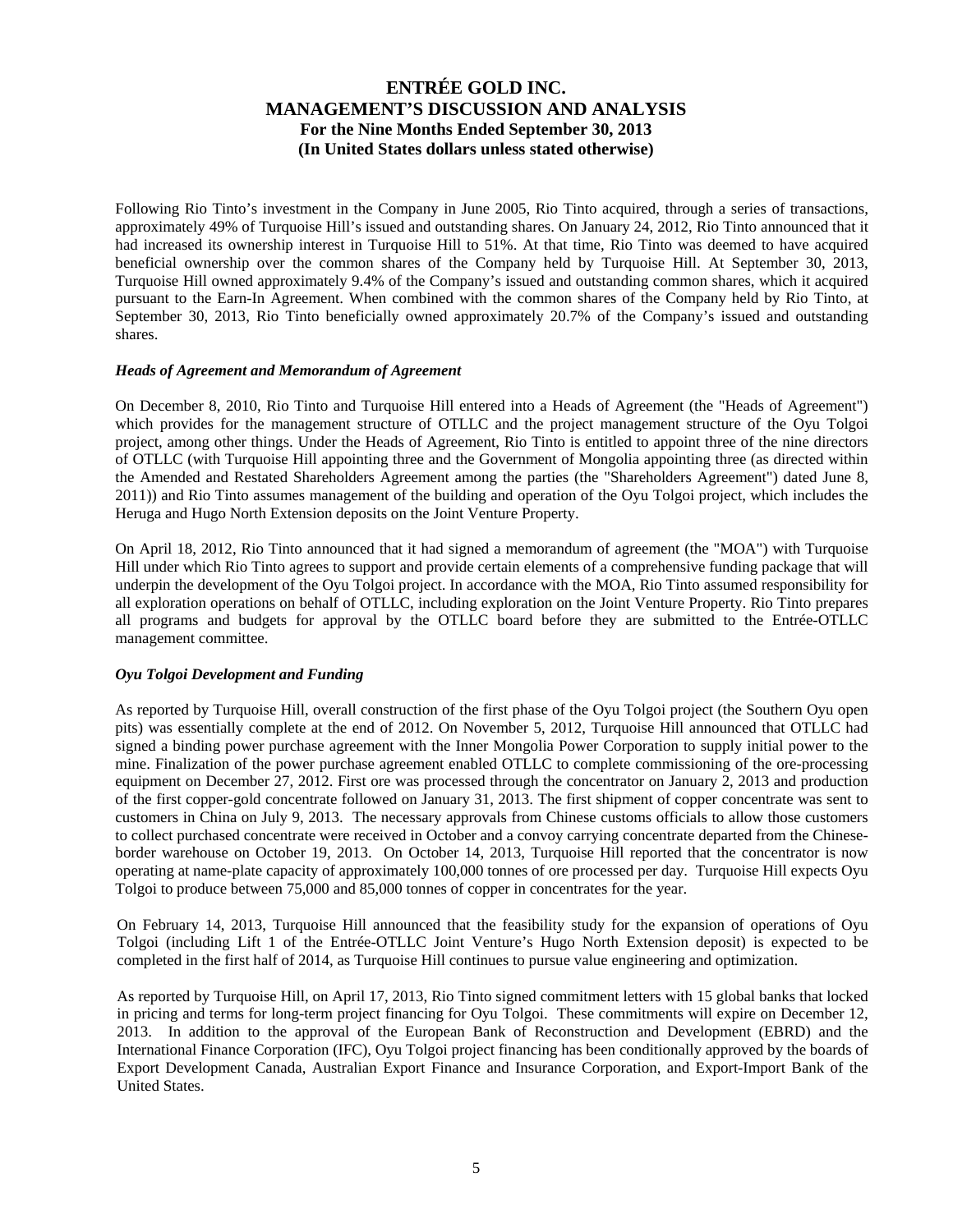On July 28, 2013, Turquoise Hill announced that it had received notification from the Government of Mongolia that project financing for Oyu Tolgoi will now require approval by the Mongolian Parliament and as a consequence funding and development of the Oyu Tolgoi underground mine will be delayed until matters with the Mongolian Government can be resolved and a new timetable has been agreed.

On August 7, 2013, Turquoise Hill announced that it had signed a binding term sheet with Rio Tinto for a new funding agreement designed to meet Turquoise Hill's cash needs through the end of 2013. Rio Tinto will provide Turquoise Hill with a secured \$600 million bridge funding facility. In the event that the Oyu Tolgoi project financing funds are not available to repay the \$600 million bridge funding facility as well as an existing \$1.8 billion interim funding facility, which both mature on December 31, 2013, Turquoise Hill would be obligated to launch a rights offering to close by the end of 2013, with a standby commitment from Rio Tinto, to repay both facilities. Turquoise Hill stated that discussions with the Government of Mongolia about project financing, delayed funding and development of the Oyu Tolgoi underground and other outstanding matters continue, with a goal of completing the project financing transaction and beginning to draw from the facility by the end of 2013.

### *Investment Agreement and the Mongolian Government*

On October 6, 2009, Turquoise Hill, OTLLC and Rio Tinto signed an Investment Agreement (the "Investment Agreement") with the Mongolian Government, which regulates the relationship among the parties and stabilizes the long term tax, legal, fiscal, regulatory and operating environment to support the development of the Oyu Tolgoi project, which includes the Joint Venture Property. The Investment Agreement specifies that the Government of Mongolia will own 34% of the shares of OTLLC (and by extension, 34% of OTLLC's interest in the Joint Venture Property) through its subsidiary Erdenes Oyu Tolgoi LLC.

On October 15, 2012, Turquoise Hill announced that it, along with OTLLC and Rio Tinto, had rejected a request from the Mongolia Ministry of Mining to renegotiate the Investment Agreement. This followed re-affirmation by the Mongolian Government in October 2011 that the Investment Agreement was signed in full compliance with all laws and regulations of Mongolia.

In its proposed 2013 budget, the Government of Mongolia included revenue from the application of a progressive royalty scheme to Oyu Tolgoi. However, the Investment Agreement provides a stabilized royalty rate of 5% over the life of the agreement and specifies that new laws made after its signing will not apply to Oyu Tolgoi. Turquoise Hill has stated that any change to Oyu Tolgoi's royalty rate would require the agreement of all parties to the Investment Agreement.

In early 2013, Turquoise Hill announced that a number of substantive issues had been raised by the Government of Mongolia relating to implementation of the Investment Agreement and Shareholder's Agreement, including Oyu Tolgoi project development and costs, operating budget, project financing, management fees and governance. On July 28, 2013, Turquoise Hill announced that it had received notification from the Government of Mongolia that project financing for the Oyu Tolgoi underground mine will now require approval by the Mongolian Parliament and as a consequence, funding and development of the Oyu Tolgoi underground mine will be delayed until matters with the Mongolian Government can be resolved and a new timetable has been agreed.

#### *Investment Agreement and the Joint Venture Property*

The contract area defined in the Investment Agreement includes the Javhlant and Shivee Tolgoi mining licences, including Shivee West which is 100% owned by Entrée and not currently subject to the Entrée-OTLLC Joint Venture. The conversion of the original Shivee Tolgoi and Javhlant exploration licences into mining licences was a condition precedent to the Investment Agreement coming into effect. The Shivee Tolgoi and Javhlant mining licences were issued on October 27, 2009, and the Investment Agreement took legal effect on March 31, 2010.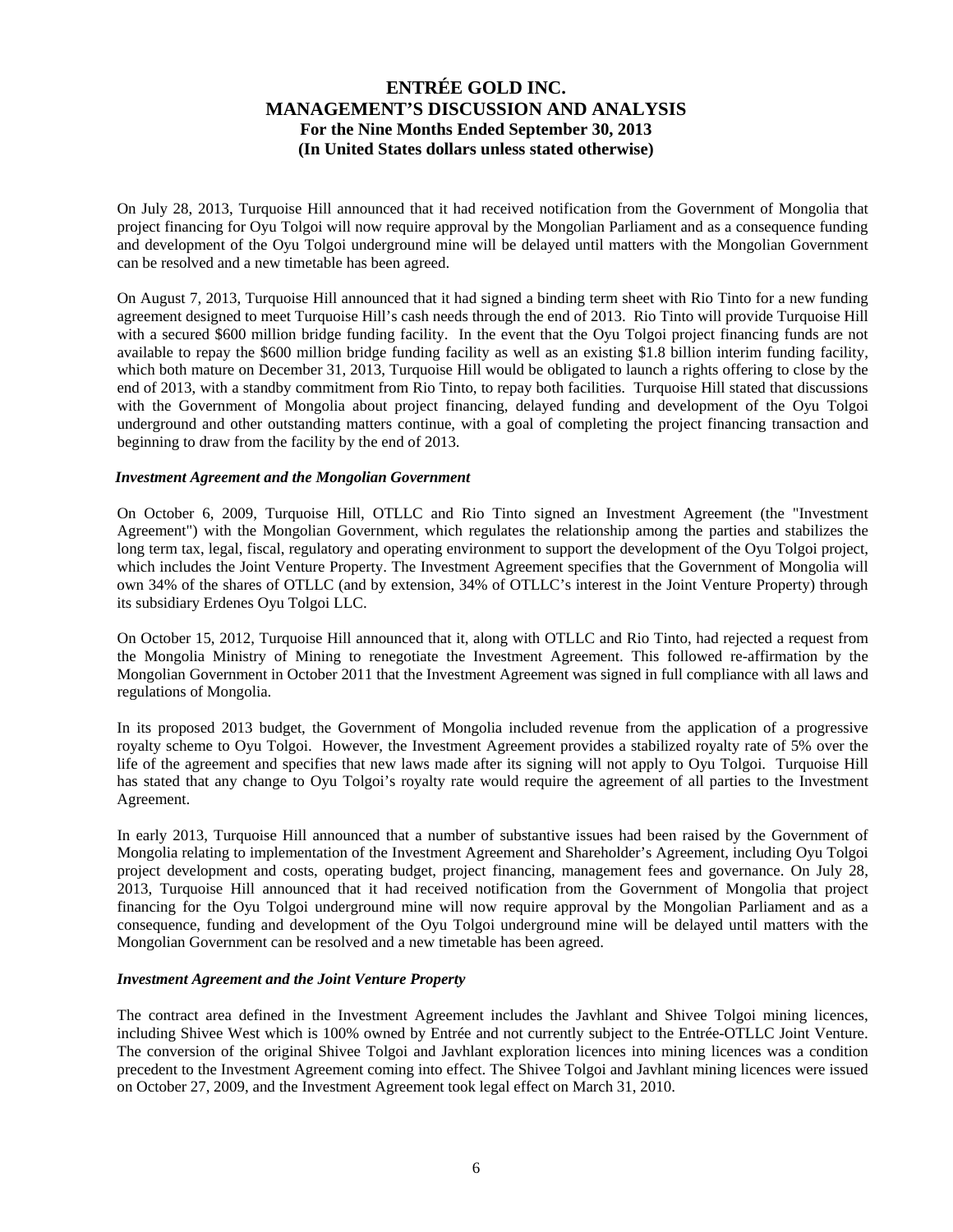Since Entrée itself is not a party to the Investment Agreement, Entrée does not have any direct rights or benefits under the Investment Agreement. OTLLC agreed, under the terms of the Earn-In Agreement, to use its best efforts to cause Entrée to be brought within the ambit of, made subject to and to be entitled to the benefits of the Investment Agreement or a separate stability agreement on substantially similar terms to the Investment Agreement. In order to become a party to the Investment Agreement or a similar type of agreement with the Government of Mongolia, the Government of Mongolia may require Entrée or the Entrée-OTLLC Joint Venture to agree to certain concessions, including with respect to the ownership of the Entrée-OTLLC Joint Venture, Entrée LLC or the economic benefit of Entrée's interest in the Joint Venture Property, or the scope of the lands to be covered by the Investment Agreement or similar type of agreement.

In June 2010, the Government of Mongolia passed Resolution 140, the purpose of which is to authorize the designation of certain land areas for "state special needs" within certain defined areas, some of which include or are in proximity to the Oyu Tolgoi project. These state special needs areas are to be used for Khanbogd village development and for infrastructure and plant facilities necessary in order to implement the development and operation of the Oyu Tolgoi project. A portion of the Shivee Tolgoi licence is included in the land area that is subject to Resolution 140.

In June 2011, the Government of Mongolia passed Resolution 175, the purpose of which is to authorize the designation of certain land areas for "state special needs" within certain defined areas in proximity to the Oyu Tolgoi project. These state special needs areas are to be used for infrastructure facilities necessary in order to implement the development and construction of the Oyu Tolgoi project. Portions of the Shivee Tolgoi and Javhlant licences are included in the land area that is subject to Resolution 175.

It is expected but not yet formally confirmed by the Government that to the extent that a consensual access agreement exists or is entered into between OTLLC and an affected licence holder, the application of Resolution 175 to the land area covered by the access agreement will be unnecessary. OTLLC has existing access and surface rights to the Joint Venture Property pursuant to the Earn-In Agreement. If Entrée is unable to reach a consensual arrangement with OTLLC with respect to Shivee West, Entrée's right to use and access a corridor of land included in the state special needs areas for a proposed power line may be adversely affected by the application of Resolution 175. While the Mongolian Government would be responsible for compensating Entrée in accordance with the mandate of Resolution 175, the amount of such compensation is not presently quantifiable.

The Investment Agreement contains provisions restricting the circumstances under which the Shivee Tolgoi and Javhlant licences may be expropriated. As a result, Entrée considers that the application of Resolution 140 and Resolution 175 to the Joint Venture Property will likely be considered unnecessary.

On February 27, 2013, Notice was delivered to Entrée by MRAM that by Order No. 43 dated February 22, 2013, the Ministry of Mining has cancelled the 2009 Order registering the Hugo Dummett (including the Hugo North Extension) and Heruga reserves. The Notice states that the 2009 Order breached Clause 48.4 of the Minerals Law of Mongolia and Clause 9 of the Charter of the Minerals Resource Council. The Notice further advises that any transfer, sale or lease of the Shivee Tolgoi and Javhlant mining licences is temporarily restricted. On September 4, 2013, the Minister of Mining issued Order No. 179, advising the Minerals Professional Council to re-submit its previous conclusions regarding the reserves to MRAM for review and registration. On September 6, 2013, the head of MRAM ordered that the Hugo Dummett (including the Hugo North Extension) and Heruga reserves be registered. Entrée was also subsequently advised that the temporary transfer restriction on the joint venture mining licences will be lifted.

Entrée has been in discussions with stakeholders of the Oyu Tolgoi project, including the Government of Mongolia, OTLLC, Erdenes Oyu Tolgoi LLC, and Rio Tinto, since the Government of Mongolia temporarily restricted the joint venture licences from transfer in February 2013. The discussions to date have focussed on issues arising from Entrée's exclusion from the Investment Agreement, including the fact that the Government of Mongolia does not have a full 34% interest in the Joint Venture Property; the fact that the mining licences integral to future underground operations are held by more than one corporate entity; and the fact that Entrée does not benefit from the stability that it would otherwise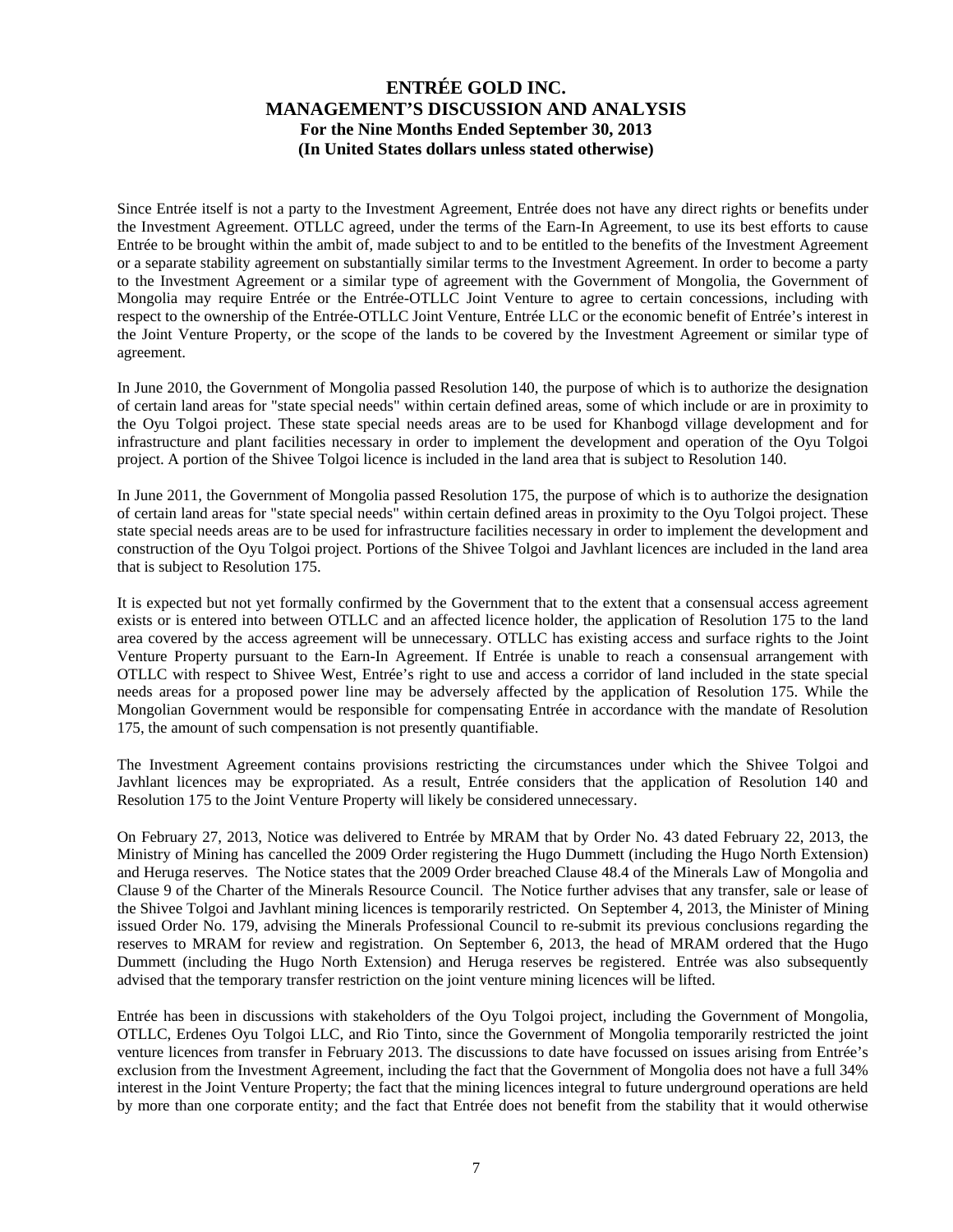have if it were a party to the Investment Agreement. No final agreements have been reached and further discussions with all stakeholders are required.

### *Legislation*

On December 7, 2012, the Office of the President of Mongolia published a draft revised Minerals Law, which proposes to introduce a new regulatory regime with new legal concepts. The draft law reaffirms the existing list of strategic deposits approved by Parliamentary Resolution #27 dated February 6, 2007, and provides for "mining agreements" to be entered into between the Government of Mongolia and holders of licences covering strategic deposits. Under these mining agreements, the Mongolian State has the right to take an equity interest in the licence holder for no consideration. The draft law also provides: that licence transfer agreements will only be valid upon registration with MRAM and state-owned entities shall have a pre-emptive right to licences being transferred; for more extensive grounds under which licences may be revoked; and that not less than 34% of the equity in a foreign-invested mining licence holder must be held by a Mongolian citizen. As currently drafted, the draft law does not provide for any transitional provisions relating to existing licences nor the rights and obligations of licence holders under the existing system. Subsequent to publishing the draft law, President Elbegdorj determined that Mongolia needs a comprehensive policy framework that defines the country's priorities and strategies in the minerals sector before discussing a new Minerals Law. In July 2013, the Minister of Mining introduced a draft "State Policy on the Minerals Sector (2013- 2024)" to Parliament. It is expected that the draft policy will be discussed in the Mongolian Parliament's fall session.

The Ministry of Finance and Ministry of Economic Development have also released drafts of new tax laws and amendments which include provisions related to taxation of foreign legal entities in Mongolia and more detailed rules for taxation of mining companies.

On October 7, 2013, the Mongolian Parliament passed a new Investment Law, which came into effect on November 1, 2013. The new law is aimed at reviving foreign investment by easing restrictions on investors in key sectors such as mining and by providing greater certainty on the taxes they must pay. The new law replaces two previous laws, including the Law of Mongolia on the Regulation of Foreign Investment in Business Entities Operating in Sectors of Strategic Importance ("SEFIL"). The full impact of the new Investment Law is not yet known.

### *Mineral Resource and Reserve Estimates*

In March 2013, Turquoise Hill released a technical report ("2013 OTTR") based on the technical, production and cost information contained in the study prepared by OTLLC for international financial institutions for project financing of the Oyu Tolgoi project. The 2013 OTTR updates the current path of development for the initial phases of the Oyu Tolgoi project (Southern Oyu open pits and Hugo North underground Lift 1, which includes a portion of the Hugo North Extension deposit).

On April 2, 2013, the Company filed an updated technical report titled "Technical Report 2013 on the Lookout Hill Property" ("LHTR13"). LHTR13 is dated March 28, 2013 and was prepared under the management of AMC Consultants Pty Ltd ("AMC") in Adelaide, Australia. The following information is summarized, derived or extracted from LHTR13. For a complete description of the assumptions, qualifications and procedures associated with the information in LHTR13, reference should be made to the full text of LHTR13, which is available for review on SEDAR located at www.sedar.com or on www.entreegold.com.

LHTR13 discusses the impact of the updated mine plan on the Joint Venture Property as well as future development options for the Entrée-OTLLC Joint Venture assets.

LHTR13 analyses a reserve case only. The underground mineral reserves for Lift 1 of the Hugo North deposit, including Lift 1 of the Entrée-OTLLC Joint Venture's Hugo North Extension deposit, were updated in LHTR13. The probable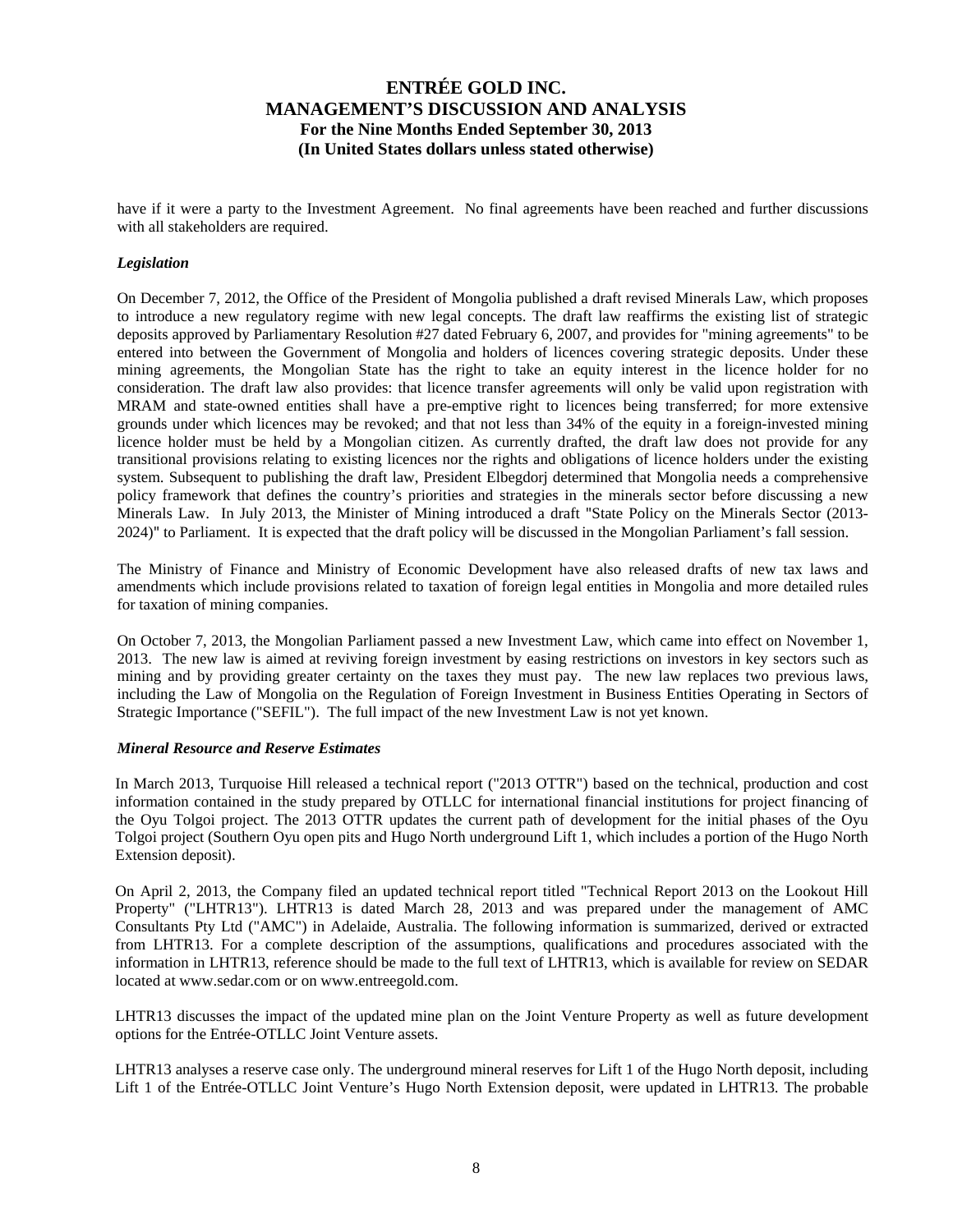reserve for Hugo North Extension – Lift 1 effective as of March 25, 2013 totals 31 million tonnes ("Mt") grading 1.73% copper and 0.62 grams per tonne ("g/t") gold (Table 1).

| Entrée-OTLLC Joint Venture Mineral Reserve, March 25, 2013<br>Table 1. |      |            |      |          |       |                    |       |       |  |  |  |  |
|------------------------------------------------------------------------|------|------------|------|----------|-------|--------------------|-------|-------|--|--|--|--|
|                                                                        | Ore  | <b>NSR</b> | Cu   | Ag<br>Au |       | Cu                 | Au    | Ag    |  |  |  |  |
| <b>Classification</b>                                                  | (Mt) | (5/t)      | (%)  | (g/t)    | (g/t) | (M <sub>1b</sub> ) | (Moz) | (koz) |  |  |  |  |
| Proven                                                                 |      |            |      |          |       |                    |       |       |  |  |  |  |
| Probable                                                               | 31   | 95.21      | 1.73 | 0.62     | 3.74  | 1.090              | 521   | 3,229 |  |  |  |  |
| <b>Total Entrée-OTLLC Joint Venture</b>                                | 31   | 95.21      | 1.73 | 0.62     | 3.74  | 1,090              | 521   | 3,229 |  |  |  |  |

#### **Notes**:

- Table shows only the part of the mineral reserve on the Entrée-OTLLC Joint Venture portion of the Shivee Tolgoi licence.
- Metal prices used for calculating the Hugo North underground net smelter returns ("NSR") are copper \$2.81/lb, gold \$970/oz, and silver \$15.50/oz based on long term metal price forecasts at the beginning of the mineral reserve work. The analysis indicates that the mineral reserve is still valid at these metal prices.
- The NSR has been calculated with assumptions for smelter refining and treatment charges, deductions and payment terms, concentrate transport, metallurgical recoveries and royalties.
- For the underground block cave all material within the shell has been converted to mineral reserve; this includes low grade indicated material and inferred material assigned zero grade treated as dilution.
- Only measured resources were used to report proven reserves and only indicated resources were used to report probable reserves.
- The Joint Venture Property comprises the eastern portion of the Shivee Tolgoi licence and all of the Javhlant licence. Title to both licences is held by Entrée. The Joint Venture Property is managed by Rio Tinto on behalf of OTLLC. Entrée will receive 20% of cash flows after capital and operating costs for material originating below 560 metres, and 30% above this depth.
- The base case financial analysis has been prepared using current long term metal price estimates of copper \$2.87/lb, gold \$1350/oz, and silver \$23.50/oz. Metal prices are assumed to fall from current prices to the long term average over five years.
- The mineral reserves are not additive to the mineral resources.

Of significance to Entrée:

- NSR value of the Hugo North Extension Lift 1 reserve increased to \$95.21/tonne from the \$79.40/tonne reported by the Company in March 2012. The NSR calculation reflects the net value per tonne received for the ore by the mine (after all treatment and transport costs and charges).
- While the mineral reserve tonnage on the Joint Venture Property increased compared to the amount as previously reported by the Company in March 2012, the copper grade decreased from 1.91% to 1.73% and the gold grade decreased from 0.74 g/t to 0.62 g/t.
- After factoring in projected increases to capital expenditures and operating costs, the net present value (at an 8% discount rate) of Entrée's 20% interest in the Hugo North Extension – Lift 1 decreased to \$110 million from the \$129 million reported by the Company in March 2012.
- A significant portion of the mineralization on the Joint Venture Property has not been included in the updated mining plan and remains in the mineral resource category, including Hugo North Extension – Lift 2 and the Heruga deposit.

The 2013 OTTR uses the same mineral resource estimates previously reported in the Company's March 2012 technical report. However, the base case cut-off has been lowered from 0.6% copper equivalent ("CuEq") to 0.37% CuEq resulting in new base case tonnages and grades. Full details are contained in LHTR13, which is available at www.sedar.com.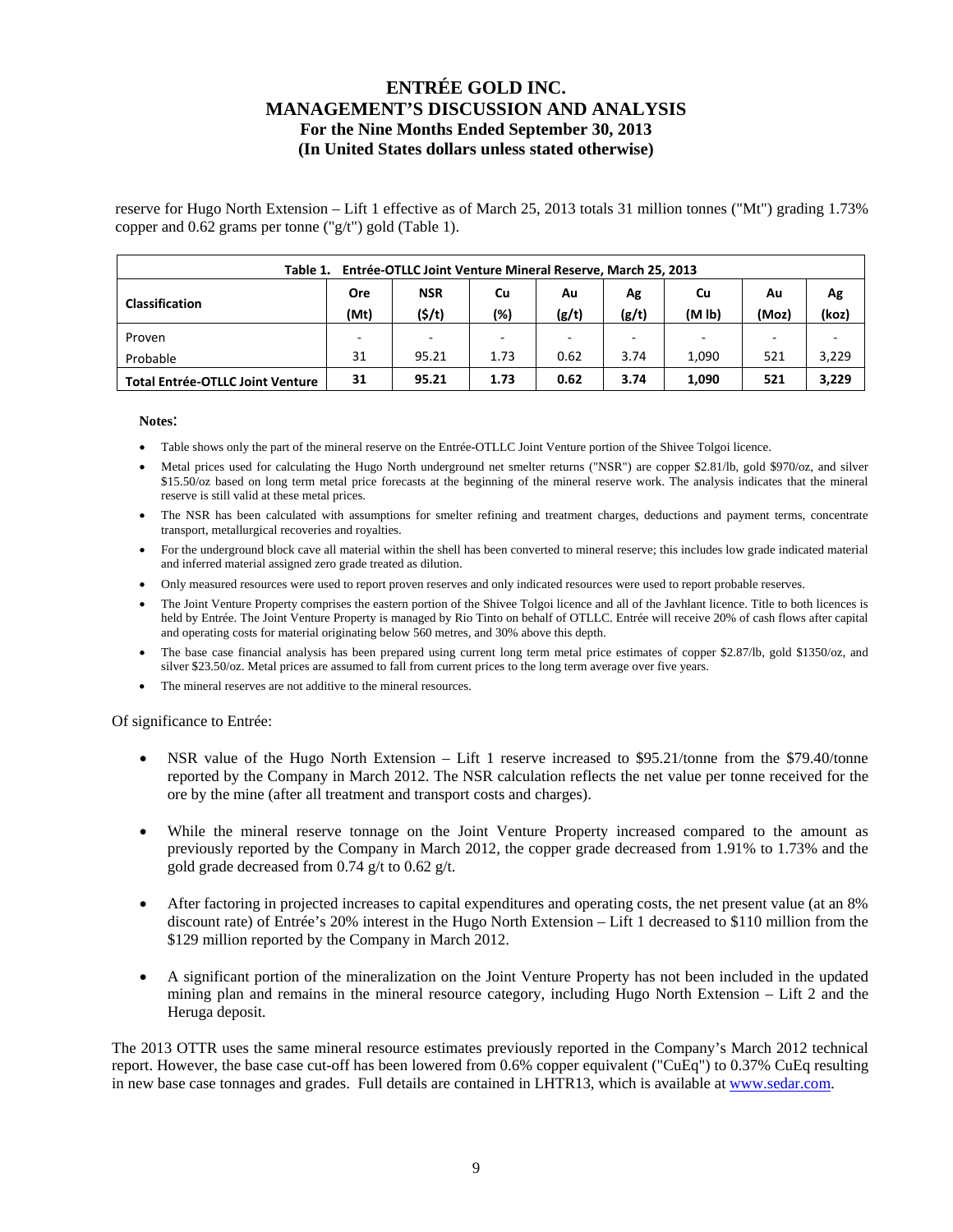The base case CuEq grade assumptions for each deposit were determined using operating cost estimates from the mineral reserves. The base case CuEq cut-off grade assumptions for each deposit were determined using cut-off grades applicable to mining operations exploiting similar deposits. The CuEq cut-off applied for the underground was 0.37%.

The following table summarizes the mineral resources for the Hugo North Extension deposit and the Heruga deposit as reproduced in LHTR13. The resource estimate for the Hugo North Extension deposit is effective as of February 20, 2007 and is based on drilling completed to November 1, 2006. The Heruga mineral resource estimate is effective as of March 30, 2010.

|                                                          | Table 2. Entrée-OTLLC Joint Venture Mineral Resources<br>(0.37% CuEq cut-off) |               |      |               |                        |      |                     |      |                    |  |  |  |  |
|----------------------------------------------------------|-------------------------------------------------------------------------------|---------------|------|---------------|------------------------|------|---------------------|------|--------------------|--|--|--|--|
| <b>Deposit</b>                                           | <b>Tonnage</b><br>(Mt)                                                        | Copper<br>(%) |      | Gold<br>(g/t) | <b>Silver</b><br>(g/t) |      | Molybdenum<br>(ppm) |      | <b>CuEq</b><br>(%) |  |  |  |  |
| <b>Hugo North Extension Deposit</b>                      |                                                                               |               |      |               |                        |      |                     |      |                    |  |  |  |  |
| <b>Indicated Shivee Tolgoi</b><br>(Hugo North Extension) | 132                                                                           | 1.65          |      | 0.55          | 4.09                   |      | 35.7                |      | 2.00               |  |  |  |  |
| <b>Inferred Shivee Tolgoi</b><br>(Hugo North Extension)  | 134                                                                           | 0.93          |      | 0.25<br>2.44  |                        | 23.6 |                     | 1.09 |                    |  |  |  |  |
| <b>Heruga Deposit</b>                                    |                                                                               |               |      |               |                        |      |                     |      |                    |  |  |  |  |
| Inferred Javhlant<br>(Heruga)                            | 1,824                                                                         | 0.38          | 0.36 |               | 1.35                   |      | 110                 |      | 0.67               |  |  |  |  |
|                                                          |                                                                               |               |      |               |                        |      |                     |      |                    |  |  |  |  |
|                                                          |                                                                               |               |      |               | <b>Contained Metal</b> |      |                     |      |                    |  |  |  |  |
| <b>Deposit</b>                                           | Copper<br>(MIb)                                                               | Gold<br>(Moz) |      |               | Silver<br>(Moz)        |      | Molybdenum<br>(MIb) |      | CuEq<br>(MIb)      |  |  |  |  |
| <b>Hugo North Extension Deposit</b>                      |                                                                               |               |      |               |                        |      |                     |      |                    |  |  |  |  |
| <b>Indicated Shivee Tolgoi</b><br>(Hugo North Extension) | 4,800                                                                         | 2.32          |      |               | 17.4                   |      | 10.4                |      | 5,810              |  |  |  |  |
| <b>Inferred Shivee Tolgoi</b><br>(Hugo North Extension)  | 2,760                                                                         | 1.08          |      |               | 10.5                   |      | 7.0                 |      | 3,230              |  |  |  |  |
| <b>Heruga Deposit</b>                                    |                                                                               |               |      |               |                        |      |                     |      |                    |  |  |  |  |
| <b>Inferred Javhlant</b><br>(Heruga)                     | 15,190                                                                        | 21.2          |      |               | 79.4                   |      | 444                 |      | 26,850             |  |  |  |  |

**Notes:** 

- CuEq has been calculated using assumed metal prices of \$1.35/lb for copper, \$650/oz for gold, and \$10.00 for molybdenum. The equivalence formula was calculated assuming that gold and molybdenum recovery was 91% and 72% of copper recovery respectively. CuEq was calculated using the formula: CuEq% = Cu% + ((Au g/t\*18.98)+(Mo g/t\*.01586))/29.76. Silver is not included in the CuEq calculations. Molybdenum is not included in the CuEq calculations for Hugo North Extension.
- Molybdenum content in the Heruga deposit is 110 parts per million ("ppm") and is included in the calculation of CuEq for Heruga.
- The contained copper, gold, silver and molybdenum in the tables have not been adjusted for metallurgical recovery.
- The 0.37% CuEq cut-off is highlighted as the base case resource for underground bulk mining.
- Mineral resources that are not mineral reserves do not have demonstrated economic viability.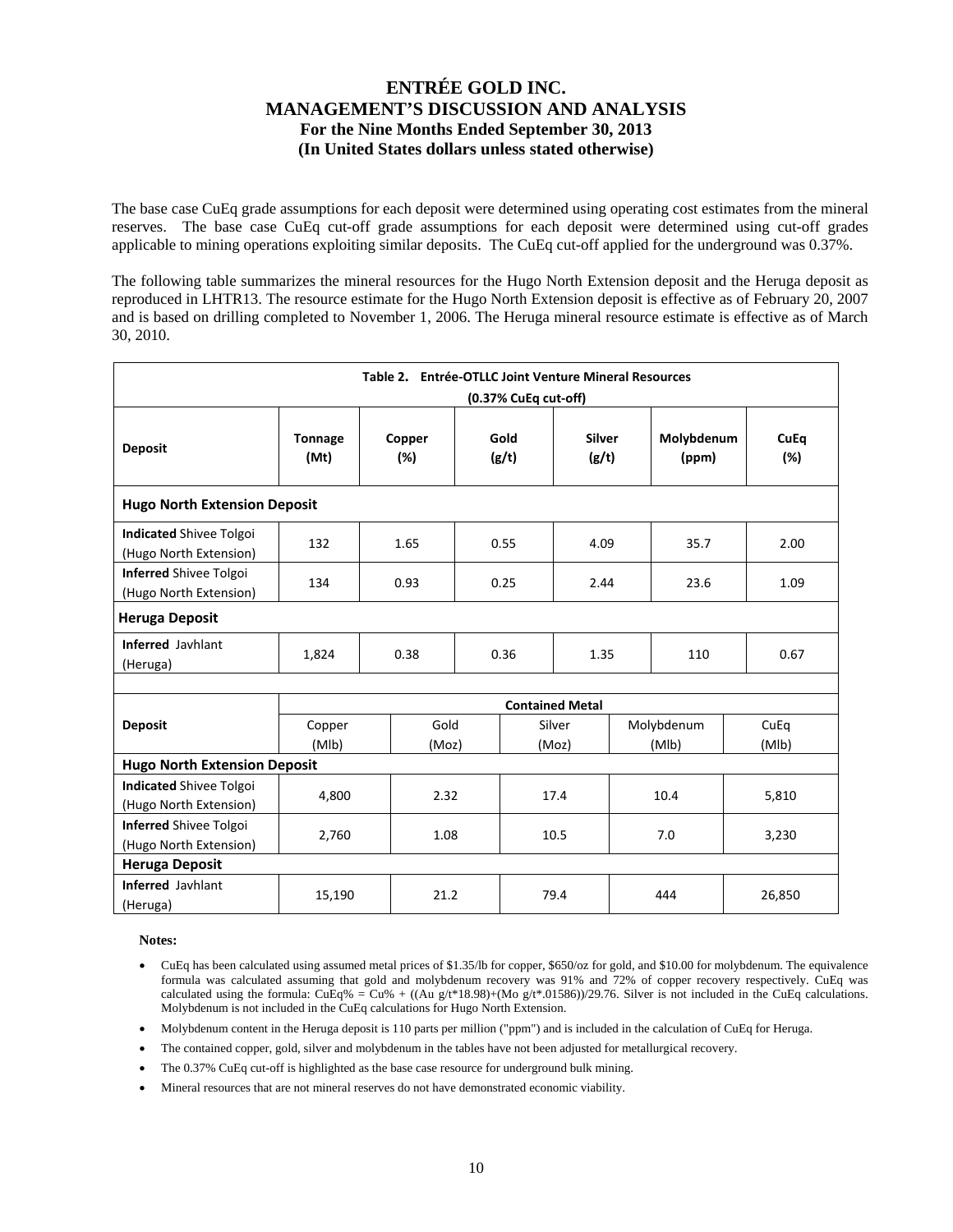The Joint Venture Property comprises the eastern portion of the Shivee Tolgoi licence and all of the Javhlant licence. Title to both licences is held by Entrée. The Joint Venture Property is managed by Rio Tinto on behalf of OTLLC. Entrée will receive 20% of cash flows after capital and operating costs for material originating below 560 metres, and 30% above this depth.

## **UNITED STATES – ANN MASON**

Entrée's other principal asset is the Ann Mason Project in the Yerington District of Nevada.

The Ann Mason Project is currently defined by the mineral rights to 1054 unpatented lode claims on public land administered by the Bureau of Land Management ("BLM"), and title to 20 patented lode claims. Together, these cover an area of approximately 8,013 hectares. Entrée assembled this package of claims through a combination of staking and a series of transactions undertaken since August 2009, including the acquisition of PacMag Metals Limited ("PacMag"). The Roulette and Blackjack properties have been folded into the Ann Mason Project, which now includes the Ann Mason copper-molybdenum porphyry deposit, the Blue Hill copper deposit, and the Blackjack IP, Blackjack Oxide, Roulette and Minnesota targets. Unless otherwise described below, Entrée has or has an option to acquire a 100% interest in the claims comprising the Ann Mason Project.

A total of 226 of the unpatented lode claims (formerly part of the Blackjack property) are subject to a mining lease and option to purchase agreement (the "MLOPA") with two individuals. The MLOPA provides for an option to purchase the claims for \$500,000, a 3% net smelter returns ("NSR") royalty (which may be bought down to a 1% NSR royalty for \$2 million) and annual advance minimum royalty payments of \$27,500 which commenced in June 2011 and will continue until the commencement of sustained commercial production. The advance payments will be credited against future NSR royalty payments or the buy down of the royalty.

In September 2009, Entrée entered into an agreement with Bronco Creek Exploration Inc., a wholly-owned subsidiary of Eurasian Minerals Inc. (together, "Eurasian"), whereby Entrée may acquire an 80% interest in 216 unpatented lode claims formerly known as the Roulette property. In order to acquire its interest, Entrée must: (a) incur expenditures of \$1,000,000, make cash payments of \$140,000 and issue 85,000 common shares of the Company within three years (completed); (b) make aggregate advance royalty payments totaling \$375,000 between the fifth and tenth anniversaries of the agreement; and (c) deliver a bankable feasibility study before the tenth anniversary of the agreement.

Seventeen of the patented lode claims are subject to a 2% NSR royalty granted to AngloGold Ashanti (Nevada) Corp. In addition, 235 of the unpatented lode claims, including the claims covering the Ann Mason and Blue Hill deposits, are subject to a 0.4% NSR royalty in favour of Sandstorm.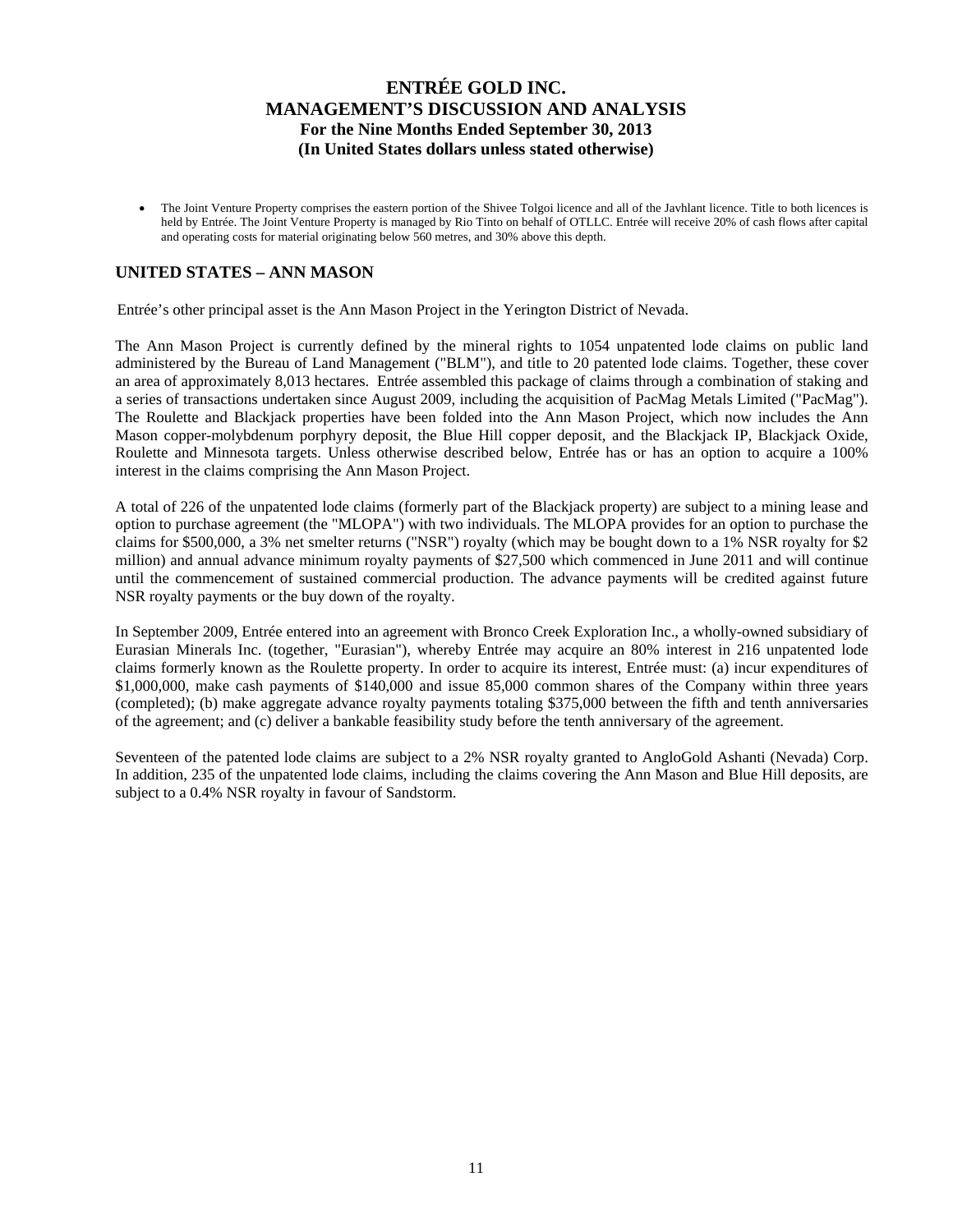

The illustration below depicts the target locations and land status of the Ann Mason Project.

### *Preliminary Economic Assessment*

On October 24, 2012, the Company announced the results of its PEA on the Ann Mason deposit. The Company subsequently filed a technical report titled "Preliminary Economic Assessment on the Ann Mason Project Nevada, U.S.A." with an effective date of October 24, 2012 ("AMTR12"). AMTR12 was prepared by AGP Mining Consultants Inc. ("AGP"). The following information is summarized, derived or extracted from AMTR12. For a complete description of the assumptions, qualifications and procedures associated with the information in AMTR12, reference should be made to the full text of AMTR12, which is available for review on SEDAR located at www.sedar.com or on www.entreegold.com.

Key results from the PEA can be summarized as follows:

- Base case, pre-tax net present value (using a 7.5% discount rate) ("NPV7.5") of \$1.11 billion, internal rate of return ("IRR") of 14.8%, and payback of 6.4 years, based on long term metal prices of \$3.00/lb copper, \$13.50/lb molybdenum, \$1,200/oz gold and \$22/oz silver (the "Base Case").
- Development (pre-production plus year 1) capital costs of approximately \$1.28 billion, including contingency.
- Average cash costs (net of by-product credits) of \$1.46/lb copper (see "Non-US GAAP Performance Measurement" below).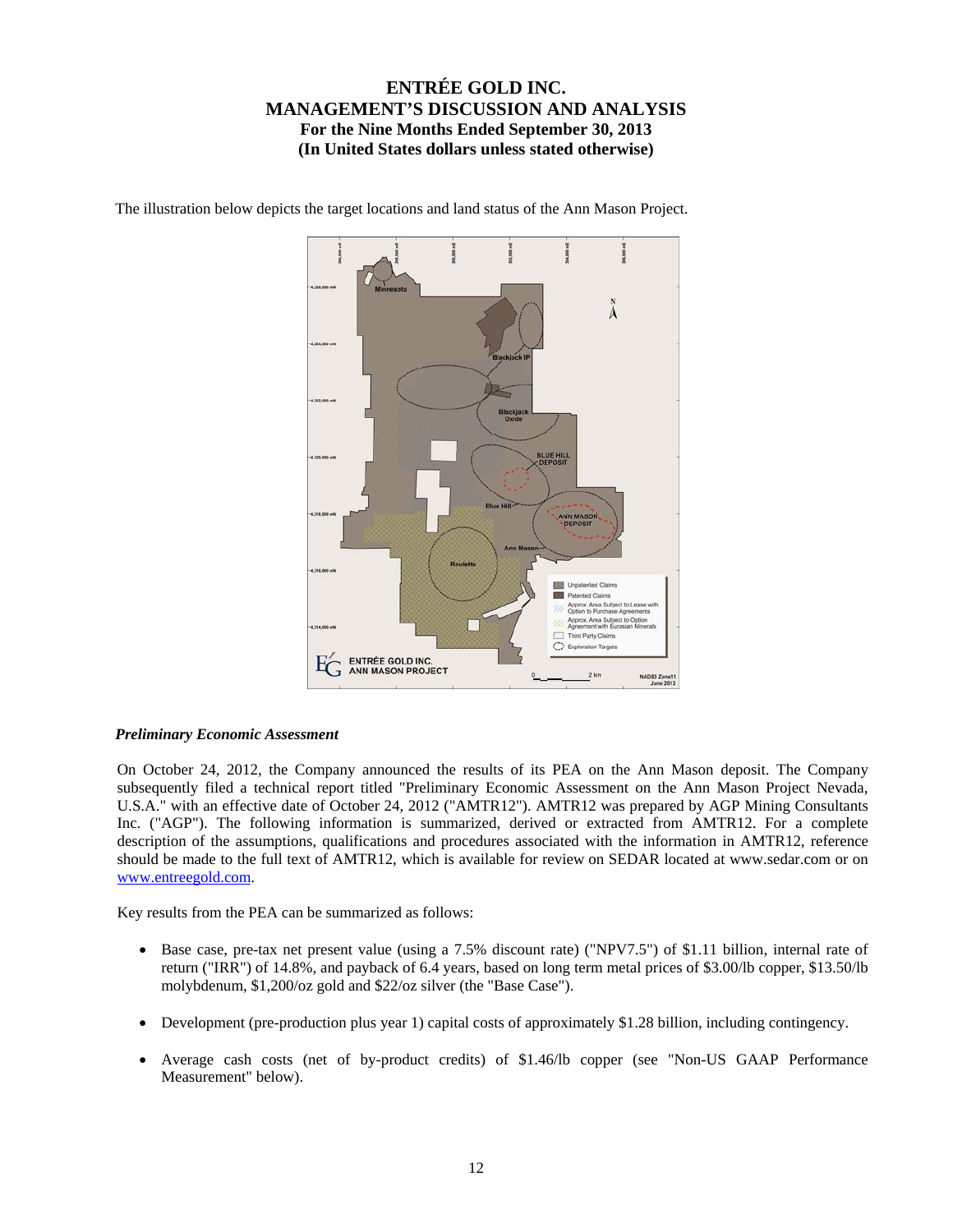- Net annual undiscounted cash flow over the life of mine ("LOM") is approximately \$227 million per year.
- 100,000 tonnes per day ("tpd") conventional open pit mine utilizing a conventional sulphide flotation mill with a 24 year mine life.
- LOM production of 5.14 billion pounds of copper and 36.4 million pounds of molybdenum.
- LOM strip ratio of 2.16:1 waste to mineralized material.
- LOM average copper recovery of 93.5%.
- Copper concentrate grading 30%.

The following table summarizes the main economic parameters and outputs of the discounted cash flow, without taking into account the 0.4% NSR royalty granted to Sandstorm.

| Table 3. Summary of Ann Mason PEA key financial outputs.                 |                   |                 |                  |                  |  |  |  |  |  |  |
|--------------------------------------------------------------------------|-------------------|-----------------|------------------|------------------|--|--|--|--|--|--|
|                                                                          |                   | <b>Low Case</b> | <b>Base Case</b> | <b>High Case</b> |  |  |  |  |  |  |
| Copper                                                                   | $\frac{1}{2}$ /lb | \$2.75          | \$3.00           | \$3.25           |  |  |  |  |  |  |
| Molybdenum                                                               | $\frac{1}{2}$ /lb | \$13.50         | \$13.50          | \$13.50          |  |  |  |  |  |  |
| <b>Silver</b>                                                            | $\frac{2}{3}$ /0Z | \$15.00         | \$22.00          | \$26.00          |  |  |  |  |  |  |
| Gold                                                                     | $\frac{2}{3}$ /0z | \$1,100         | \$1,200          | \$1,300          |  |  |  |  |  |  |
| <b>NPV (5%)</b>                                                          | \$ Million        | \$1,223         | \$1,918          | \$2,602          |  |  |  |  |  |  |
| <b>NPV (7.5%)</b>                                                        | \$ Million        | \$589           | \$1,106          | \$1,614          |  |  |  |  |  |  |
| <b>NPV (10%)</b>                                                         | \$ Million        | \$182           | \$576            | \$964            |  |  |  |  |  |  |
| <b>IRR</b>                                                               |                   | 11.6%           | 14.8%            | 17.8%            |  |  |  |  |  |  |
| Payback Period <sup>(1)</sup>                                            | Years             | 7.9             | 6.4              | 5.3              |  |  |  |  |  |  |
| <b>Metal Revenue</b><br>(after smelting, refining,<br>roasting, payable) | \$ Million        | \$14,200        | \$15,600         | \$17,000         |  |  |  |  |  |  |

(1) The payback periods for the various cases have increased from those reported in AMTR12 following the correction of a spreadsheet error. For the Base Case, the payback period increased from 5.6 to 6.4 years. These changes have no effect on the NPV or IRR and in Entrée's opinion are not material differences.

The PEA is preliminary in nature and includes inferred mineral resources that are considered too speculative geologically to have the economic considerations applied to them that would enable them to be categorized as mineral reserves, and there is no certainty that the PEA will be realized. Mineral resources that are not mineral reserves do not have demonstrated economic viability.

### *Mineral Resource Estimate*

Entrée contracted Quantitative Group Pty Ltd ("QG") to prepare an updated mineral resource estimate for the Ann Mason deposit. The current resource estimate is contained within a constraining Lerchs-Grossmann ("LG") pit shell, generated by AGP, and is based on approximately 33,000 metres of recent drilling in 30 holes and approximately 49,000 metres of historic drilling in 116 holes. The resource database also includes re-assaying of 6,333 samples from 44 historical Anaconda core holes, to allow molybdenum, gold and silver values to be estimated. At a base case lower cutoff of 0.20% copper, the deposit is estimated to contain an indicated mineral resource of 1.14 billion tonnes ("Bt") at 0.33% copper and 0.006% molybdenum and an inferred mineral resource of 0.873 Bt at 0.29% copper and 0.004%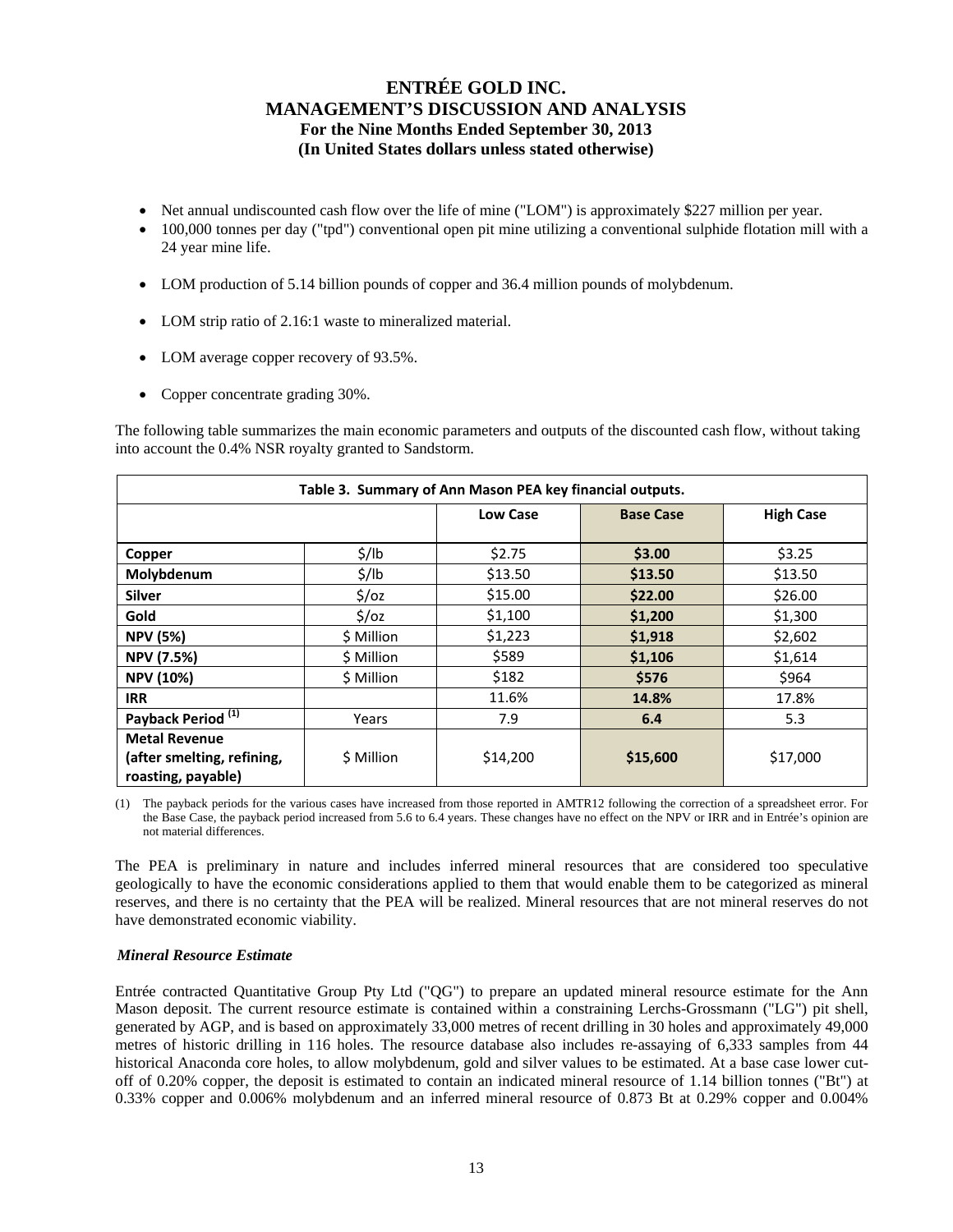molybdenum. By-product levels of gold and silver were also estimated, and are shown in Table 4. The following table summarizes the mineral resource for the Ann Mason deposit:

|        | Table 4. Ann Mason Pit-Constrained Mineral Resource (Effective August 14, 2012) |        |        |            |            |                    |                    |  |  |  |  |  |  |
|--------|---------------------------------------------------------------------------------|--------|--------|------------|------------|--------------------|--------------------|--|--|--|--|--|--|
|        | <b>Indicated</b><br>Cut-off                                                     |        |        |            |            |                    |                    |  |  |  |  |  |  |
| (% Cu) | <b>Tonnes</b><br>(million)                                                      | Cu (%) | Mo (%) | Au $(g/t)$ | Ag $(g/t)$ | Ib Cu<br>(billion) | lb Mo<br>(billion) |  |  |  |  |  |  |
| 0.15   | 1,233                                                                           | 0.31   | 0.006  | 0.02       | 0.55       | 8.53               | 0.16               |  |  |  |  |  |  |
| 0.20   | 1,137                                                                           | 0.33   | 0.006  | 0.02       | 0.57       | 8.15               | 0.15               |  |  |  |  |  |  |
| 0.25   | 912                                                                             | 0.35   | 0.006  | 0.03       | 0.60       | 7.02               | 0.12               |  |  |  |  |  |  |
| 0.30   | 639                                                                             | 0.38   | 0.006  | 0.03       | 0.64       | 5.37               | 0.09               |  |  |  |  |  |  |
| 0.35   | 388                                                                             | 0.42   | 0.007  | 0.03       | 0.69       | 3.58               | 0.06               |  |  |  |  |  |  |

| Cut-off | <b>Inferred</b>            |        |        |            |            |                    |                    |  |  |  |  |  |  |
|---------|----------------------------|--------|--------|------------|------------|--------------------|--------------------|--|--|--|--|--|--|
| (% Cu)  | <b>Tonnes</b><br>(million) | Cu (%) | Mo (%) | Au $(g/t)$ | Ag $(g/t)$ | Ib Cu<br>(billion) | lb Mo<br>(billion) |  |  |  |  |  |  |
| 0.15    | 1,017                      | 0.27   | 0.004  | 0.03       | 0.61       | 6.16               | 0.10               |  |  |  |  |  |  |
| 0.20    | 873                        | 0.29   | 0.004  | 0.03       | 0.65       | 5.59               | 0.08               |  |  |  |  |  |  |
| 0.25    | 594                        | 0.32   | 0.004  | 0.04       | 0.73       | 4.20               | 0.05               |  |  |  |  |  |  |
| 0.30    | 330                        | 0.36   | 0.004  | 0.04       | 0.81       | 2.60               | 0.03               |  |  |  |  |  |  |
| 0.35    | 152                        | 0.40   | 0.004  | 0.04       | 0.86       | 1.34               | 0.01               |  |  |  |  |  |  |

Mineral resources that are not mineral reserves do not have demonstrated economic viability.

Although the mineral resources previously reported in March 2012 are not significantly different than the total mineralized inventory, which forms the basis of the current estimate, approximately 14% of the previously reported mineralization at the 0.20% copper cut-off now occurs outside of the resource constraining pit shell and therefore is not included in the current estimate. Further exploration may bring a portion of this additional mineralization into a resource category.

AGP has also prepared an initial resource estimate for the Blue Hill copper deposit, which is not included in the PEA. Blue Hill is located 1.5 kilometres northwest of the Ann Mason copper-molybdenum porphyry deposit. The resource estimate was prepared as a first step in determining if Blue Hill could serve to generate early cash flow for Ann Mason, should the Ann Mason deposit advance to production.

The resource is reported within a LG pit shell, generated by AGP, and is based on Entrée's drilling of 30 reverse circulation ("RC") and core holes totaling approximately 6,822 metres. In addition, the estimate incorporates approximately 2,381 metres of RC drilling (7 holes) and 1,057 metres of core drilling (2 holes) completed by PacMag, and 10 historic Anaconda RC and core holes totaling approximately 2,927 metres. The following table summarizes the pit-constrained mineral resource for the Blue Hill deposit (reported separately for oxide, mixed and sulphide copper mineralization):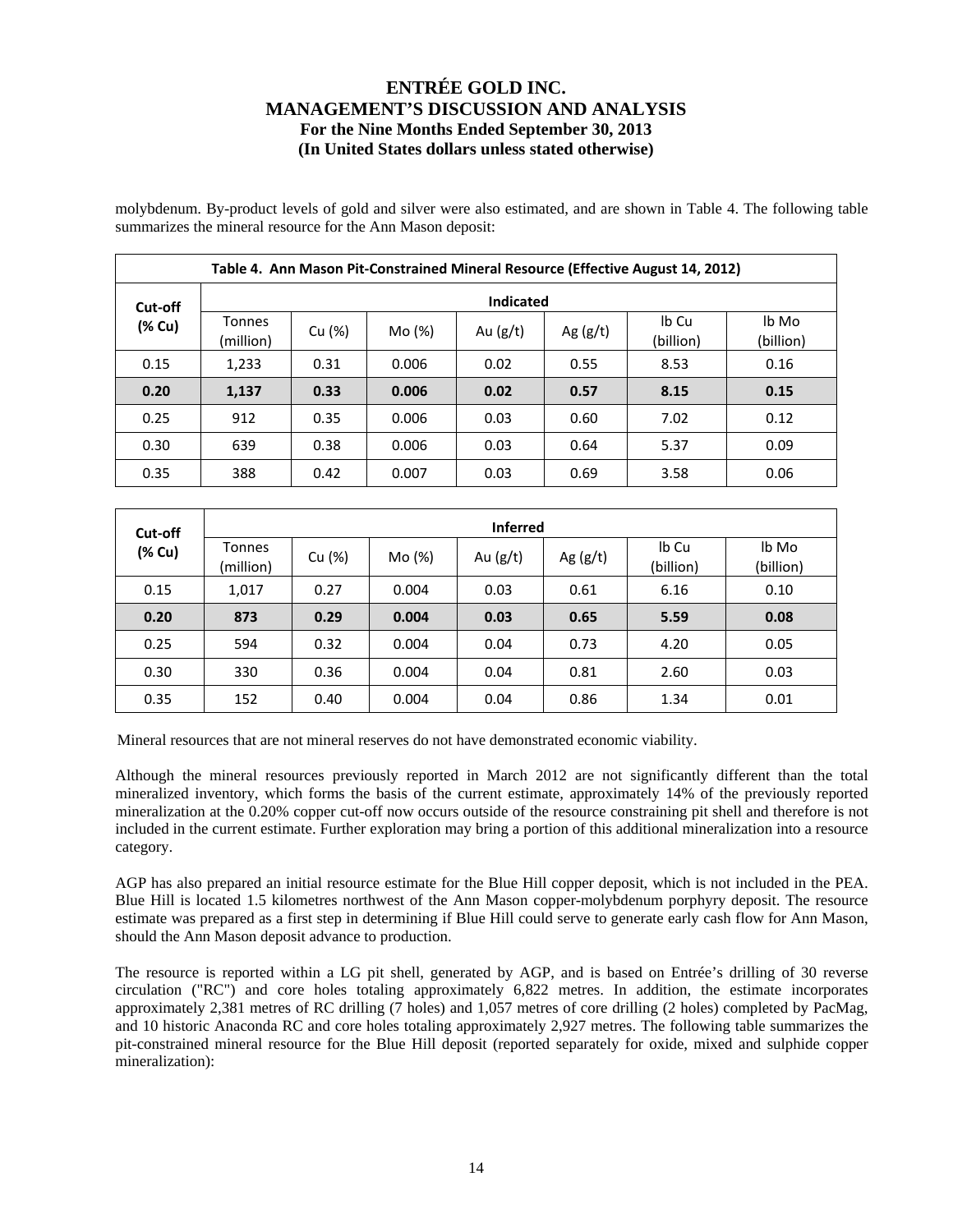|                                  | Table 5. Summary of Blue Hill Pit-Constrained Inferred Mineral Resource (Effective July 31, 2012) |                            |           |                    |           |             |             |  |  |  |  |  |  |  |
|----------------------------------|---------------------------------------------------------------------------------------------------|----------------------------|-----------|--------------------|-----------|-------------|-------------|--|--|--|--|--|--|--|
| Zone                             | <b>Base Case</b><br>Cut-off<br>(Cu %)                                                             | <b>Tonnes</b><br>(Million) | Cu<br>(%) | Cu<br>(Million lb) | Mo<br>(%) | Au<br>(g/t) | Ag<br>(g/t) |  |  |  |  |  |  |  |
| Oxide                            | 0.10                                                                                              | 47.44                      | 0.17      | 179.37             | ---       | ---         |             |  |  |  |  |  |  |  |
| Mixed                            | 0.10                                                                                              | 24.69                      | 0.18      | 98.12              | $---$     | ---         |             |  |  |  |  |  |  |  |
| <b>Oxide/Mixed Sub-</b><br>total | 0.10                                                                                              | 72.13                      | 0.17      | 277.49             | $---$     | ---         |             |  |  |  |  |  |  |  |
| Sulphide                         | 0.15                                                                                              | 49.86                      | 0.23      | 253.46             | 0.005     | 0.01        | 0.3         |  |  |  |  |  |  |  |

**Notes:** 

- Molybdenum, gold and silver were estimated for the sulphide only.
- Contained metal values are in-situ and not in consideration of metallurgical recoveries.
- See the News Release dated October 29, 2012 for additional information.

The Blue Hill deposit underlies a 900 by 450 metre area. Combined oxide and mixed zones range up to 185 metres in thickness (thinning to the northwest) with the sulphide zone appearing at an average depth of 160 metres below surface. Mineralization remains open in several directions.

Preliminary metallurgy suggests the oxide and mixed copper mineralization is amenable to low-cost, heap leach and solvent extraction/electrowinning ("SX/EW") processing. Average copper recovery in the oxide mineralization in column leach testing is 86%, while the mixed material returned 83% recovery. The underlying sulphide-copper mineralization has only been tested with ten widely spaced holes and remains open in most directions.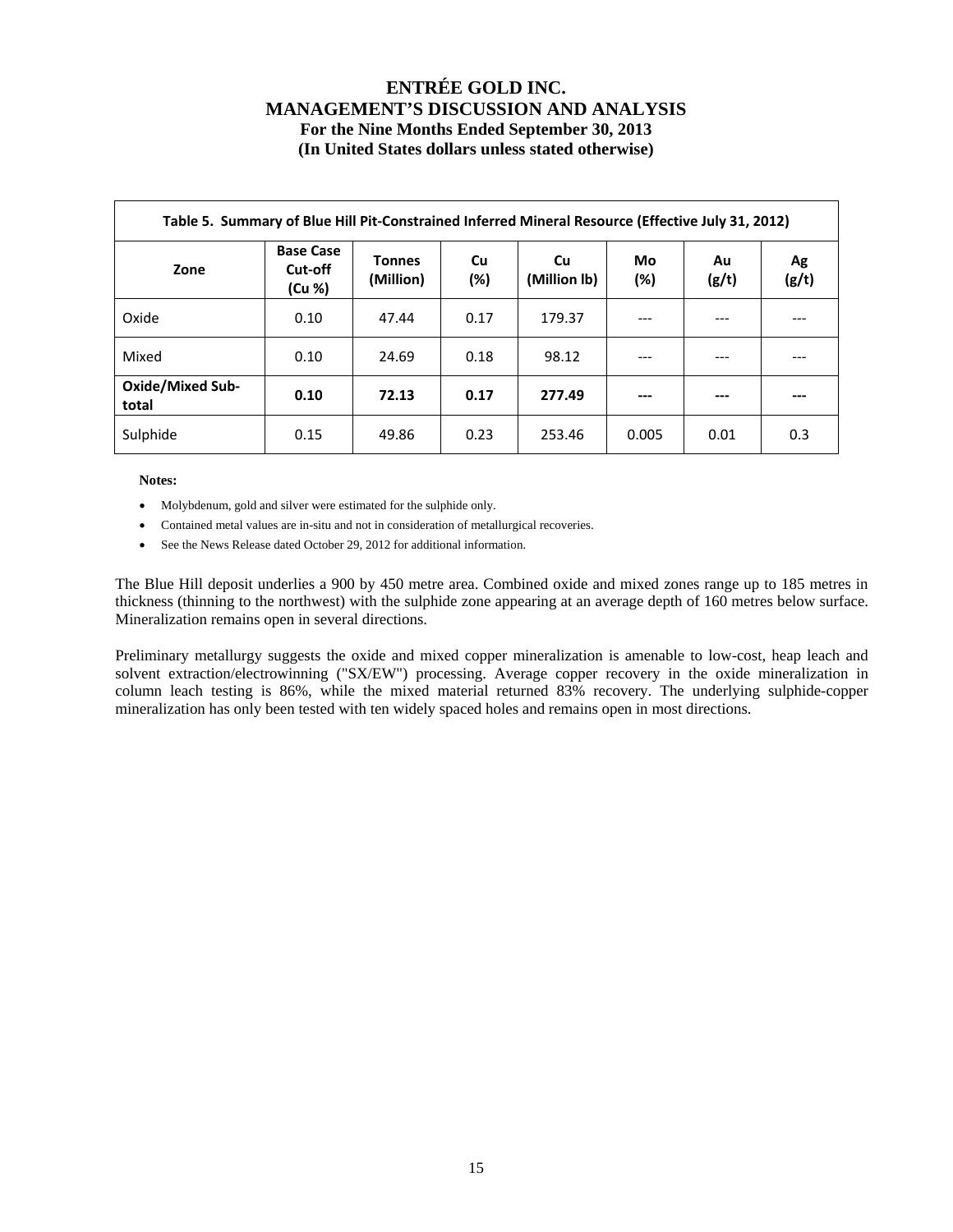|                                       | <b>Three Months</b> | <b>Three Months</b> | <b>Three Months</b> | <b>Three Months</b> |
|---------------------------------------|---------------------|---------------------|---------------------|---------------------|
|                                       | <b>Ended</b>        | <b>Ended</b>        | <b>Ended</b>        | <b>Ended</b>        |
|                                       | September 30,       | <b>June 30,</b>     | March 31,           | December 31,        |
|                                       | 2013                | 2013                | 2013                | 2012                |
| <b>Total Revenues</b>                 | \$                  | $\mathcal{S}$       | \$                  | \$                  |
| Net Loss                              | (2,930,602)         | (2,275,617)         | (5,091,844)         | (4,977,434)         |
| Net loss per share, basic and diluted | (0.02)              | (0.02)              | (0.04)              | (0.04)              |
| Working capital                       | 49,394,845          | 51,637,492          | 55,119,275          | 4,699,256           |
| <b>Total assets</b>                   | 101,432,787         | 103,052,102         | 108,672,304         | 64,173,530          |
| Total long term liabilities           | 53,505,884          | 52,725,045          | 54,554,934          | 15,286,041          |
|                                       |                     |                     |                     |                     |
|                                       | <b>Three Months</b> | <b>Three Months</b> | <b>Three Months</b> | <b>Three Months</b> |
|                                       | <b>Ended</b>        | <b>Ended</b>        | <b>Ended</b>        | <b>Ended</b>        |
|                                       | September 30,       | <b>June 30,</b>     | March 31,           | December 31,        |
|                                       | 2012                | 2012                | 2012                | 2011                |

## **SELECTED QUARTERLY FINANCIAL INFORMATION**

(1) Working Capital is defined as Current Assets less Current Liabilities.

For the three months ended September 30, 2013, net loss was \$2,930,602 compared to \$1,899,158 in the three months ended September 30, 2012. For the nine months ended September 30, 2013, net loss was \$10,298,063 compared to \$10,218,695 in the nine months ended September 30, 2012. During the three months ended September 30, 2013, Entrée incurred higher operating expenditures, due to a combination of higher foreign exchange losses and consultancy and advisory fees, relative to the three months ended September 30, 2012. While lower exploration expenditures occurred in all regions for the nine months ended September 30, 2013, the decreases were primarily related to the Ann Mason Project. As at September 30, 2013, working capital was \$49,394,845 compared to \$6,735,338 as at September 30, 2012. The increase in working capital is due to cash proceeds received from the financing package with Sandstorm consisting of three components: a \$40 million equity participation and funding agreement, a C\$10 million private placement and a \$5 million payment from Sandstorm in return for a 0.4% NSR royalty on the Ann Mason and Blue Hill deposits. As at September 30, 2013, total assets were \$101,432,787 compared to \$67,327,578 as at September 30, 2012. The increase in total assets over the prior year is primarily the net effect of an increase in working capital described above. As at September 30, 2013, total long term liabilities were \$53,505,884 compared to \$12,939,869 as at September 30, 2012. The increase in long term liabilities over the prior year is largely due to the recording of the Sandstorm \$40 million equity participation and funding agreement Deposit as deferred revenue and a \$347,675 increase in the OTLLC loan payable.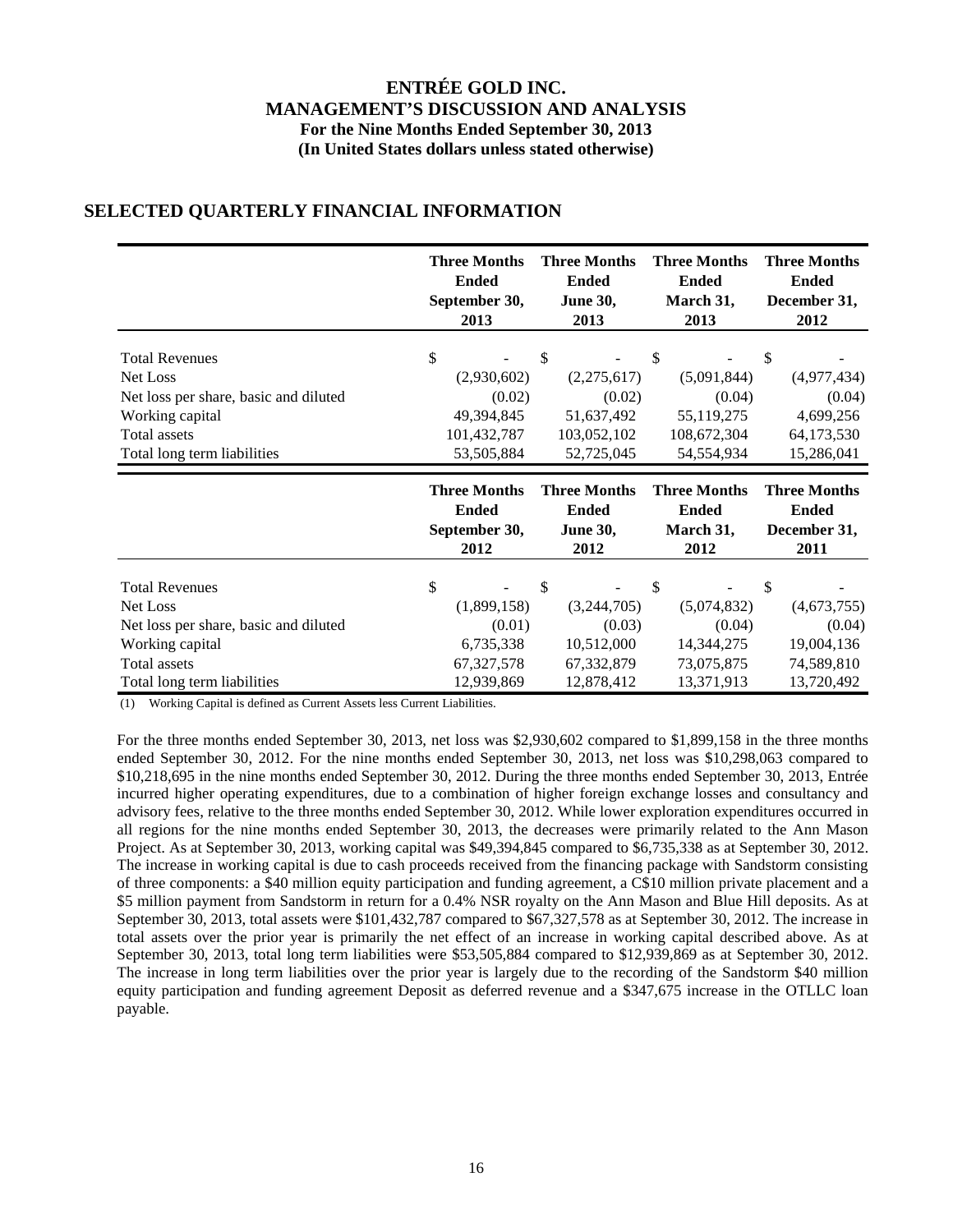### **REVIEW OF OPERATIONS**

Results of operations are summarized as follows:

|                                                         | <b>Three Months</b><br><b>Ended</b><br>September 30,<br>2013 |     | <b>Three Months</b><br><b>Ended</b><br>September 30,<br>2012 |               | <b>Nine Months</b><br><b>Ended</b><br>September 30,<br>2013 |    | <b>Nine Months</b><br><b>Ended</b><br>September 30,<br>2012 |
|---------------------------------------------------------|--------------------------------------------------------------|-----|--------------------------------------------------------------|---------------|-------------------------------------------------------------|----|-------------------------------------------------------------|
| Exploration                                             | \$<br>1,168,327                                              | \$  | 1,227,701                                                    | <sup>\$</sup> | 4,528,628                                                   | -S | 6,978,960                                                   |
| General and administrative                              | 1,047,875                                                    |     | 914,824                                                      |               | 4,107,710                                                   |    | 3,129,516                                                   |
| Impairment of mineral property interests                |                                                              |     |                                                              |               | 437,732                                                     |    |                                                             |
| Consultancy and advisory fees                           | 320,567                                                      |     |                                                              |               | 1,631,668                                                   |    |                                                             |
| Interest expense                                        | 65,313                                                       |     | 58,705                                                       |               | 194,122                                                     |    | 166,225                                                     |
| Stock-based compensation                                |                                                              |     | 10,235                                                       |               | 1,052,637                                                   |    | 1,200,722                                                   |
| Depreciation                                            | 24,831                                                       |     | 37,010                                                       |               | 80,371                                                      |    | 117,337                                                     |
| Gain on sale of mineral property interest               |                                                              |     |                                                              |               |                                                             |    | (104, 914)                                                  |
| Loss from equity investee                               | 23,049                                                       |     | 238,988                                                      |               | 116,295                                                     |    | 731,101                                                     |
| Interest income                                         | (140, 418)                                                   |     | (29, 328)                                                    |               | (304, 932)                                                  |    | (168, 156)                                                  |
| Fair value adjustment of asset backed commercial papers |                                                              |     |                                                              |               | (147, 564)                                                  |    |                                                             |
| Deferred income tax recovery                            | (241, 279)                                                   |     | (204,780)                                                    |               | (1,050,532)                                                 |    | (1,582,787)                                                 |
| Foreign exchange loss (gain)                            | 662,337                                                      |     | (354, 197)                                                   |               | (348,072)                                                   |    | (249, 309)                                                  |
| Net loss                                                | \$<br>2,930,602                                              | \$. | 1,899,158                                                    | S.            | 10,298,063                                                  |    | 10,218,695                                                  |

Mineral properties expenditures are summarized as follows:

|                                              |    | <b>Three Months</b><br><b>Ended</b><br>September 30,<br>2013 |    | <b>Three Months</b><br><b>Ended</b><br>September 30,<br>2012 |     | <b>Nine Months</b><br><b>Ended</b><br>September 30,<br>2013 |     | <b>Nine Months</b><br><b>Ended</b><br>September 30,<br>2012 |
|----------------------------------------------|----|--------------------------------------------------------------|----|--------------------------------------------------------------|-----|-------------------------------------------------------------|-----|-------------------------------------------------------------|
| US                                           | \$ | 766.309                                                      | -S | 728,767                                                      | \$. | 3,278,717                                                   | \$. | 5,275,592                                                   |
| Mongolia<br>Other                            |    | 297,740<br>104.278                                           |    | 395,662<br>103,912                                           |     | 1,071,352<br>326,684                                        |     | 1,615,462<br>355,358                                        |
| Total costs<br>Less stock-based compensation |    | 1,168,327                                                    |    | 1,228,341<br>(640)                                           |     | 4,676,753<br>(148, 125)                                     |     | 7,246,412<br>(267, 452)                                     |
| Total expenditures, cash                     | S  | 1,168,327                                                    | S  | 1,227,701                                                    |     | 4,528,628                                                   |     | 6,978,960                                                   |

### **MONGOLIA**

#### **Lookout Hill – Joint Venture Property**

Since formation, and as of September 30, 2013, the Entrée-OTLLC Joint Venture had expended \$26.3 million to advance the project. Under the terms of the Entrée-OTLLC Joint Venture, OTLLC contributed on Entrée's behalf the required cash participation amount of \$5.9 million, equal to 20% of the \$26.3 million incurred to date, plus interest at prime plus 2%.

In mid-December 2012 a new drill hole was collared at the north end of Heruga on the Javhlant licence but directed northwest onto the Oyu Tolgoi licence. In early February 2013, the hole passed onto the Oyu Tolgoi licence at a depth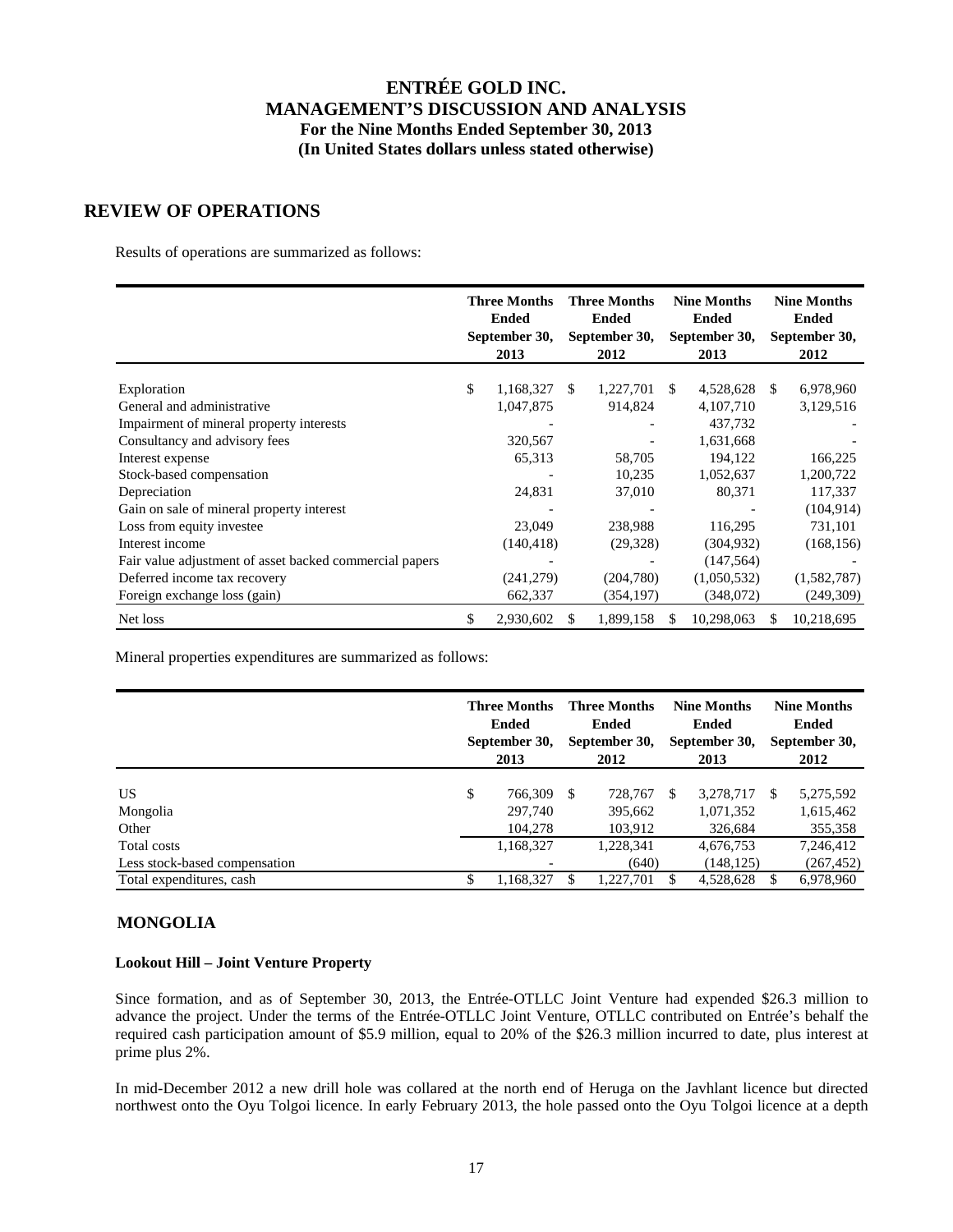of approximately 1,500 metres and still above the mineralized zone. The hole terminated February 26 at a depth of 2,067 metres within the Oyu Tolgoi licence. No exploration has been completed by OTLLC on the Joint Venture Property since February 2013.

### **Lookout Hill - Shivee West**

Entrée has a 100% interest in the western portion of the Shivee Tolgoi mining licence.

In April 2012, Entrée mobilized a field crew to Mongolia to continue exploration of its Shivee West project. Work focussed on geological mapping, excavator trenching and sampling in the Argo/Zone III and Khoyor Mod areas. In total, 22 trenches (1,723 metres) were excavated. The area of Argo gold mineralization was extended 140 metres further north from mineralization defined by 2011 RC drilling and the Argo Zone now measures approximately 400 metres long by up to 130 metres wide. One of the trench samples returned 81.4  $g/t$  gold over 3 metres, confirming and expanding 2011 high-grade gold values.

No work has been completed on Shivee West in 2013.

For the three months ended September 30, 2013, Shivee West expenses were \$297,740 compared to \$395,662 during the three months ended September 30, 2012. For the nine months ended September 30, 2013, Shivee West expenses were \$1,071,352 compared to \$1,615,462 during the nine months ended September 30, 2012. The lower expenses in 2013 compared to 2012 resulted primarily from decreased general and administrative costs due to lower payroll and geological consulting expenses. The Company does not anticipate significant exploration and development expenses on Shivee West until the current regulatory environment in Mongolia has been stabilized.

### **UNITED STATES**

### **Ann Mason Project, Nevada**

The Ann Mason Project is Entrée's most advanced project outside of Mongolia. To date, excluding any capitalized mineral property acquisition costs, Entrée has expended approximately \$25.4 million on the Ann Mason Project including \$3,175,583 in the nine months ended September 30, 2013.

With the completion of a positive PEA study, Entrée is now evaluating the most efficient and effective way of advancing the Ann Mason Project. Work programs will focus on high priority targets that could enhance Ann Mason Project economics. Recent limited drilling at the Ann Mason deposit was designed to test for extensions of mineralization, primarily along the northeast and northwest margins of the deposit, and to extend mineralization within the current pit design. Limited drilling at Blue Hill tested for additional areas of copper oxide mineralization and potential for underlying sulphide mineralization.

At Blue Hill, copper oxide and mixed mineralization remains open in several directions. To the east, oxide and mixed mineralization is truncated by the low angle Blue Hill Fault, however, underlying sulphide mineralization continues in this direction. Drilling of the underlying sulphide target remains very widely-spaced, but has identified a target area more than one kilometre in width, which remains open in most directions. Significant molybdenum mineralization was also intersected in two of the drill holes targeting the sulphide mineralization. Most recent drill holes were targeted to test oxide mineralization; however, two diamond holes (EG-BH-11-019 and -021) were drilled east of the oxide copper zone to test deeper sulphide copper potential. In addition, hole EG-BH-11-031, located approximately one kilometre east of Blue Hill, intersected a near-surface zone of copper-oxide mineralization assaying an average of 0.28% copper over 13.8 metres from a depth of 22.2 metres. Further drilling will be required in this area and if successful could provide additional feed for a potential SX/EW operation.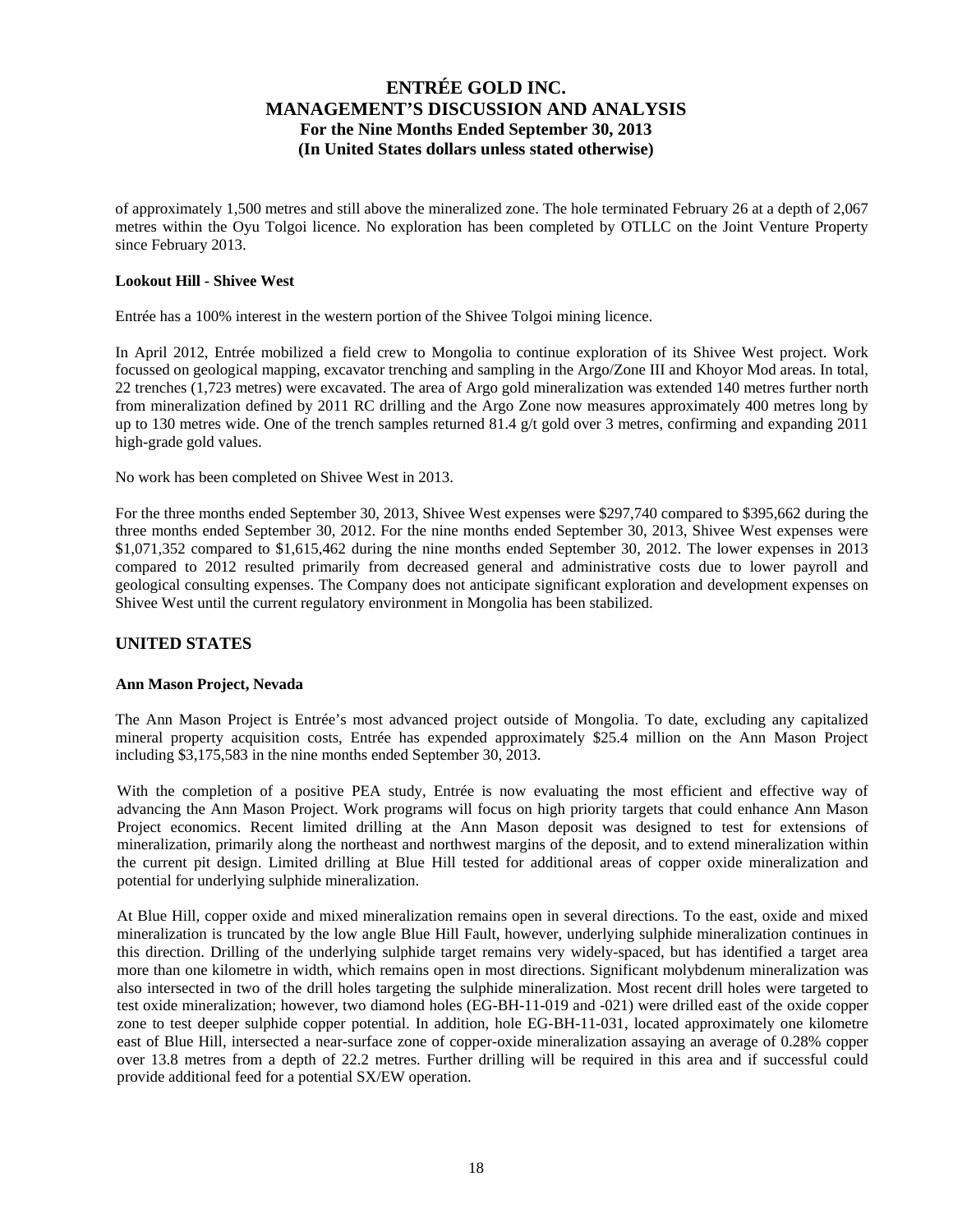The area between the Ann Mason and Blue Hill deposits has seen only wide-spaced, mostly shallow drilling to date and remains a high priority target for future exploration for both additional sulphide and oxide mineralization. South of Ann Mason, soil surveying and mapping suggests potential for near surface oxide copper mineralization which could have a positive impact on the Ann Mason Project.

Several other high-priority targets on the Ann Mason Project property require further exploration. These include the Roulette, Blackjack IP and Blackjack Oxide targets and the Minnesota copper skarn target. In the Blackjack area, induced polarization ("IP") and surface copper oxide exploration targets have been identified for drill testing. The Minnesota skarn target requires further drilling to test deeper IP and magnetic anomalies.

Baseline environmental studies commenced in the second quarter of 2013 and include wildlife, biology, archaeology and cultural surveys. These studies will be used to expand the area covered under the existing Plan of Operations.

In April 2013, the Company mobilized an RC rig and a core rig onto the Ann Mason Project to test the Ann Mason and Blue Hill deposits and new exploration targets described above. All drilling was completed in July 2013 and the rigs demobilized from site.

At the Ann Mason deposit, core drilling was designed to test for extensions of mineralization, primarily along the northeast and northwest margins of the deposit and to extend mineralization within the current pit design. In total, 993 metres of RC pre-collar drilling and 2,159 metres of core drilling were completed in five holes which varied in depth from 502 to 811 metres. Two RC holes totalling 180 metres were drilled to test a new exploration target located 950 metres west of the Ann Mason deposit.

Significant drill results from the 2013 Ann Mason drilling include:

- Near the east end of the deposit, hole EG-AM-13-035 intersected 220 metres (from 262 metres depth) averaging 0.30% copper, 0.07 g/t gold and 1.70 g/t silver. Included within the intersection is a higher-grade interval of 100 metres grading 0.43% copper, 0.11 g/t gold and 2.75 g/t silver.
- Drill holes EG-AM-13-033 and 034, on the northeast side of the deposit, returned 310 metres of 0.21% copper and 46.0 metres of 0.27% copper, respectively and extend copper mineralization up to 250 metres northeast of the current mineral resource. The copper intercept in hole EG-AM-13-33 included 0.014% molybdenum, which is higher than typical values for the deposit.
- EG-AM-13-036, while primarily pyritic, extends weak copper mineralization up to 190 metres north of the Ann Mason resource boundary. Higher grade copper mineralization in this area is interpreted to occur below the drilled depth of holes EG-AM-13-036 and 037. EG-AM-13-037 is located 240 metres east-southeast of EG-AM-13-036 and encountered strong faulting with no significant copper mineralization.

Two shallow, widely-spaced RC holes (totalling 180 metres) were also completed about 500 to 900 metres to the west of Ann Mason to test a new, near-surface oxide copper target. Holes EG-AM-13-038 and 039 encountered narrow intervals of  $0.16 - 0.20\%$  oxide copper within strong, quartz-sericite-pyrite alteration. Deeper sulphide potential below these holes remains untested.

The drilling at Blue Hill successfully tested for westward extensions of the current deposit and also highlighted the structural complexity of the Blue Hill area. The drilling included five RC holes totalling 669 metres and two previously drilled RC holes, which were deepened with core (162 metres and 171 metres) to test underlying sulphide mineralization. In addition, four RC holes, totalling 419 metres, tested near-surface oxide copper near EG-BH-11-031 to the east of Blue Hill.

Significant 2013 Blue Hill drill results include:

 EG-BH-13-040, located 750 metres west of the current Blue Hill resource, encountered several thin zones of oxide copper mineralization grading between 0.13 and 0.14% copper over widths ranging between 3 metres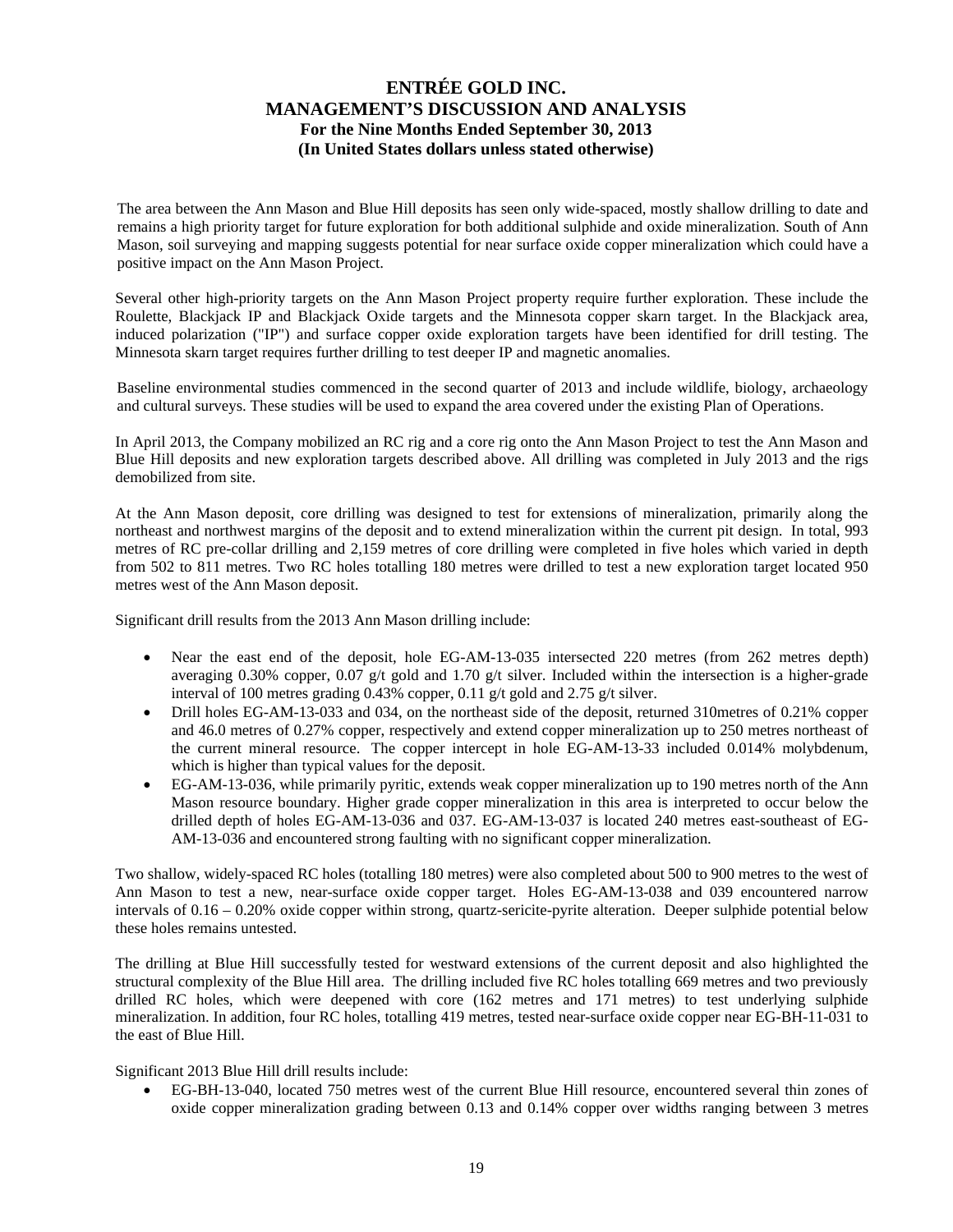and 35 metres. In addition, 11 metres of 0.24% copper sulphide mineralization was intersected at the bottom of the hole. This drill hole is located on the edge of a largely untested, strong IP anomaly.

- On the west side of the deposit, EG-BH-13-036 adds 16 metres of oxide mineralization grading 0.21% copper between two lenses within the current resource and EG-BH-13-037 adds 29 metres of oxide mineralization grading 0.14% copper, above the current resource.
- Within the deposit, previous RC hole EG-BH-11-027 was deepened 171 metres with core drilling and encountered 0.19% copper in sulphides over 43 metres in the hanging wall of a major low-angle structure below the Blue Hill Fault.
- Four RC holes, EG-BH-13-032, 033, 034 and 035, were drilled in the vicinity of EG-BH-11-031 (0.28% oxide copper over 13.8 metres) to test the extent of oxide copper mineralization between Ann Mason and Blue Hill. Two of the holes (EG-BH-13-032 and 035) intersected thinner intervals of similar grade mineralization (3 metres grading 0.25% copper). Oxide mineralization remains open to the north and to the west.

A short program of fill-in IP (31 line-km) was completed in June 2013.

For the three months ended September 30, 2013, Ann Mason Project expenditures were \$732,048 compared to \$672,090 during the three months ended September 30, 2012. For the nine months ended September 30, 2013, Ann Mason Project expenditures were \$3,175,583 compared to \$5,156,774 during the nine months ended September 30, 2012. The lower expenses in 2013 resulted primarily from a decrease in drilling activities and consulting fees.

#### **Lordsburg and Oak Grove, New Mexico**

In June 2007, Entrée entered into an agreement with Empirical Discovery LLC ("Empirical") to explore for and develop porphyry copper targets in southeastern Arizona and southwestern New Mexico.

On May 2, 2012, Entrée entered into an agreement (the "Purchase Agreement") with Empirical to purchase a 100% interest in two targets - the Lordsburg property in New Mexico, and the Oak Grove property. In September 2013 Entrée abandoned the Oak Grove property.

Pursuant to the Purchase Agreement, Entrée paid \$100,000 and issued 500,000 common shares of the Company. The Lordsburg property is subject to a 2% NSR royalty granted to Empirical, which may be bought down to 1% for \$1 million if the buydown option is exercised on or before January 1, 2015. The buydown option may be extended to January 1, 2016 or January 1, 2017, in which case the buydown price will be \$2 million and \$200,000 will be payable for each 12 month extension. The buydown price and extension payments are payable in cash or a combination of cash and common shares at Entrée's election.

The Lordsburg claims cover 2,013 hectares adjacent to the historic Lordsburg copper-gold-silver district in New Mexico. Drilling at Lordsburg has been successful in discovering a porphyry copper-gold occurrence in an area previously known only for vein-style gold mineralization. Future drilling will be directed towards expanding the existing drill defined copper and gold zone.

The proposed Plan of Operations for Lordsburg has been approved by the BLM and an Application to Conduct Mineral Exploration has been approved by the New Mexico Division of Mining and Minerals. The Lordsburg Plan of Operations/Environmental Assessment and Application to Conduct Mineral Exploration provides for drilling on 65 additional sites and 28.2 acres of surface disturbance.

### **Shamrock, Nevada**

The Shamrock property, acquired through the acquisition of PacMag, is a copper skarn exploration target located in the Yerington copper porphyry district in western Nevada. Entrée has a 100% interest in 41 unpatented and 13 patented lode mining claims covering approximately 362 hectares (895 acres).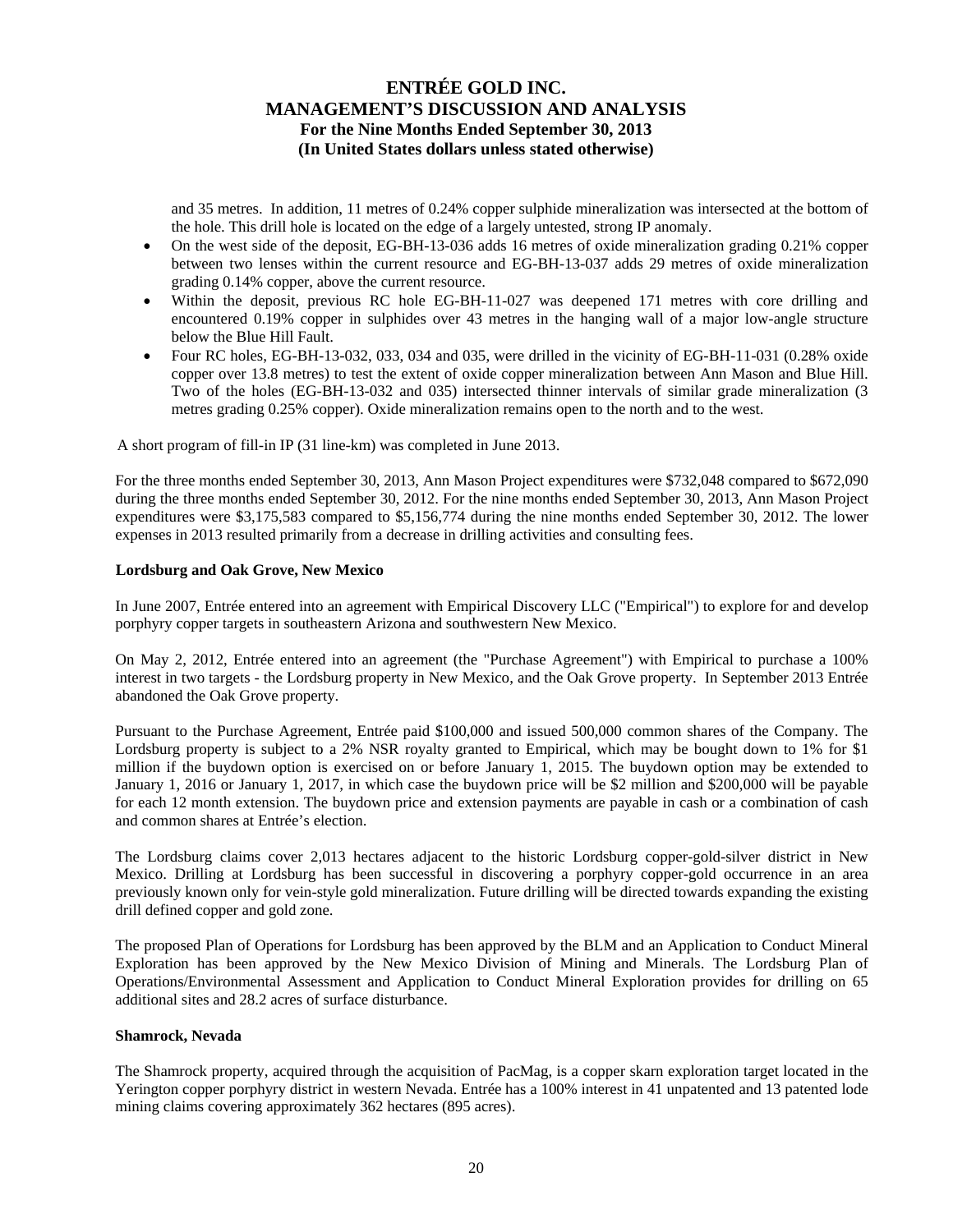### **Eagle Flats, Nevada**

In March 2011, Entrée entered into a mining lease and option to purchase agreement with respect to 58 unpatented lode claims, 65 kilometres east of Yerington, in Mineral County, Nevada. Under the agreement, as amended, Entrée leases the claims for combined payments of \$125,000 over five years, and reimbursed \$30,000 in property and recording costs. Entrée has an option to purchase the claims for \$500,000, subject to a 2% NSR royalty which may be bought down to a 1% NSR royalty for \$500,000. After the fifth anniversary, Entrée must pay \$40,000 per year, either as a lease payment or an advanced royalty payment, depending on whether the option has been exercised. Advanced royalty payments will be credited against future NSR royalty payments.

### **AUSTRALIA**

### **Blue Rose Joint Venture**

Entrée has a 53.7% interest in the Blue Rose copper-iron-gold-molybdenum joint venture property, with Giralia Resources Pty Ltd, now a subsidiary of Atlas Iron Limited (ASX:AGO) ("Atlas"), retaining a 46.3% interest. The property is located in the Olary Region of South Australia, 300 kilometres north-northeast of Adelaide. Magnetite iron formations occur in the southern portion of this 1,000 square kilometre tenement, and a zone of copper oxide mineralization and a gold target (Golden Sophia) are located in the north-central area of the tenement. The joint venture covers tenement EL5129, which was granted on July 19, 2012, for a 3-year term.

In September 2010, the joint venture entered into an agreement with Bonython Metals Group Pty Ltd ("BMG"), a private Australian resource company. BMG purchased 100% of the iron ore rights on the joint venture property in exchange for 6% of BMG's future issued capital. On February 27, 2012, the Federal Court of Australia ordered that BMG be wound up; a liquidator has been appointed. In October 2013, pursuant to an agreement whereby a third party acquired the Blue Rose joint venture's iron ore rights from BMG, Entrée received the first of two cash payments of A\$475,777 plus GST.

A soil sampling program was completed by the joint venture over the Golden Sophia shallow gold target in August 2011. The survey confirmed the previous Battle Mountain gold in soil anomaly and defined a new, linear gold anomaly located approximately 700 metres to the northeast. On October 23, 2013, the Blue Rose joint venture filed a Part 9B native title application under the South Australia Mining Act. Native title claimants have 60 days to register their claims. Native title agreements must be concluded with claimants prior to any drilling on the joint venture license. It is expected that the Wilyakali and Ngadjuri groups will register as native title claimants.

### **Mystique Joint Venture**

Mystique is an early stage gold exploration property comprised of exploration licence E28/1915, held by Entrée. Entrée entered into a farm-out agreement with Black Fire Gold Pty Ltd, a wholly-owned subsidiary of Black Fire Minerals Limited (ASX:BFE – "Black Fire"), pursuant to which Black Fire could earn a 60% interest in the property by expending A\$1 million by February 2013 (completed) and a 75% interest by expending A\$2.5 million by February 2015. Black Fire could earn an additional 10% interest by sole funding a pre-feasibility study on the property. The property is located in the Albany-Fraser Province of West Australia. In June 2013, Black Fire advised Entrée of its election to form a joint venture on E28/1915, with Black Fire holding a 60% interest in the property and Entrée retaining a 40% interest.

A diamond drilling program was completed by Black Fire in February 2012. The program comprised 5 core holes totaling 642 metres and rotary mud drilling totaling 347.8 metres. None of the holes returned significant assays. In late 2012, Black Fire conducted an auger soil geochemical sampling program (176 samples) over the western portion of the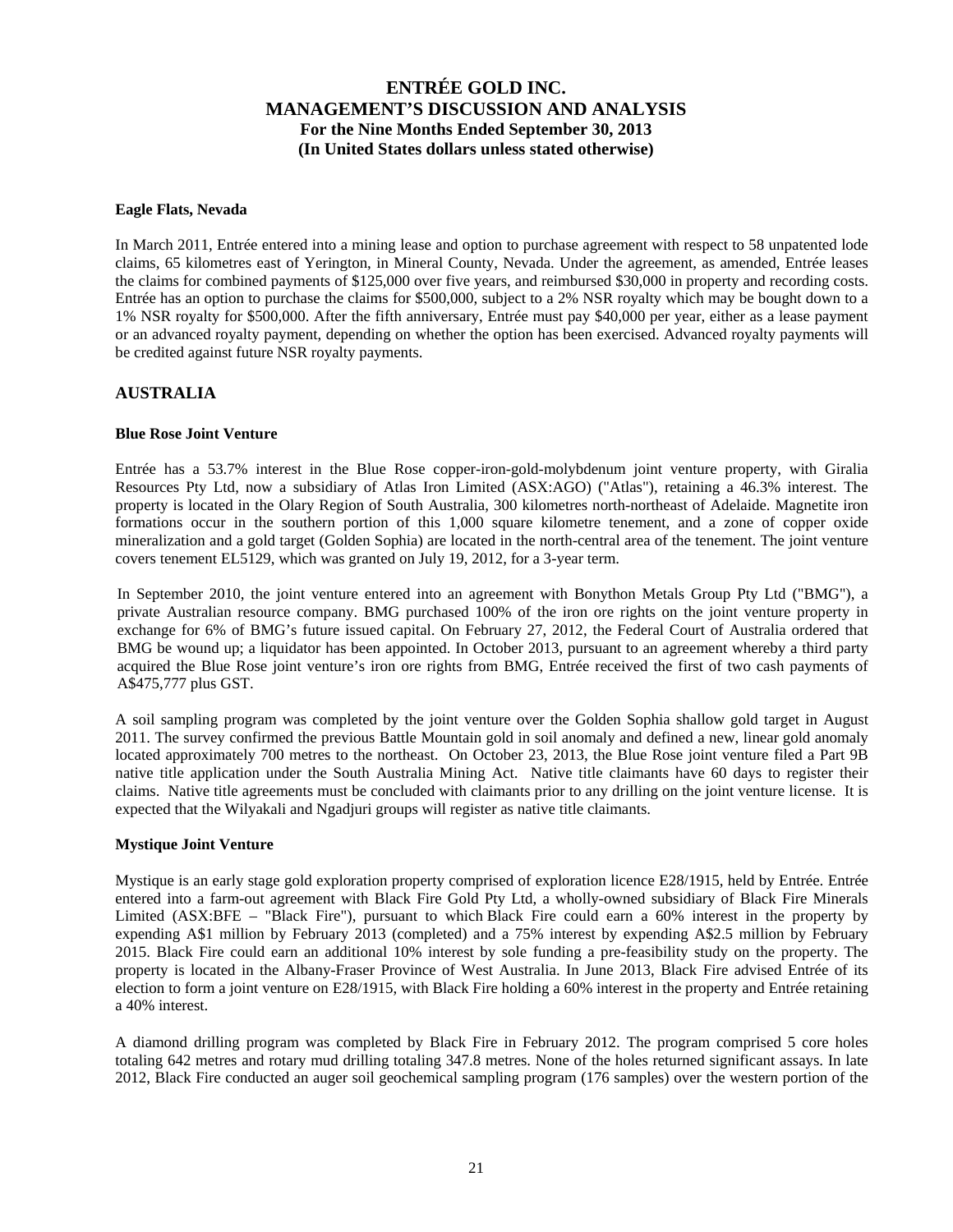licence to test for nickel potential. Assay results returned generally low nickel and copper values and did not define any drill targets. No exploration has been completed in 2013.

### **PERU**

In September 2010, Entrée entered into a conditional agreement with a private Peruvian company whereby Entrée may acquire an initial 70% interest in the Lukkacha property located in Tacna Province of southeastern Peru. The property is situated within 50 kilometres of the international border with Chile, and initiation of work is subject to Entrée obtaining a Supreme Decree allowing it to work on the property. Subject to obtaining the Supreme Decree, Entrée may earn a 70% interest by making cash payments totaling \$215,000 and expending a minimum of \$1.5 million on exploration, to include a minimum 6,000 metres of diamond drilling, within 24 months. Once Entrée has earned a 70% interest, it may acquire a further 30% interest by paying the vendors \$2 million within 24 months. The vendors would retain a 2% NSR royalty, half of which may be purchased at any time for \$1 million.

The property consists of seven concessions totaling 4,400 hectares which cover two large areas of surface alteration, iron oxides and quartz veining approximately 50 kilometres along the structural trend southeast from the giant Toquepala mining operation of Grupo Mexico. The property has never been drilled and represents a unique opportunity for early stage exploration within an under-explored major copper district. Further exploration (geophysics and drilling) is dependent on receipt of the Supreme Decree. As a first step in obtaining the Supreme Decree, a joint military inspection of the property took place on September 12, 2013. The military submitted a favourable written opinion to the General Secretary of the Ministry of Defense on September 15, 2013. The Supreme Decree is expected to be finalized and issued late-2013.

For the three months ended September 30, 2013, Lukkacha expenses were \$38,716 compared to \$6,546 during the three months ended September 30, 2012. For the nine months ended September 30, 2013, Lukkacha expenses were \$67,238 compared to \$39,357 during the nine months ended September 30, 2012.

### **GENERAL AND ADMINISTRATIVE**

For the three months ended September 30, 2013, general and administrative expense, excluding foreign exchange gains and losses and before stock-based compensation, was \$1,047,875 compared to \$914,824 during the three months ended September 30, 2012. For the nine months ended September 30, 2013, general and administrative expense, excluding foreign exchange gains and losses and before stock-based compensation, was \$4,107,710 compared to \$3,129,516 during the nine months ended September 30, 2012. The increase in 2013 was due to a number of factors including increases in legal fees, personnel and consulting expenses compared to 2012.

### **STOCK-BASED COMPENSATION**

For the three months ended September 30, 2013, stock-based compensation expense was \$Nil compared to \$10,235 during the three months ended September 30, 2012. For the nine months ended September 30, 2013, stock-based compensation expense was \$1,052,637 compared to \$1,200,722 during the nine months ended September 30, 2012. During the nine months ended September 30, 2013, 5,185,000 options were granted with a fair value of \$1,051,712, compared to 1,882,000 options that were granted with a fair value of \$1,124,930 during the nine months ended September 30, 2012.

### **INTEREST INCOME AND EXPENSE**

For the three months ended September 30, 2013, interest expense was \$65,313 compared to \$58,705 during the three months ended September 30, 2012. For the nine months ended September 30, 2013, interest expense was \$194,122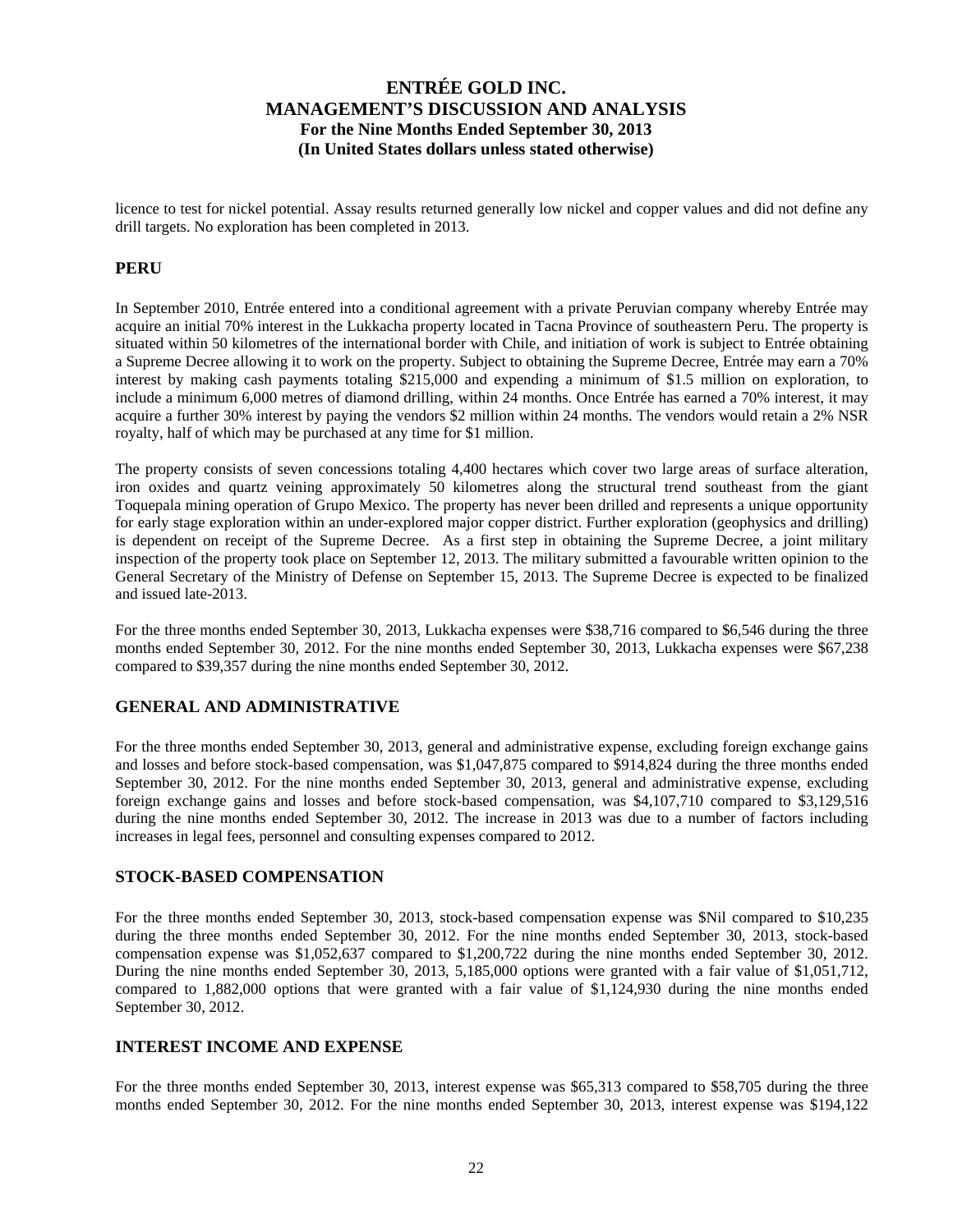compared to \$166,225 during the nine months ended September 30, 2012. Interest expense is due to accrued interest on the OTLLC loan payable. For the three months ended September 30, 2013, interest income was \$140,418 compared to \$29,328 for the three months ended September 30, 2012. For the nine months ended September 30, 2013, interest income was \$304,932 compared to \$168,156 for the nine months ended September 30, 2012. The Company earns interest income on its invested cash, which increased compared to the equivalent period last year due to higher principal amounts invested following completion of the Sandstorm financing.

### **VALUATION OF LONG-TERM INVESTMENT**

#### **Equity Method Investment**

As further described in the notes to the Unaudited Financial Statements, Entrée accounts for its interest in a joint venture with OTLLC as a 20% equity investment. As at September 30, 2013, the Company's investment in the Entrée-OTLLC Joint Venture was \$129,746 (December 31, 2012 - \$96,205). The Company's share of the loss of the Entrée-OTLLC Joint Venture was \$116,295 for the nine months ended September 30, 2013 (September 30, 2012 - \$731,101) plus accrued interest expense of \$194,122 for the nine months ended September 30, 2013 (September 30, 2012 - \$166,225). The decrease in the loss from equity investee for the nine months ended September 30, 2013 compared to the same period last year was due to decreased exploration expenses incurred by the Entrée-OTLLC Joint Venture in the period.

# **OUTLOOK**

Entrée is primarily focused on exploring its principal properties in Nevada and Mongolia. In addition, Entrée is engaged in evaluating acquisition opportunities which are complementary to its existing projects, particularly large tonnage base and precious metal targets in mining friendly jurisdictions. These efforts have resulted in the consolidation of the Ann Mason Project in Nevada (including through the acquisition of PacMag and the agreement with Eurasian) and the acquisition of the Lordsburg property in New Mexico. The commodities Entrée is most likely to pursue include copper, gold and molybdenum, which are often associated with large tonnage, porphyry related environments. Smaller, higher grade systems will be considered by Entrée if they demonstrate potential for near-term production and cash-flow. If Entrée is able to identify smaller, higher grade bodies that may be indicative of concealed larger tonnage mineralized systems, it may negotiate and enter into agreements to acquire them.

Entrée has not generated any revenue from operations since its incorporation and Entrée anticipates that it will continue to incur operating expenses without revenues until the Joint Venture Property in Mongolia is brought into production or it builds and operates a mine on one or more of its other mineral properties. As at September 30, 2013, Entrée had working capital of approximately \$49.4 million. Entrée's average monthly operating expenses for the nine months ended September 30, 2013, were approximately \$1.3 million, including exploration, general and administrative expenses and investor relations expenses. On February 15, 2013, the Company entered into a financing package with Sandstorm for gross proceeds of approximately \$55 million consisting of three components: a \$40 million equity participation and funding agreement, a C\$10 million private placement and a \$5 million payment from Sandstorm in return for a 0.4% NSR royalty on the Ann Mason and Blue Hill deposits. The funds from the financing package will be used to support operations in Mongolia, advance the Ann Mason Project, for working capital requirements and for other general corporate purposes.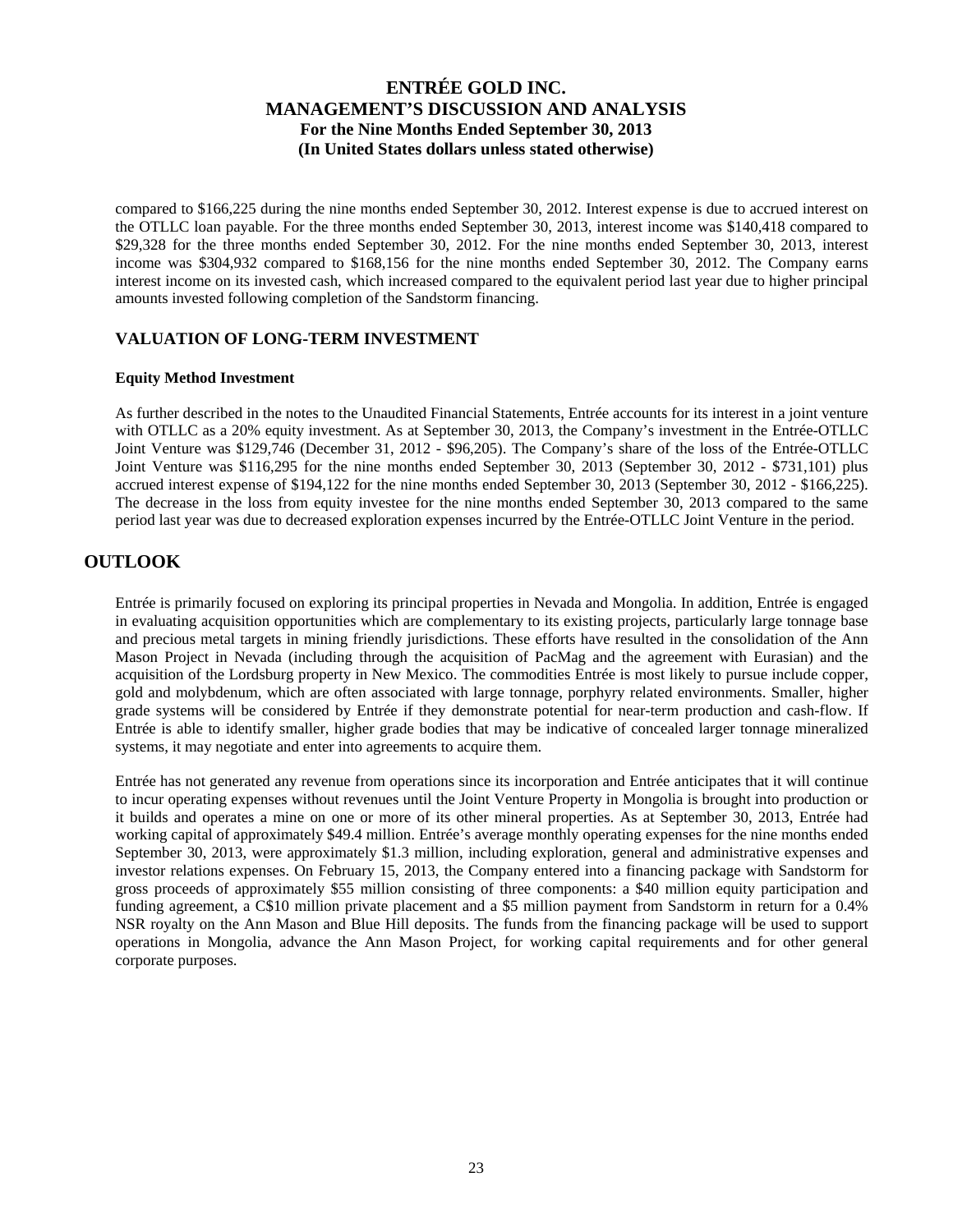# **SELECTED QUARTERLY DATA**

|                                          | <b>Three Months</b><br><b>Ended</b><br>September 30,<br>2013 |     | <b>Three Months</b><br><b>Ended</b><br><b>June 30,</b><br>2013 |               | <b>Three Months</b><br><b>Ended</b><br>March 31,<br>2013 | <b>Three Months</b><br><b>Ended</b><br>December 31,<br>2012 |
|------------------------------------------|--------------------------------------------------------------|-----|----------------------------------------------------------------|---------------|----------------------------------------------------------|-------------------------------------------------------------|
| Exploration                              | \$<br>1,168,327                                              | \$  | 1,904,636                                                      | <sup>\$</sup> | 1,603,790                                                | \$<br>987,942                                               |
| General and administrative               | 1,072,706                                                    |     | 1,217,555                                                      |               | 2,802,332                                                | 1,206,757                                                   |
| Foreign exchange loss (gain)             | 662,337                                                      |     | (892, 725)                                                     |               | (117,684)                                                | 61,536                                                      |
| Consultancy and advisory fees            | 320,567                                                      |     | 324,175                                                        |               | 986,926                                                  |                                                             |
| Impairment of mineral property interests |                                                              |     | 437,732                                                        |               |                                                          | 486,746                                                     |
| Loss from operations                     | (3,223,937)                                                  |     | (2,991,373)                                                    |               | (5,275,364)                                              | (2,742,981)                                                 |
| Interest income                          | 140,418                                                      |     | 100,948                                                        |               | 63,566                                                   | 22,293                                                      |
| Interest expense                         | (65,313)                                                     |     | (64, 553)                                                      |               | (64, 256)                                                | (63, 134)                                                   |
| Loss from equity investee                | (23,049)                                                     |     | 19,683                                                         |               | (112,929)                                                | (281, 055)                                                  |
| Fair value adjustment of asset backed    |                                                              |     |                                                                |               |                                                          |                                                             |
| commercial papers                        |                                                              |     | 147,564                                                        |               |                                                          |                                                             |
| Deferred income tax recovery (expense)   | 241,279                                                      |     | 512,114                                                        |               | 297,139                                                  | (1,912,557)                                                 |
| Net loss                                 | \$<br>(2,930,602)                                            | \$. | (2,275,617)                                                    | <sup>\$</sup> | (5,091,844)                                              | \$<br>(4,977,434)                                           |
| Loss per share, basic and diluted        | \$<br>$(0.02)$ \$                                            |     | (0.02)                                                         | -S            | $(0.04)$ \$                                              | (0.04)                                                      |

|                                                  | <b>Three Months</b><br><b>Ended</b><br>September 30,<br>2012 |               | <b>Three Months</b><br><b>Ended</b><br><b>June 30,</b><br>2012 |               | <b>Three Months</b><br><b>Ended</b><br>March 31,<br>2012 |               | <b>Three Months</b><br><b>Ended</b><br>December 31,<br>2011 |
|--------------------------------------------------|--------------------------------------------------------------|---------------|----------------------------------------------------------------|---------------|----------------------------------------------------------|---------------|-------------------------------------------------------------|
| Exploration                                      | \$<br>1,228,341                                              | <sup>\$</sup> | 2,402,084                                                      | -S            | 3,615,987                                                | \$.           | 4,671,238                                                   |
| General and administrative                       | 961,429                                                      |               | 1,107,937                                                      |               | 2,110,757                                                |               | 1,229,532                                                   |
| Foreign exchange loss (gain)                     | (354, 197)                                                   |               | 79,550                                                         |               | 25,338                                                   |               | 214,979                                                     |
| Loss (gain) on sale of mineral property interest |                                                              |               |                                                                |               | (104, 914)                                               |               | (1,474,640)                                                 |
| Impairment of mineral property interests         |                                                              |               |                                                                |               |                                                          |               | 309,483                                                     |
| Loss from operations                             | (1,835,573)                                                  |               | (3,589,571)                                                    |               | (5,647,168)                                              |               | (4,950,592)                                                 |
| Gain on sale of investments                      |                                                              |               |                                                                |               |                                                          |               |                                                             |
| Interest income                                  | 29,328                                                       |               | 50,710                                                         |               | 88,118                                                   |               | 54,746                                                      |
| Interest expense                                 | (58,705)                                                     |               | (55, 344)                                                      |               | (52, 176)                                                |               | (50,095)                                                    |
| Loss from equity investee                        | (238,988)                                                    |               | (189, 507)                                                     |               | (302, 606)                                               |               | (514, 390)                                                  |
| Current income tax expense                       |                                                              |               |                                                                |               |                                                          |               | (152,190)                                                   |
| Deferred income tax recovery                     | 204,780                                                      |               | 539,007                                                        |               | 839,000                                                  |               | 938,766                                                     |
| Net loss                                         | \$<br>(1,899,158)                                            | <sup>\$</sup> | (3,244,705)                                                    | <sup>\$</sup> | (5,074,832)                                              | <sup>\$</sup> | (4,673,755)                                                 |
| Loss per share, basic and diluted                | \$<br>(0.01)                                                 | - \$          | $(0.03)$ \$                                                    |               | (0.04)                                                   | S             | (0.04)                                                      |

Exploration costs were lower in the nine months ended September 30, 2013 compared to the nine months ended September 30, 2012, primarily due to decreased drilling activity and consulting fees on the Ann Mason Project during the nine months ended September 30, 2013. General and administrative costs, excluding stock-based compensation changes, were approximately 31% higher in the nine months ended September 30, 2013 compared to the nine months ended September 30, 2012. This increase is primarily attributable to the increase in legal fees associated with closing of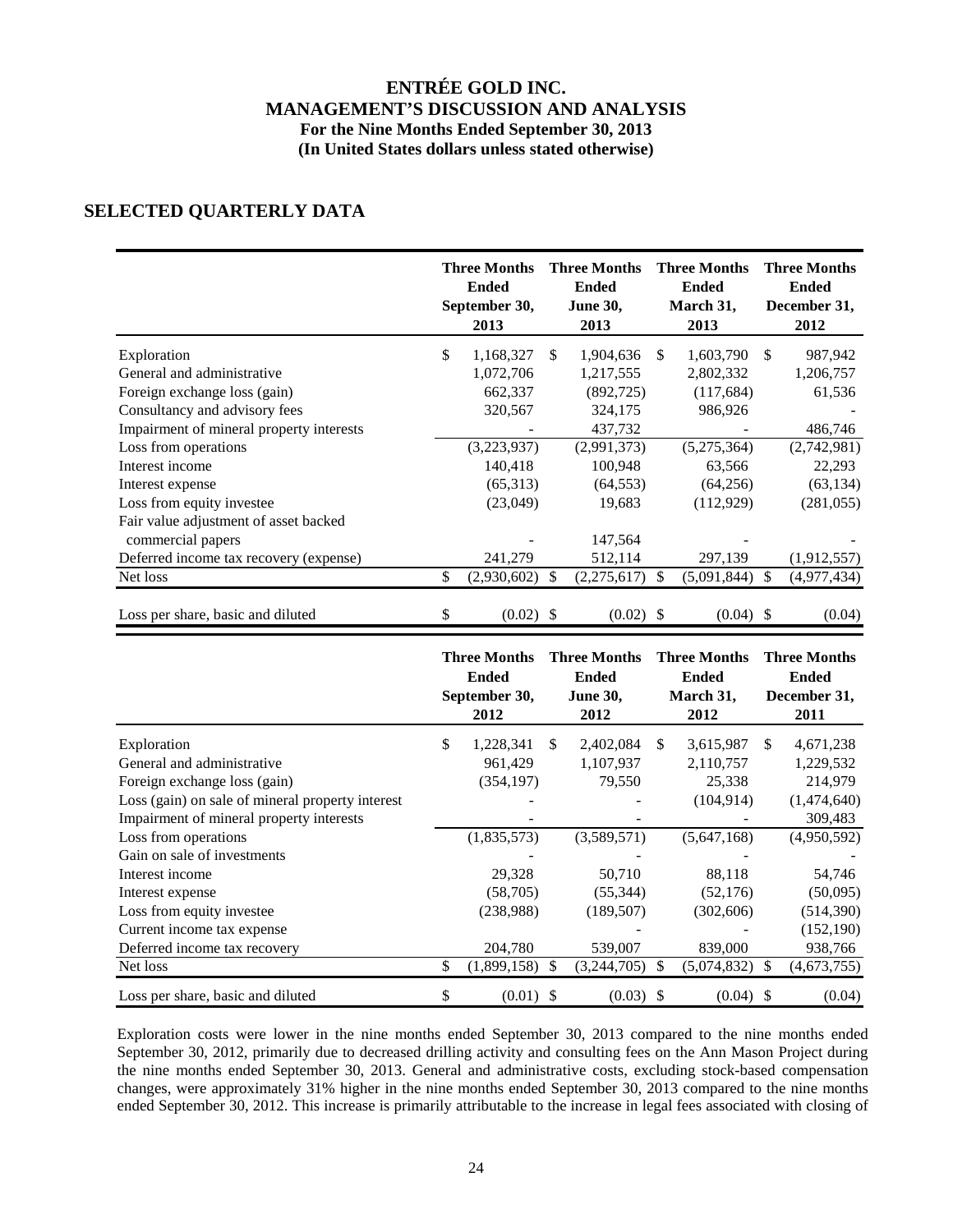the Sandstorm transaction and increased personnel and consulting expenses. During the three months ended March 31, 2013, the Company incurred consultancy and advisory fees of \$936,926 related to the Sandstorm financing agreement. During the three months ended December 31, 2011, Entrée sold the Togoot licence and recorded a gain on sale of mineral property interest of \$1,474,640. During the three months ended March 31, 2012, Entrée sold its interest in the Northling property and recorded a gain on sale of mineral property interest of \$104,914. Loss from equity investee was lower in the nine months ended September 30, of 2013 compared to the nine months ended September 30, 2012 due to decreased expenditures on the Joint Venture Property. Deferred income tax recovery was lower during the nine months ended September 30, 2013, partially due to a decrease in deferred tax assets related to expenditures on the Ann Mason Project.

# **LIQUIDITY**

To date, Entrée has not generated revenues from its operations, has been dependent on equity and production-based financings for additional funding and is considered to be in the exploration stage. Working capital on hand at September 30, 2013 was \$49,394,845. Cash was \$48,657,339 at September 30, 2013. On February 15, 2013, the Company closed the approximately \$55 million financing package with Sandstorm which will be used to support operations in Mongolia, advance the Ann Mason Project and for general working capital requirements. In the event of a partial expropriation of Entrée's interest in the Joint Venture Property, which is not reversed during the abeyance period provided for in the equity participation and funding agreement, the Company will be required to return a pro rata portion of the Deposit (the amount of the repayment not to exceed the amount of the Unearned Balance).

Under the terms of the Entrée-OTLLC Joint Venture, Entrée elected to have OTLLC debt finance Entrée's share of costs on the Joint Venture Property, with interest accruing at OTLLC's actual cost of capital or prime +2%, whichever is less, at the date of the advance. As at September 30, 2013, the total amount that OTLLC has contributed to costs on the Company's behalf, including interest, is approximately \$5.9 million.

### **Operating activities**

Cash provided by operations was \$30,134,905 for the nine months ended September 30, 2013 compared to the \$10,716,021 used in operations for the nine months ended September 30, 2012. This increase is primarily due to cash proceeds of \$40 million received from the funding agreement with Sandstorm and is partially offset by expenditures on mineral property exploration and general and administrative.

### **Financing activities**

Cash provided by financing activities during the nine months ended September 30, 2013 and 2012 and common shares issued for cash were as follows:

|                            | <b>Nine Months</b><br>September 30, | <b>Ended</b><br>2013 |           | <b>Nine Months</b><br><b>Ended</b><br>September 30,<br>2012 |     |            |  |
|----------------------------|-------------------------------------|----------------------|-----------|-------------------------------------------------------------|-----|------------|--|
|                            | <b>Shares</b>                       |                      | Amount    | <b>Shares</b>                                               |     | Amount     |  |
| Private placement          | 17,857,142 \$                       |                      | 9,722,897 | $\sim$                                                      | -\$ |            |  |
| Exercise of over allotment |                                     |                      |           | 1,320,455                                                   |     | 1,628,583  |  |
| Share issuance costs       |                                     |                      | (86, 636) | -                                                           |     | (108, 058) |  |
|                            | 17,857,142                          |                      | 9,636,261 | 1,320,455                                                   |     | 1,520,525  |  |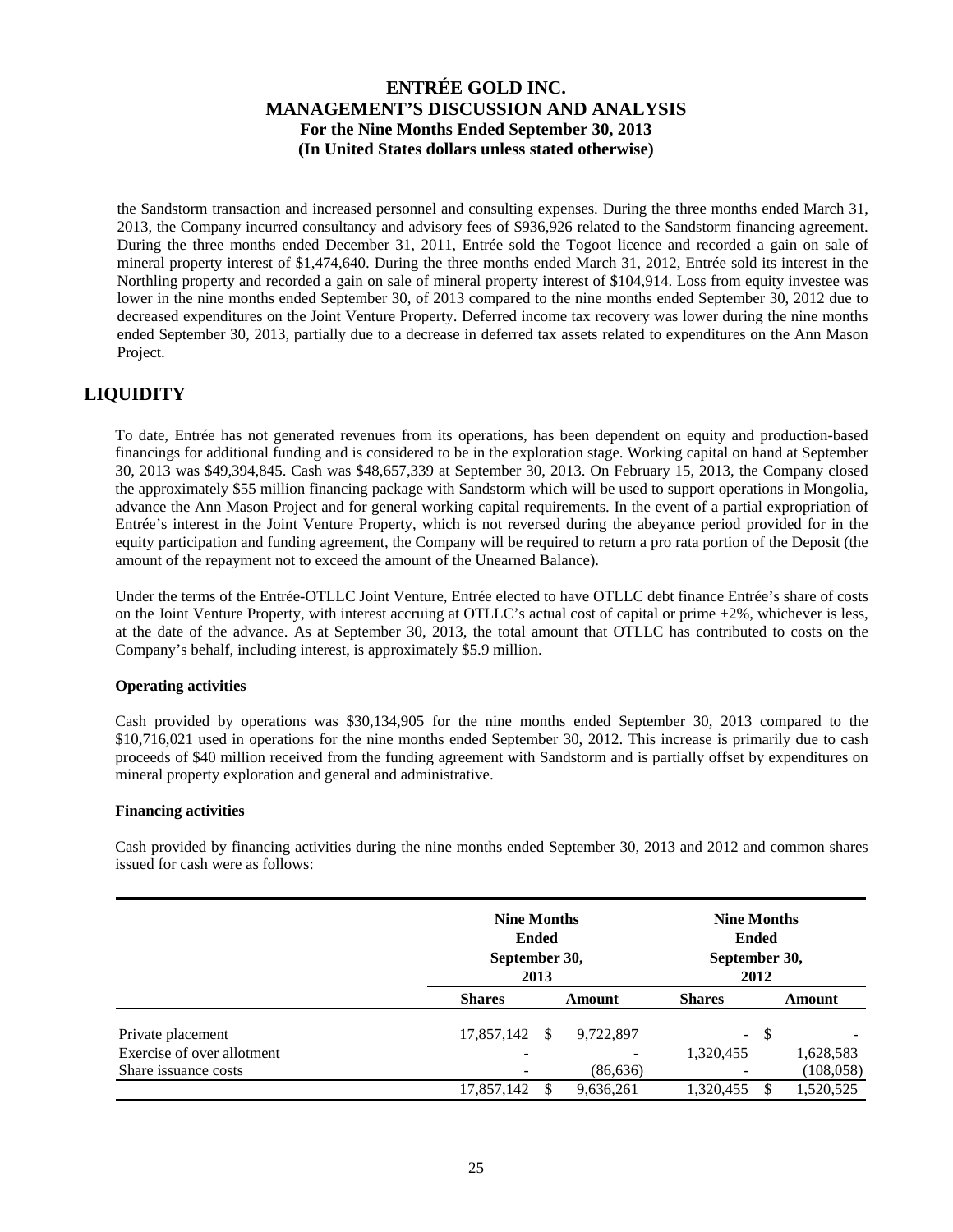#### **Investing activities**

During the nine months ended September 30, 2013, Entrée made payments of \$50,000 related to mineral property acquisitions (September 30, 2012 – \$3,910,000). During the nine months ended September 30, 2013, Entrée received cash proceeds of \$115,180 on the release of reclamation deposits compared to cash payments of \$207,962 related to reclamation deposits in the comparable 2012 period. During the nine months ended September 30, 2013, Entrée expended \$4,736 on equipment, primarily for exploration activities (September 30, 2012 – \$33,480). During the nine months ended September 30, 2013, Entrée received cash proceeds of \$5 million from Sandstorm in return for a 0.4% NSR royalty on the Ann Mason and Blue Hill deposits. During the nine months ended September 30, 2012, Entrée sold its interest in the Northling property for proceeds of \$104,914, net of taxes.

### **Table of Contractual Commitments**

The following table lists, as at September 30, 2013, the Company's contractual obligations. Entrée is committed to make lease payments totaling \$902,416 over its four year office lease in Vancouver, Canada and two office, three warehouse and five accommodation leases in the United States.

|               |    | Less than<br>1 Year | 1-3 Years     | 3-5 Years | <b>Total</b> |
|---------------|----|---------------------|---------------|-----------|--------------|
| Office leases | S  | 87.493<br>\$        | 508,068<br>\$ | 306,855   | 902,416      |
| Total         | \$ | 87.493<br>\$.       | -S<br>508,068 | 306,855   | 902,416      |

### **Outstanding share data**

As at September 30, 2013 and November 13, 2013, there were 146,734,385 common shares outstanding. In addition, as at September 30, 2013 and November 13, 2013, there were 12,025,500 stock options outstanding with exercise prices ranging from C\$0.32 to C\$3.47 per share. There were no warrants outstanding at September 30, 2013 or at November 13, 2013.

# **CAPITAL RESOURCES**

Entrée had no commitments for capital assets at September 30, 2013.

At September 30, 2013, Entrée had working capital of \$49,394,845 compared to \$4,699,256 as at December 31, 2012. On February 15, 2013, the Company closed the approximately \$55 million financing package with Sandstorm.

### **OFF-BALANCE SHEET TRANSACTIONS**

Entrée has no off-balance sheet arrangements except for the contractual obligation noted above.

# **TRANSACTIONS WITH RELATED PARTIES**

During the nine months ended September 30, 2013, the Company paid consulting fees of \$1,167 (September 30, 2012 - \$Nil) to an immediate family member of the Company's Vice President of Technical Services. The transaction was in the normal course of operations and was measured at the exchange amount, which represented the amount of consideration established and agreed to by the related party. All services under the agreement have been provided.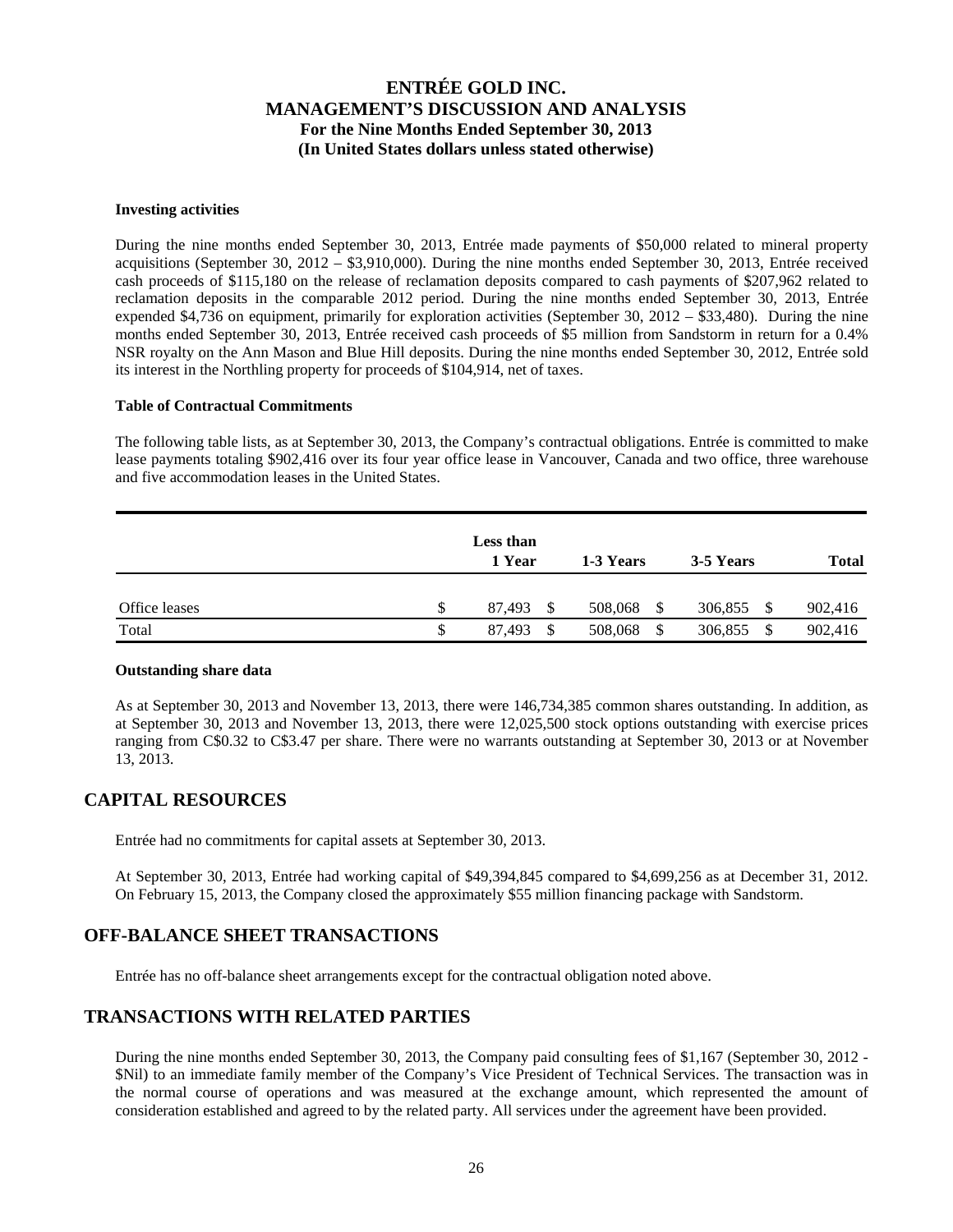## **CRITICAL ACCOUNTING ESTIMATES**

The preparation of consolidated financial statements in conformity with generally accepted accounting principles in the United States requires management to make estimates and assumptions that affect the reported amount of assets and liabilities and the disclosure of contingent assets and liabilities at the date of the financial statements and the reported amount of revenues and expenses during the period. Actual results could differ from these estimates.

The Company must make estimates and judgments in determining income tax expense for financial statement purposes. These estimates and judgments occur in the calculation of tax credits, benefits, and deductions, and in the calculation of certain tax assets and liabilities that arise from differences in the timing of recognition of revenue and expense for tax and financial statement purposes. Significant changes in these estimates may result in an increase or decrease to the tax provision in a subsequent period. The Company must assess the likelihood that we will be able to recover any deferred tax assets. If recovery is not likely, the provision for taxes must be increased by recording a valuation allowance against the deferred tax assets. However, should there be a change in the ability to recover any deferred tax assets, the tax provision would increase in the period in which it is determined that the recovery was not likely. Recovery of a portion of the deferred tax assets is impacted by Company plans with respect to holding or disposing of certain assets. Changes in economic conditions, exploration results, metal prices and other factors could result in changes to the estimates and judgements used in determining the income tax expense.

The Company capitalizes the cost of acquiring mineral property interests, including undeveloped mineral property interests, until the viability of the mineral interest is determined. Capitalized acquisition costs are expensed if it is determined that the mineral property has no future economic value. The Company must make estimates and judgments in determining if any capitalized amounts should be written down by assessing if future cash flows, including potential sales proceeds, related to the mineral property are estimated to be less than the property's total carrying value. The carrying value of each mineral property is reviewed periodically, and whenever events or changes in circumstances indicate that the carrying value may not be recoverable. Reductions in the carrying value of a property would be recorded to the extent that the total carrying value of the mineral property exceeds its estimated fair value.

The Company follows accounting guidelines in determining the value of stock option compensation, as disclosed in Note 8 to the Annual Financial Statements. Unlike other numbers in the accounts, this is a calculated amount not based on historical cost, but on subjective assumptions introduced to an option pricing model, in particular: (1) an estimate for the average future hold period of issued stock options before exercise, expiry or cancellation; and (2) future volatility of the Company's share price in the expected hold period (using historical volatility as a reference). Given that there is no market for the options and they are not transferable, the resulting value calculated is not necessarily the value the holder of the option could receive in an arm's-length transaction.

The Company's accounting policy is to expense exploration costs on a project by project basis consistent with US GAAP. The policy is consistent with that of other exploration companies that have not established mineral reserves. When a mineral reserve has been objectively established further exploration costs would be deferred. Management is of the view that its current policy is appropriate for the Company.

### **CHANGES IN ACCOUNTING POLICIES**

The accounting pronouncements issued by the Financial Accounting Standards Board during the year ended December 31, 2012 were not applicable to the Company.

A detailed summary of all of the Company's significant accounting policies and the estimates derived therefrom is included in Note 2 to the Annual Financial Statements for the year ended December 31, 2012.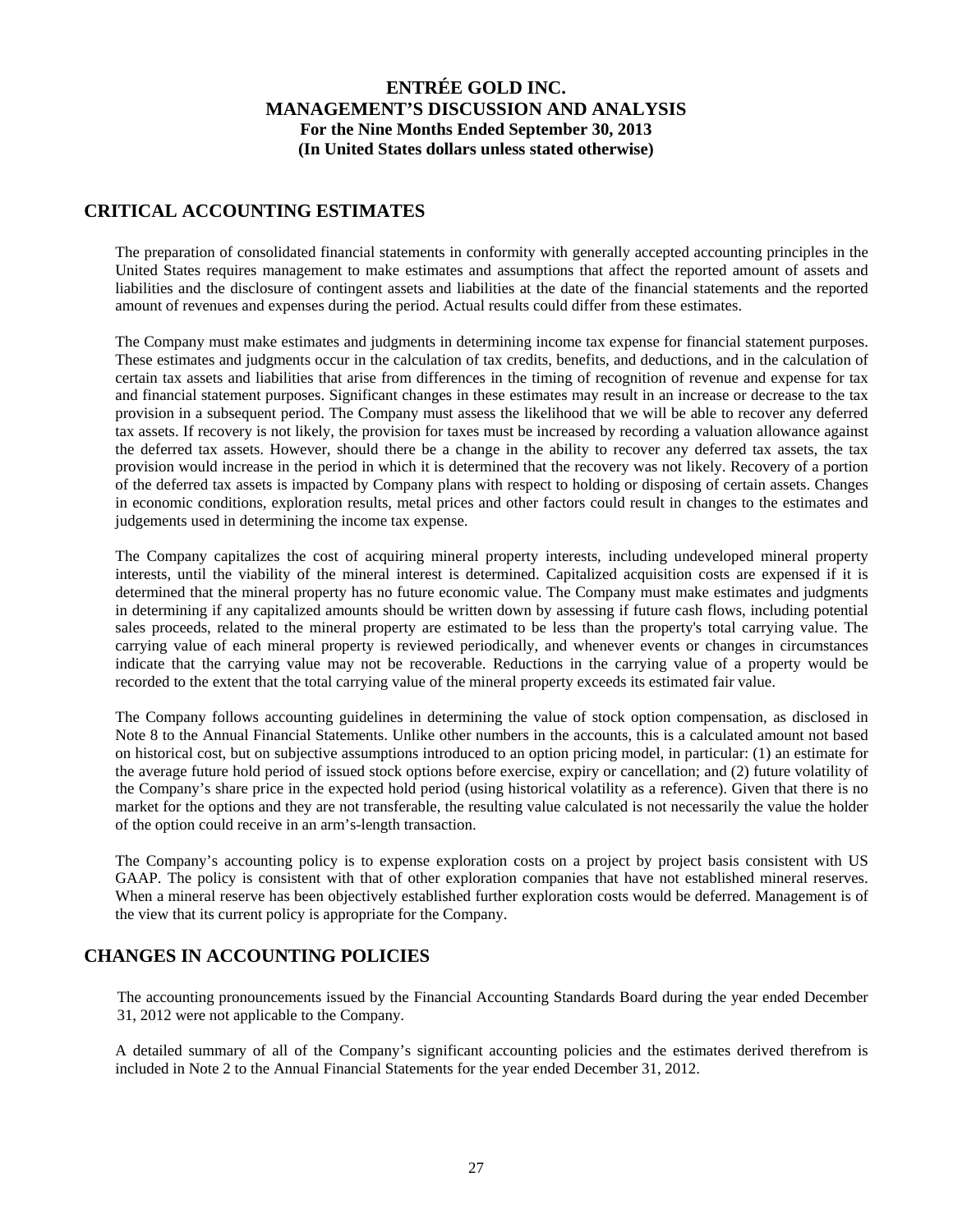### **FINANCIAL INSTRUMENTS AND OTHER INSTRUMENTS**

The Company's financial assets and liabilities generally consist of cash and cash equivalents, short-term investments, receivables, deposits, accounts payable and accrued liabilities and loans payable, some of which are denominated in foreign currencies including United States dollars, Mongolian Tugriks and Australian dollars. The Company is at risk to financial gain or loss as a result of foreign exchange movements against the Canadian dollar. The Company minimizes its foreign exchange risk by maintaining low account balances in currencies other than the Canadian dollar. The Company does not currently have major commitments to acquire assets in foreign currencies; but historically it has incurred the majority of its exploration costs in foreign currencies.

### **OTHER MD&A REQUIREMENTS**

### **Forward-Looking Statements**

This MD&A contains forward-looking statements within the meaning of the United States Private Securities Litigation Reform Act of 1995 and forward-looking information within the meaning of applicable Canadian securities laws.

Forward-looking statements include, but are not limited to, statements with respect to the future prices of copper, gold, molybdenum and silver; the estimation of mineral reserves and resources; the realization of mineral reserve and resource estimates; future mineral production; the potential impact of future exploration results on Ann Mason mine design and economics; costs of production and capital expenditures; the availability of project financing; future cash flows; the potential development of future phases of the Oyu Tolgoi project, including Lift 1 and Lift 2 of the Hugo North Extension deposit and the Heruga deposit; statements concerning the expected timing of initial production from Lift 1 of the Oyu Tolgoi block underground cave mine; discussions regarding Entrée's interest in the Joint Venture Property, the joint venture licences and material agreements; potential actions by the Government of Mongolia with respect to the Shivee Tolgoi and Javhlant mining licences and the Investment Agreement; the resolution of outstanding issues between the Government of Mongolia, Entrée, Rio Tinto and Turquoise Hill; the potential impact of amendments and proposed amendments to the laws of Mongolia; statements regarding the expected release date of the feasibility study for the Oyu Tolgoi project; potential size of a mineralized zone; potential expansion of mineralization; potential discovery of new mineralized zones; amount or timing of proposed production figures; the timing and results of future resource and reserve estimates; potential types of mining operations; government regulation of exploration and mining operations; the potential for Entrée to become a party to the Investment Agreement or another similar agreement; the potential for the Government of Mongolia to seek to directly or indirectly invest in Entrée's interest in the Hugo North Extension and Heruga deposits; the potential application of the Government of Mongolia's Resolution 140 and Resolution 175 to the Shivee Tolgoi and Javhlant licences; potential metallurgical recoveries and grades; plans for future exploration and/or development programs and budgets; permitting time lines; anticipated business activities; corporate strategies; requirements for additional capital; uses of funds; proposed acquisitions and dispositions of assets; and future financial performance. In certain cases, forward-looking statements and information can be identified by the use of words such as "plans", "expects" or "does not expect", "is expected", "budgeted", "scheduled", "estimates", "forecasts", "intends", "anticipates", or "does not anticipate" or "believes" or variations of such words and phrases or statements that certain actions, events or results "may", "could", "would", "might" "will be taken", "occur" or "be achieved". While the Company has based these forward-looking statements on its expectations about future events as at the date that such statements were prepared, the statements are not a guarantee of Entrée's future performance and are subject to risks, uncertainties, assumptions and other factors which could cause actual results to differ materially from future results expressed or implied by such forward-looking statements and information. Such factors and assumptions include, amongst others, that the size, grade and continuity of deposits and resource and reserve estimates have been interpreted correctly from exploration results; that the results of preliminary test work are indicative of what the results of future test work will be; that the prices of copper, gold, molybdenum and silver will remain relatively stable; the effects of general economic conditions, changing foreign exchange rates and actions by Rio Tinto, Turquoise Hill and/or OTLLC and by government authorities including the Government of Mongolia; the availability of capital and project financing; that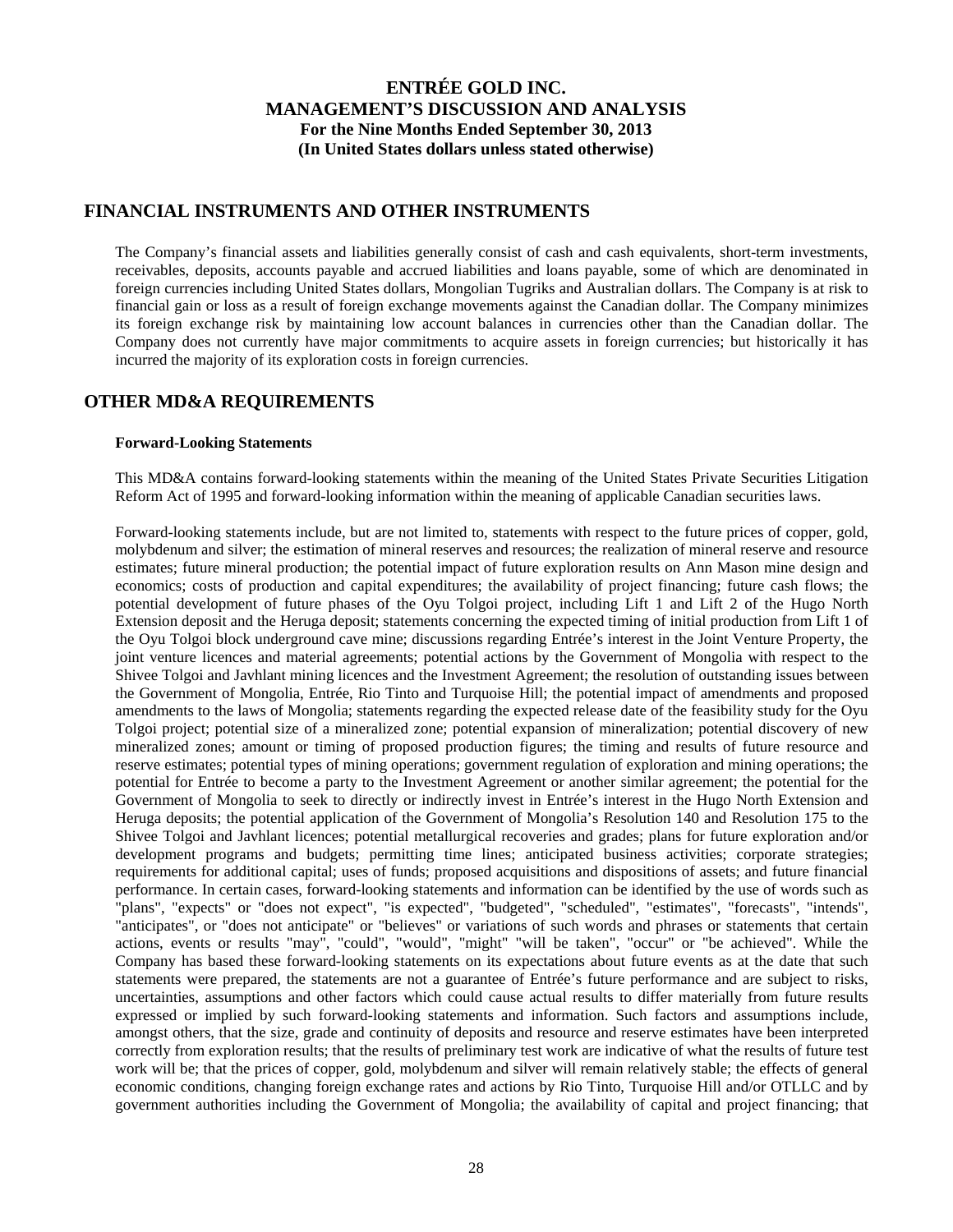applicable legislation, including legislation with respect to mining, foreign investment, royalties and taxation, will not materially change; uncertainties associated with legal proceedings and negotiations; and misjudgements in the course of preparing forward-looking statements. In addition, there are also known and unknown risk factors which may cause the actual results, performances or achievements of Entrée to be materially different from any future results, performance or achievements expressed or implied by the forward-looking statements and information. Such factors include, among others, risks related to international operations, including legal and political risk in Mongolia; risks associated with changes in the attitudes of the Mongolian government; risks associated with the conduct of joint ventures; recent global financial conditions; actual results of current exploration activities; changes in project parameters as plans continue to be refined; inability to upgrade inferred mineral resources to indicated or measured mineral resources; inability to convert mineral resources to mineral reserves; conclusions of economic evaluations; future prices of copper, gold, silver and molybdenum; possible variations in ore reserves, grade recovery and rates; failure of plant, equipment or processes to operate as anticipated; accidents, labour disputes and other risks of the mining industry; delays in obtaining government approvals, permits or licences or financing or in the completion of development or construction activities; environmental risks; title disputes; limitations on insurance coverage; as well as those factors discussed in the section entitled "Risk" in this MD&A and in the section entitled "Risk Factors" in the AIF. Although the Company has attempted to identify important factors that could cause actual actions, events or results to differ materially from those described in forwardlooking statements, there may be other factors that cause actions, events or results not to be as anticipated, estimated or intended. There can be no assurance that forward-looking statements will prove to be accurate, as actual results and future events could differ materially from those anticipated in such statements. Except as required under applicable securities legislation, the Company undertakes no obligation to publicly update or revise forward-looking statements, whether as a result of new information, future events, or otherwise. Accordingly, readers should not place undue reliance on forward-looking statements.

### **Risk**

Entrée is a mineral exploration company and is exposed to a number of risks and uncertainties; some of these risks and uncertainties have been discussed elsewhere in this MD&A. For a more extensive discussion of risks and uncertainties to which Entrée is exposed, the reader should refer to the section titled "Risk Factors" contained in the Company's AIF available on SEDAR at www.sedar.com.

### *Legal and Political Risk*

On February 27, 2013, Notice was delivered to Entrée by MRAM that by Order No. 43 dated February 22, 2013, the Ministry of Mining has cancelled the 2009 Order of the Ministry of Mineral Resources and Energy registering the Hugo Dummett (including the Hugo North Extension) and Heruga reserves, and has requested that the Minerals Resource Council go over its previous conclusion that the reserves should be submitted to MRAM. The registration of reserves is a pre-condition to applying for the conversion of an exploration licence into a mining licence. The Notice states that the 2009 Order breached Clause 48.4 of the Minerals Law of Mongolia and Clause 9 of the Charter of the Minerals Resource Council because it was not within the authority of the Ministry of Mineral Resources and Energy to order that the reserves be registered. The Notice, which is not explicitly concerned with the issuance of the mining licences, further advises that any transfer, sale or lease of the Shivee Tolgoi and Javhlant mining licences is temporarily restricted. On September 4, 2013, the Minister of Mining issued Order No. 179, advising the Minerals Professional Council to re-submit its previous conclusions regarding the reserves to MRAM for review and registration. On September 6, 2013, the head of MRAM ordered that the Hugo Dummett (including the Hugo North Extension) and Heruga reserves be registered. While Entrée was also subsequently advised that the temporary transfer restriction on the joint venture mining licences will be lifted, it has not received official notification of the lifting of the restriction. Any future action by the Government of Mongolia to suspend, revoke, withdraw or cancel the Shivee Tolgoi and Javhlant mining licences, whether legitimate or not, would have an adverse effect on the business, assets and financial condition of Entrée as well as the Company's share price.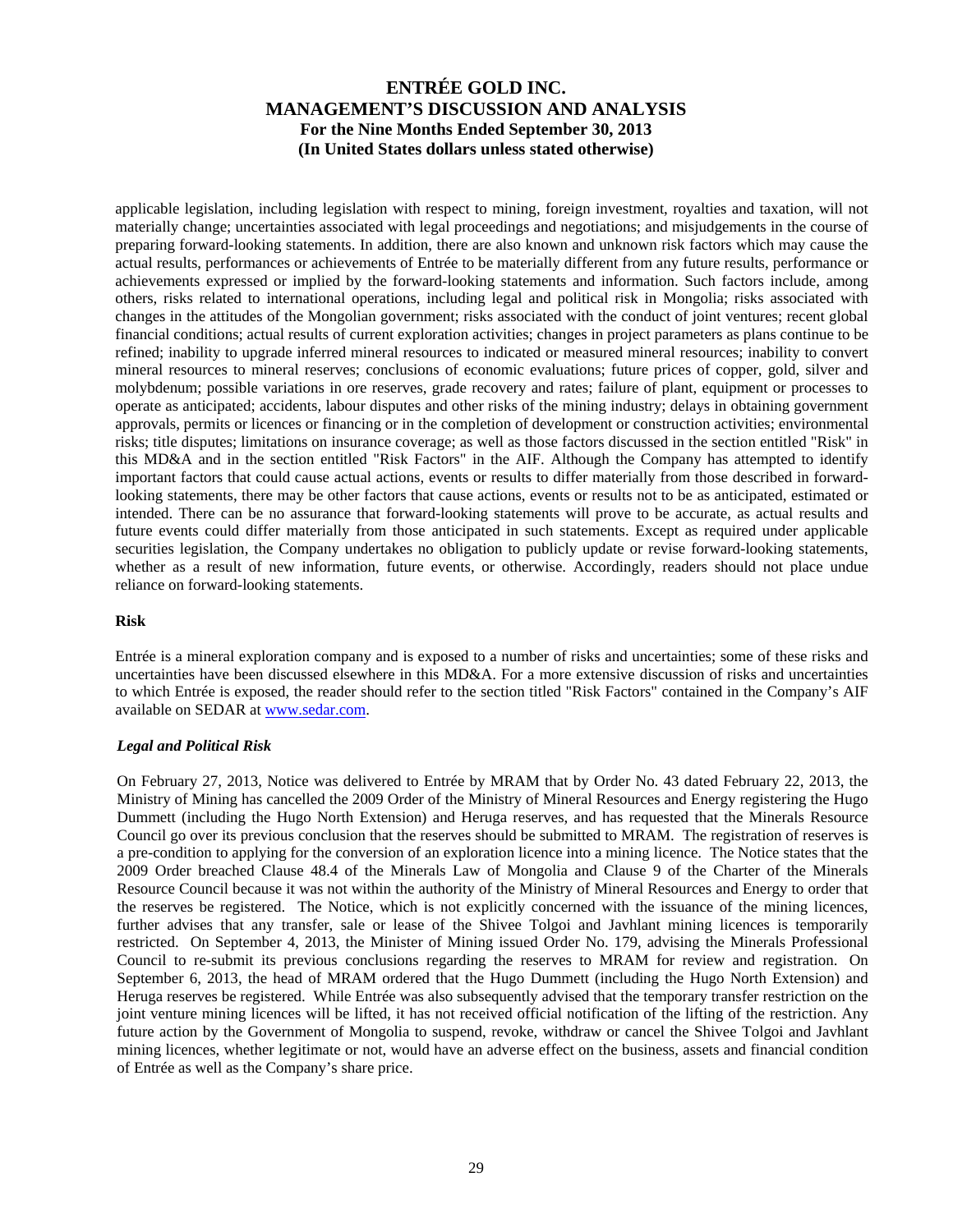The Earn-In Agreement requires OTLLC to enter into a form of joint venture agreement that bestows upon it certain powers and duties as manager of the Entrée-OTLLC Joint Venture, including the duty to cure title defects, the duty to prosecute and defend all litigation or administrative proceedings arising out of operations, and the duty to do all acts reasonably necessary to maintain the Joint Venture Property assets, including the mining licences. Pursuant to the Assignment Agreement dated March 1, 2005 between the Company, Turquoise Hill and OTLLC, the Company is also entitled to look to Turquoise Hill for the performance of OTLLC's obligations under the Earn-In Agreement, which is governed by British Columbia law. In addition, the Shivee Tolgoi and Javhlant mining licences are included in the contract area of the Investment Agreement. The Investment Agreement restricts the grounds upon which the Mongolian State administrative authority in charge of geology and mining may revoke a mining licence covered by the Investment Agreement. The Investment Agreement also includes a dispute resolution clause that requires the parties to resolve disputes through international commercial arbitration procedures. Entrée is not a party to the Investment Agreement and does not have any direct rights under the Investment Agreement. In the event that the Government of Mongolia suspends, revokes, withdraws or cancels the Shivee Tolgoi and Javhlant mining licences, there can be no assurance that OTLLC, Turquoise Hill or Rio Tinto will invoke the international arbitration procedures, or that Entrée will be able to enforce the terms of the Earn-In Agreement to cause OTLLC or Turquoise Hill to do all acts reasonably necessary to maintain the Joint Venture Property assets, including by invoking the international arbitration procedures under the Investment Agreement. There may also be limitations on OTLLC, Turquoise Hill and Rio Tinto's ability to enforce the terms of the Investment Agreement against the Government of Mongolia, which is a sovereign entity, regardless of the outcome of an arbitration proceeding. Without an effective means of enforcing the terms of the Earn-In Agreement or the Investment Agreement, Entrée could be deprived of substantial rights and benefits with little or no recourse for fair and reasonable compensation.

Irrespective of the ultimate outcome of any potential dispute, any requirement to engage in discussions or proceedings with the Government of Mongolia, OTLLC, Turquoise Hill or Rio Tinto, whether or not formal, would likely result in significant expense and diversion of management's attention.

The Minerals Law of Mongolia, which became effective on August 26, 2006, defines a mineral deposit of strategic importance (a *"*Strategic Deposit*"*) as a mineral resource that may have the potential to impact national security, or the economic and social development of the country at the national and regional levels, or that is generating or has the potential to generate more than five percent (5%) of Mongolia's Gross Domestic Product in any given year. Either the Mongolian Government or Parliament may initiate proposals to declare a mineral resource as being a Strategic Deposit, but Parliament must approve any such proposal. Essentially, a Strategic Deposit is any deposit that Parliament has deemed, or may hereafter deem, to be large and/or valuable enough to warrant being so designated.

The 15 Strategic Deposits that have to date been specified as such by Parliament have no defined coordinates. They each consist of concentrations of mineralization in a general area that is identified only by a name. Licence areas, on the other hand, are precisely defined by coordinates. Thus it is not feasible to definitively determine whether or not any given licence area is within, or overlaps, a Strategic Deposit.

The Minerals Law of Mongolia provides that the State may be an equity participant with any private legal entity, up to a 34% equity interest, in the exploitation of any Strategic Deposit where the quantity and grade of the deposit have been defined by exploration that has not been funded from the State budget.

The Ministry of Mining has advised Entrée that it considers the deposits on the Joint Venture Property to be part of the series of Oyu Tolgoi deposits, which were declared to be Strategic Deposits under Resolution No 57 dated July 16, 2009 of the State Great Khural. Accordingly, the Government of Mongolia may seek to enter into an agreement with Entrée pursuant to which it may acquire up to 34% of Entrée's interest in the Joint Venture Property. It is not certain what form this agreement would take, or on what terms the Government of Mongolia would seek to acquire 34% of Entrée's interest in the Joint Venture Property.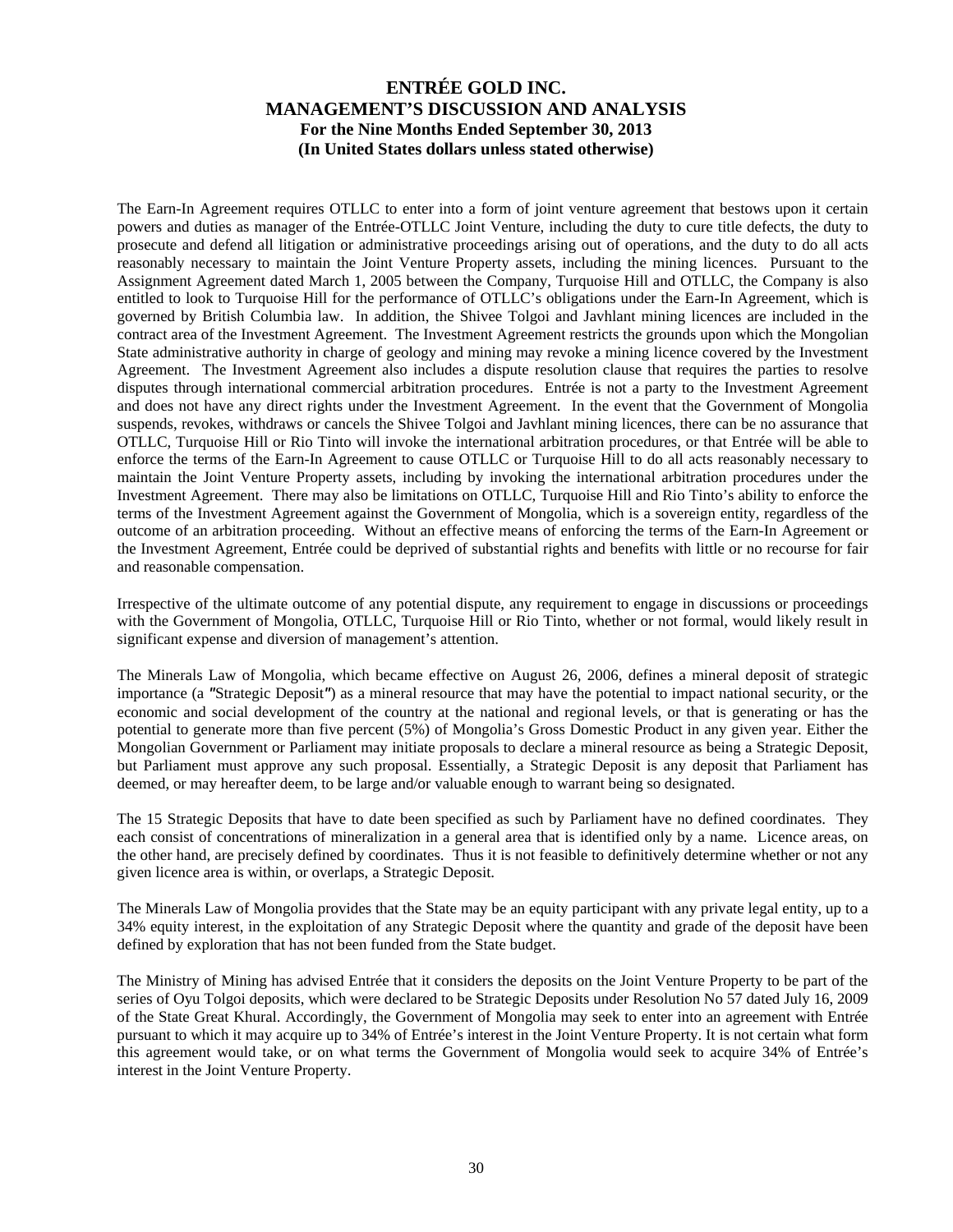In June 2010, the Government of Mongolia passed Resolution 140, the purpose of which is to authorize the designation of certain land areas for "state special needs" within certain defined areas, some of which include or are in proximity to the Oyu Tolgoi project. These state special needs areas are to be used for Khanbogd village development and for infrastructure and plant facilities necessary in order to implement the development and operation of the Oyu Tolgoi project. A portion of the Shivee Tolgoi licence is included in the land area that is subject to Resolution 140.

In June 2011, the Government of Mongolia passed Resolution 175, the purpose of which is to authorize the designation of certain land areas for "state special needs" within certain defined areas in proximity to the Oyu Tolgoi project. These state special needs areas are to be used for infrastructure facilities necessary in order to implement the development and construction of the Oyu Tolgoi project. Portions of the Shivee Tolgoi and Javhlant licences are included in the land area that is subject to Resolution 175.

It is expected but not yet formally confirmed by the Government that to the extent that a consensual access agreement exists or is entered into between OTLLC and an affected licence holder, the application of Resolution 175 to the land area covered by the access agreement will be unnecessary. OTLLC has existing access and surface rights to the Joint Venture Property pursuant to the Earn-In Agreement. If Entrée is unable to reach a consensual arrangement with OTLLC with respect to Shivee West, Entrée's right to use and access a corridor of land included in the state special needs areas for a proposed power line may be adversely affected by the application of Resolution 175. While the Mongolian Government would be responsible for compensating Entrée in accordance with the mandate of Resolution 175, the amount of such compensation is not presently quantifiable.

The Investment Agreement contains provisions restricting the circumstances under which the Shivee Tolgoi and Javhlant licences may be expropriated. As a result, Entrée considers that the application of Resolution 140 and Resolution 175 to the Joint Venture Property will likely be considered unnecessary.

The Government of Mongolia has, in the past, expressed its intent to foster and protect the development of an enabling environment for foreign investment. However, there are political constituencies within Mongolia that have espoused ideas that would not be regarded by the international mining community as conducive to foreign investment if they were to become law or official government policy. This was evidenced by revisions to the Minerals Law in 2006. In October 2011, Prime Minister Batbold stated in his 2012 budget speech that the Government of Mongolia is revisiting all treaties for the avoidance of double taxation, including the 2002 convention between Canada and Mongolia for the avoidance of double taxation and the prevention of fiscal evasion with respect to taxes on income and on capital (the "Canadian Double Tax Treaty").

On October 7, 2013, the Mongolian Parliament passed a new Investment Law, which came into effect on November 1, 2013. The new law is aimed at reviving foreign investment by easing restrictions on investors in key sectors such as mining and by providing greater certainty on the taxes they must pay. The new law replaces two previous laws, including SEFIL. The full impact of the new Investment Law is not yet known.

On December 7, 2012, the Office of the President of Mongolia published a draft revised Minerals Law, which proposes to introduce a new regulatory regime with new legal concepts. The draft law reaffirms the existing list of Strategic Deposits approved by Parliamentary Resolution #27 dated February 6, 2007, and provides for "mining agreements" to be entered into between the Government of Mongolia and licence holders. Under these mining agreements, the Mongolian State has the right to take an equity interest in the licence holder for no consideration. The draft law also provides: that licence transfer agreements will only be valid upon registration with MRAM and state-owned entities shall have a pre-emptive right to licences being transferred; for more extensive grounds under which licences may be revoked; and that not less than 34% of the equity in a foreign-invested mining licence holder must be held by a Mongolian citizen. As currently drafted, the draft law does not provide for any transitional provisions relating to existing licences nor the rights and obligations of licence holders under the existing system. Subsequent to publishing the draft law, President Elbegdorj determined that Mongolia needs a comprehensive policy framework that defines the country's priorities and strategies in the minerals sector before discussing a new Minerals Law. In July 2013, the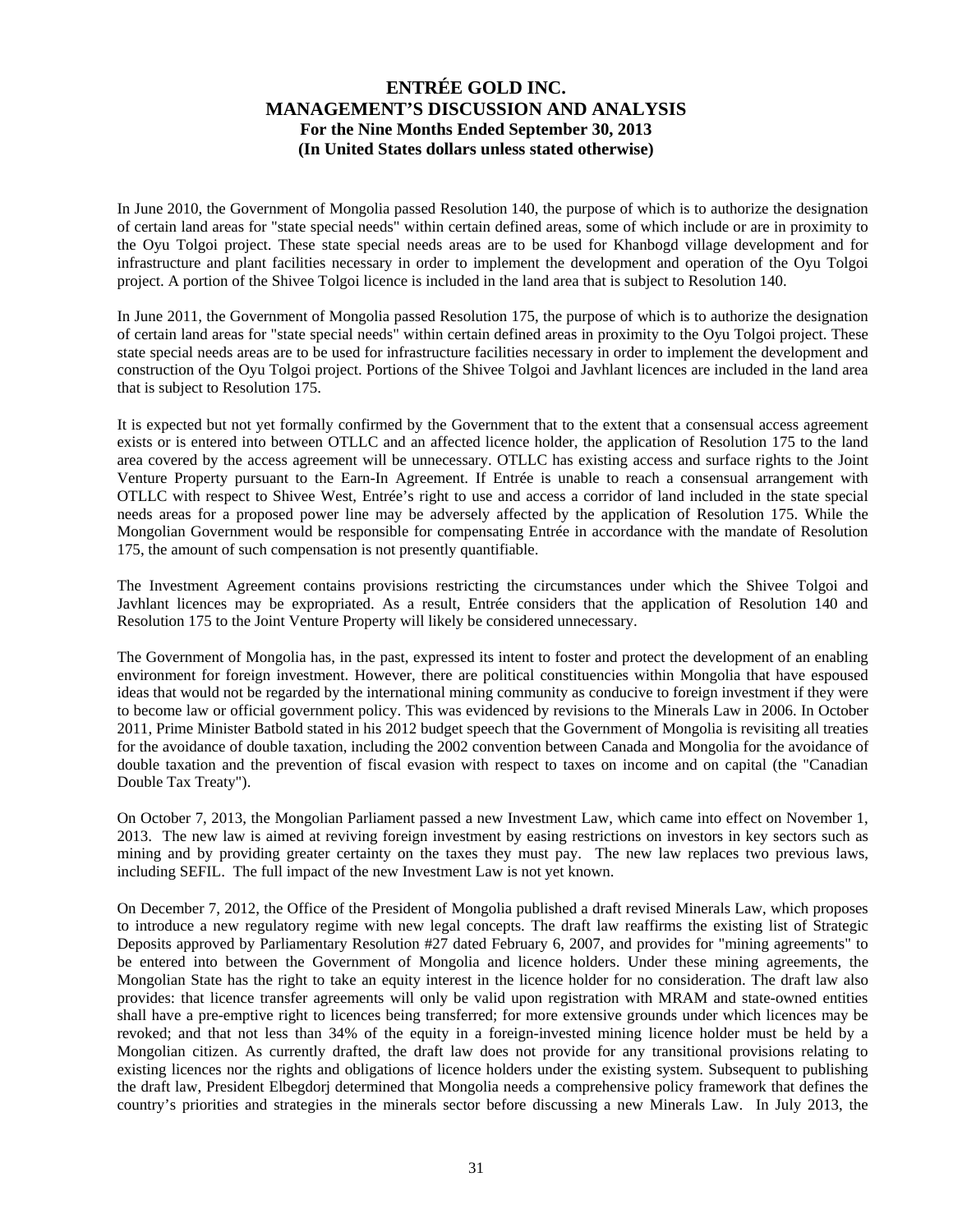Minister of Mining introduced a draft "State Policy on the Minerals Sector (2013-2024)" to Parliament. It is expected that the draft policy will be discussed in the Mongolian Parliament's fall session.

The Ministry of Finance and Ministry of Economic Development have also released drafts of new tax laws and amendments which include provisions related to taxation of foreign legal entities in Mongolia and more detailed rules for taxation of mining companies.

If the Government of Mongolia revises, amends or cancels the Canadian Double Tax Treaty, if the new Investment Law is implemented or interpreted in a manner that is not favourable to foreign investment, or if a new Minerals Law, amendments to tax laws, or other laws that are not favourable to foreign investment are adopted, it could have an adverse effect on Entrée's operations in Mongolia and future cashflow, earnings, results of operations and financial condition.

Entrée is not presently a party to the Investment Agreement. Although OTLLC agreed under the terms of the Earn-In Agreement to use its best efforts to cause Entrée to be brought within the ambit of, made subject to and be entitled to the benefits of the Investment Agreement or a separate stability agreement on substantially similar terms to the Investment Agreement, unless and until Entrée becomes a party to the Investment Agreement, there can be no assurance that Entrée will be entitled to all of the benefits of the Investment Agreement, including stability with respect to taxes payable. If Entrée is not entitled to all of the benefits of the Investment Agreement, it could be subject to the surtax royalty which came into effect in Mongolia on January 1, 2011. The rates of the surtax royalty vary from 1% to 5% for minerals other than copper. For copper, the surtax royalty rates range between 22% and 30% for ore, between 11% and 15% for concentrates, and between 1% and 5% for final products. No surtax royalty is charged on any minerals below a certain threshold market price, which varies depending on the type of minerals. This is in addition to the standard royalty rates of 2.5% for coal sold in Mongolia and commonly occurring minerals sold in Mongolia, and 5% for all other minerals. In order to become a party to the Investment Agreement or another similar type of agreement, the Government of Mongolia may require Entrée or the Entrée-OTLLC Joint Venture to agree to certain concessions, including with respect to the ownership of the Entrée-OTLLC Joint Venture, Entrée LLC or the economic benefit of Entrée's interest in the Joint Venture Property or the scope of the lands to be covered by the Investment Agreement or other similar type of agreement.

While the Entrée-OTLLC Joint Venture is operating under the terms of the form of joint venture agreement appended to the Earn-in Agreement, the joint venture agreement has not been formally executed by the parties. There can be no assurance that OTLLC or its shareholders will not attempt to renegotiate some or all of the material terms governing the joint venture relationship in a manner which could have an adverse effect on Entrée's future cashflow, earnings, results of operations and financial condition.

Entrée is and will be subject to the risks normally associated with the conduct of joint ventures, which include disagreements as to how to develop, operate and finance a project, inequality of bargaining power, incompatible strategic and economic objectives and possible litigation between the participants regarding joint venture matters. These matters may have an adverse effect on Entrée's ability to realize the full economic benefits of its interest in the property that is the subject of a joint venture, which could affect its results of operations and financial condition.

In the event of a dispute arising at or in respect of Entrée's foreign operations, Entrée may be subject to the exclusive jurisdiction of foreign courts or may not be successful in subjecting foreign persons to the jurisdiction of courts in Canada or other jurisdictions. Entrée may also be hindered or prevented from enforcing its rights with respect to a governmental entity or instrumentality because of the doctrine of sovereign immunity. Any adverse or arbitrary decision of a court, arbitrator or other governmental or regulatory body, or Entrée's inability to enforce its contractual rights, may have a material adverse impact on Entrée's business, assets, prospects, financial condition and results of operation.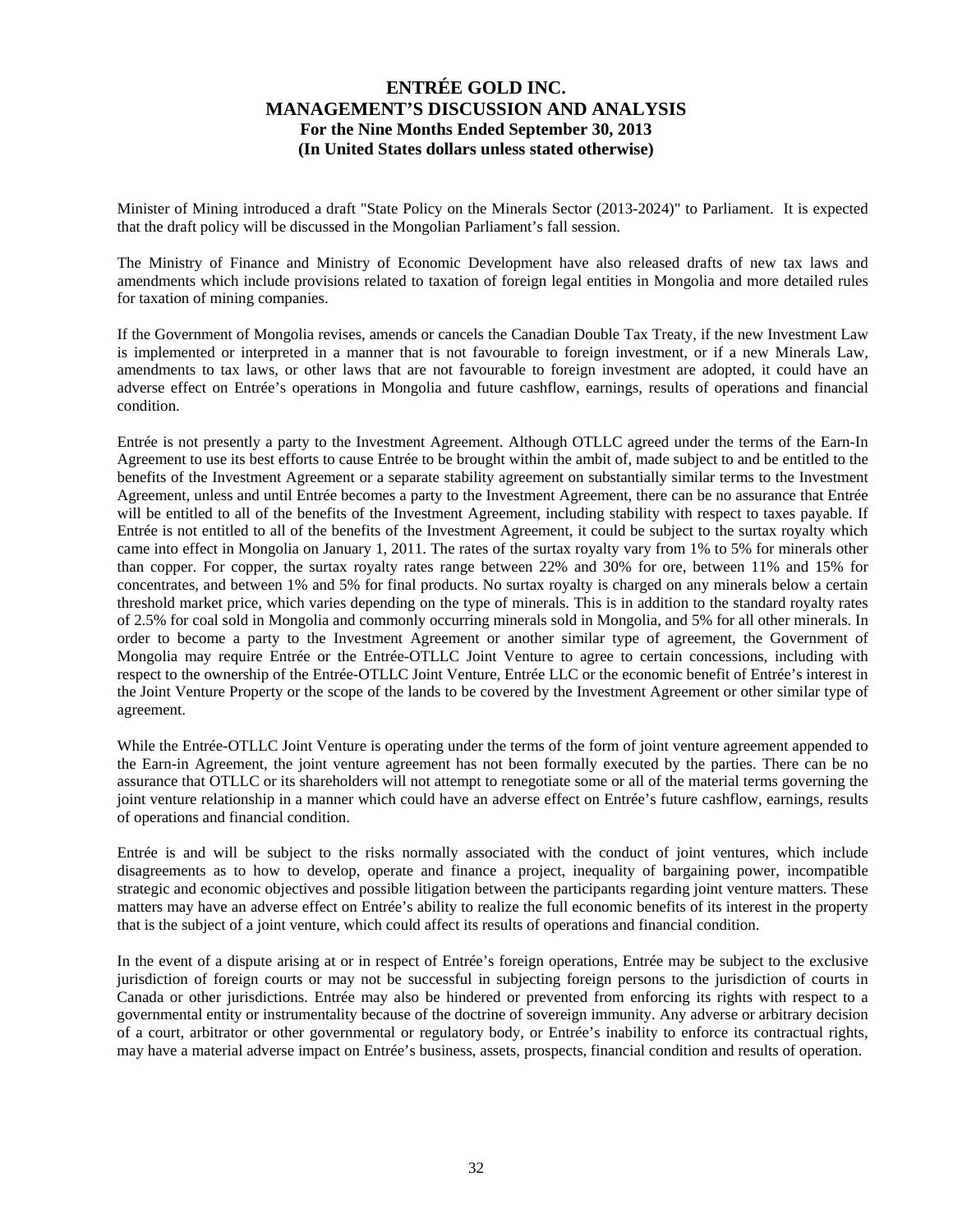#### *Risks Associated with the Development of the Oyu Tolgoi Project*

Timely development of the Oyu Tolgoi project depends upon Turquoise Hill's ability to maintain an adequate and reliable source of funding. Under the MOA, Turquoise Hill and Rio Tinto agreed to a comprehensive financing plan for the completion and start-up of phase 1 of the Oyu Tolgoi project; however, volatility in the capital markets and other factors may adversely affect Turquoise Hill's ability to acquire the remaining project finance component. The Oyu Tolgoi project is in a region of the world that is prone to economic and political upheaval and instability, which may make it more difficult to obtain sufficient debt financing from project lenders. Failure to obtain sufficient additional financing would likely have a materially adverse impact on OTLLC's ability to maintain the current development plans and schedule for future phases of the Oyu Tolgoi project, including Lift 1 and Lift 2 of the Hugo North Extension deposit and the Heruga deposit.

The Joint Venture Property is part of the Oyu Tolgoi project. Development of the Oyu Tolgoi project may be subject to unexpected problems or delays for any number of reasons, including OTLLC's inability to raise the additional funding that it needs to complete the development of the Oyu Tolgoi project, Government of Mongolia requests to renegotiate the Investment Agreement, Government proposals to levy additional taxes and royalties against OTLLC and Government requests to have underground mine financing approved by Parliament. On October 15, 2012, Turquoise Hill announced that it, along with OTLLC and Rio Tinto, had rejected a request from the Mongolia Ministry of Mining to renegotiate the Investment Agreement. In its proposed 2013 budget, the Government of Mongolia included revenue from the application of a progressive royalty scheme to Oyu Tolgoi. However, the Investment Agreement provides a stabilized royalty rate of 5% over the life of the agreement and specifies that new laws made after its signing will not apply to Oyu Tolgoi. Turquoise Hill has stated that any change to Oyu Tolgoi's royalty rate would require the agreement of all parties to the Investment Agreement. In early 2013, Turquoise Hill announced that a number of substantive issues had been raised by the Government of Mongolia relating to implementation of the Investment Agreement, including Oyu Tolgoi project development and costs, operating budget, project financing, management fees and governance. On July 28, 2013, Turquoise Hill announced that they had received notification from the Government of Mongolia that project financing for Oyu Tolgoi will now require approval by the Mongolian Parliament and as a consequence funding and development of the Oyu Tolgoi underground will be delayed until matters with the Mongolian Government can be resolved and a new timetable has been agreed. On August 7, 2013, Turquoise Hill announced that it had signed a binding term sheet with Rio Tinto for a new funding agreement designed to meet Turquoise Hill's cash needs through the end of 2013. Rio Tinto will provide Turquoise Hill with a secured \$600 million bridge funding facility. In the event that the Oyu Tolgoi project financing funds are not available to repay the \$600 million bridge funding facility as well as an existing \$1.8 billion interim funding facility, which both mature on December 31, 2013, Turquoise Hill would be obligated to launch a rights offering to close by the end of 2013, with a standby commitment from Rio Tinto, to repay both facilities. Turquoise Hill stated that discussions with the Government of Mongolia about project financing, delayed funding and development of the Oyu Tolgoi underground and other outstanding matters continue, with a goal of completing the project financing transaction and beginning to draw from the facility by the end of 2013.

There can be no assurance that the present or a future Parliament will approve the project financing, if necessary, or refrain from enacting legislation that undermines the Investment Agreement or that the present or a future government will refrain from adopting government policies or seeking to renegotiate the terms of the Investment Agreement that impair the ability of OTLLC, Turquoise Hill or Rio Tinto to develop and operate the Oyu Tolgoi project on the basis presently contemplated, which may have a material adverse impact on Entrée and the Company's share price.

OTLLC has earned either a 70% or 80% interest in the Joint Venture Property, depending on the depth at which minerals are extracted, and has effective control of the Entrée-OTLLC Joint Venture management committee. Rio Tinto, which beneficially owns 20.7% of the Company's issued and outstanding shares, controls the business and affairs of Turquoise Hill and OTLLC. Under the Heads of Agreement and MOA, Rio Tinto is responsible for the management of the building and operation of the Oyu Tolgoi project (which includes the Heruga and Hugo North Extension deposits on the Joint Venture Property); is responsible for all exploration operations on behalf of OTLLC, including exploration on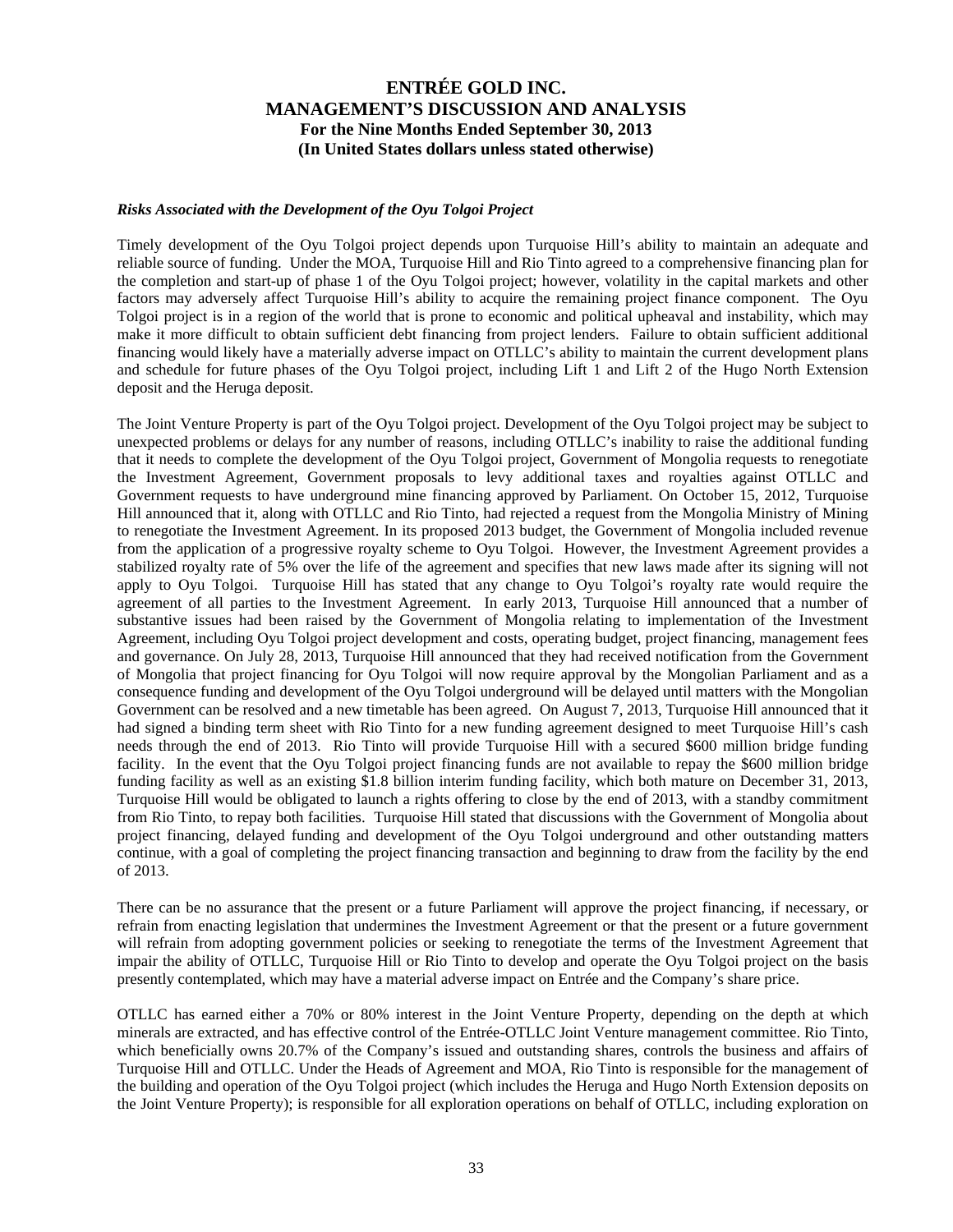the Joint Venture Property; and prepares all programs and budgets for approval by the OTLLC board. The interest of Rio Tinto, Turquoise Hill and OTLLC and the interests of the Company's other shareholders are not necessarily aligned and there can be no assurance that Rio Tinto, Turquoise Hill or OTLLC will exercise its rights or act in a manner that is consistent with the best interests of the Company's other shareholders.

### *Risks Associated with the Funding Agreement*

Under the Equity Participation and Funding Agreement with Sandstorm (the "Funding Agreement"), the Company agreed to use future cash flows from its mineral property interests to purchase and deliver metal credits to Sandstorm. The Funding Agreement does not require the Company to deliver actual metal production, therefore the Company will have to use revenue it receives from the sale of its share of metal production to purchase the requisite amount of metal credits for delivery to Sandstorm. To the extent metal prices on the day on which the Company's production is sold are different from metal prices on the day on which the Company purchases metal credits for delivery to Sandstorm, the Company may suffer a gain or loss on the difference.

In the event of a partial expropriation of Entrée's interest in the Joint Venture Property, which is not reversed during the abeyance period provided for in the equity participation and funding agreement, the Company will be required to return a pro rata portion of the Deposit (the amount of the repayment not to exceed the amount of the Unearned Balance).

If an event of default occurs under the Funding Agreement, the Company may be required to immediately pay to Sandstorm a default fee, which it may not have sufficient funds to cover. Some potential events of default may be outside of Entrée's control, including a partial or full expropriation of Entrée's interest in the Joint Venture Property which is not reversed during the abeyance period provided for in the Funding Agreement. If an event of default occurs and the Company is required to pay a default fee to Sandstorm, it may have a material adverse impact on Entrée's business, financial condition assets and prospects, and on the Company's share price.

#### *Risks Associated with Mining or Related to Entrée*

Recent global financial and market conditions have been subject to increased volatility as a result of, among other things, apprehension over the ongoing debt crisis in the Eurozone and Japan, and concerns that the Chinese economy is slowing, which may impact the ability of Entrée to obtain equity or debt financing in the future and, if obtained, on terms favourable to Entrée. If Entrée cannot raise the money that it needs to continue exploration of its mineral properties, there is a risk that Entrée may be forced to delay, scale back, or eliminate certain of its exploration activities. If these increased levels of volatility and market turmoil continue, Entrée's operations could be adversely impacted and the value and the price of the Company's common shares could be adversely affected.

The estimates of reserves and resources, including the anticipated tonnages and grades that will be achieved or the indicated level of recovery that will be realized, are estimates only and no assurances can be given as to their accuracy. Such estimates are, in large part, based on interpretations of geological data obtained from drill holes and other sampling techniques. Actual mineralization or formations may be different from those predicted. Reserve and resource estimates are materially dependent on prevailing market prices and the cost of recovering and processing minerals at the mine site. Market fluctuations in the price of metals or increases in the costs to recover metals may render the mining of ore reserves uneconomical and materially adversely affect operations.

There is no assurance that a commercially viable mineral deposit exists on any of the exploration properties in which Entrée has an interest. There is also no assurance that, even if commercial quantities of ore are discovered, a mineral property will be brought into commercial production. The discovery of mineral deposits is dependent upon a number of factors, not the least of which is the technical skill of the exploration personnel involved. The commercial viability of a mineral deposit, once discovered, is also dependent upon a number of factors, some of which are the particular attributes of the deposit, such as size, grade and proximity to infrastructure, metal prices and government regulations, including regulations relating to royalties, allowable production, importing and exporting of minerals, and environmental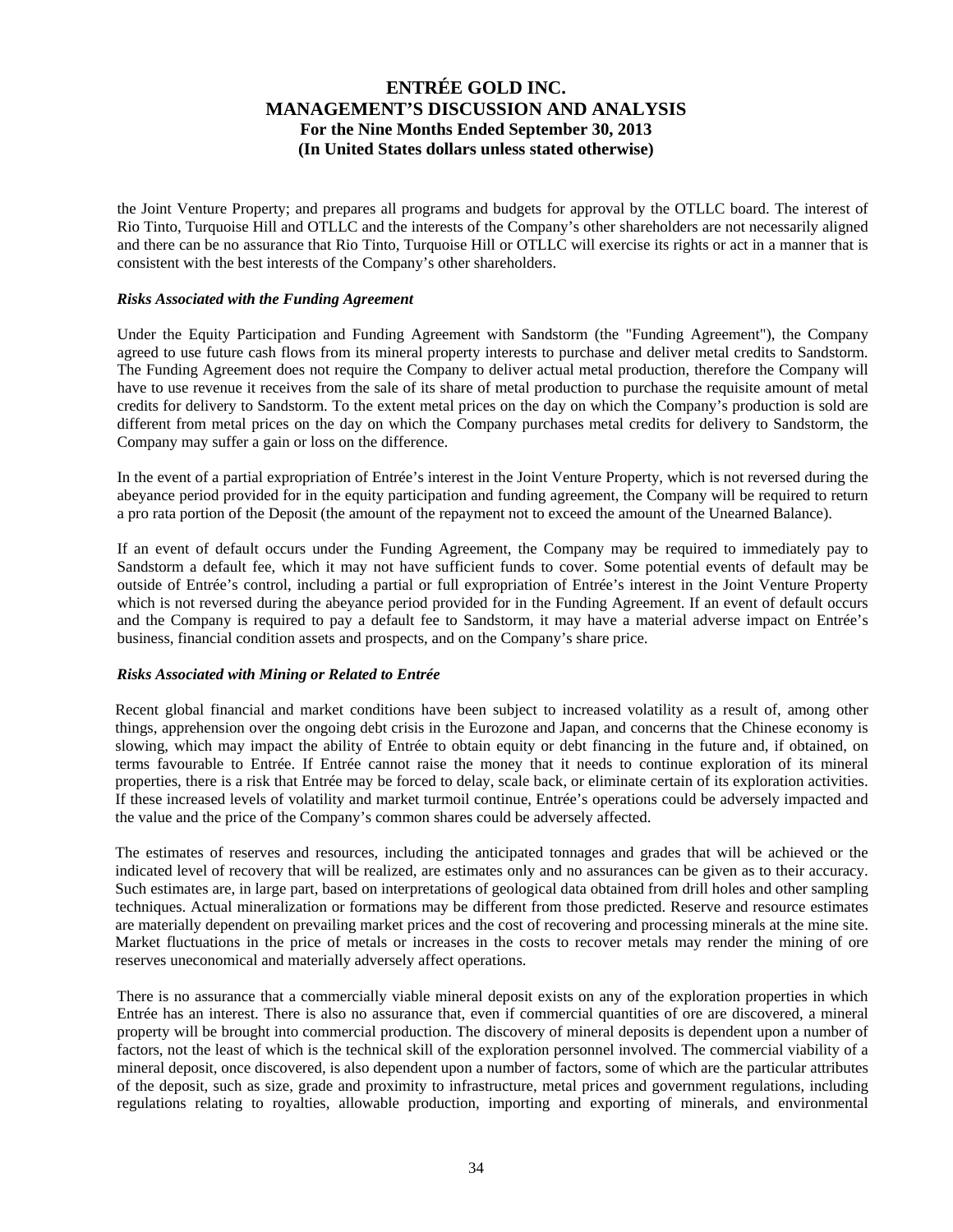protection. Most of the above factors are beyond the control of Entrée. If mineral reserves in commercially exploitable quantities are established on any of Entrée's properties (other than the Joint Venture Property, in which Entrée has a carried interest), Entrée will be required to expend substantial sums of money to establish the extent of the resource, develop processes to extract it and develop extraction and processing facilities and infrastructure. Although Entrée may derive substantial benefits from the discovery of a major deposit, there can be no assurance that such a resource will be large enough to justify commercial operations, nor can there be any assurance that Entrée will be able to raise the funds required for development on a timely basis. Entrée may be required to acquire rights to additional lands in order to develop a mine if a mine cannot be properly located on Entrée's properties. There can be no assurance that Entrée will be able to acquire such additional lands on commercially reasonable terms, if at all.

Rio Tinto's beneficial shareholdings in the Company potentially give Rio Tinto the voting power to influence the policies, business and affairs of Entrée and the outcome of any significant corporate transaction or other matter, including a merger, business combination or a sale of all, or substantially all, of Entrée's assets. In addition, Rio Tinto has operational control over the Joint Venture Property. OTLLC also has a right of first refusal with respect to any proposed disposition by Entrée of an interest in Shivee West, which is not subject to the Entrée-OTLLC Joint Venture. The share position in the Company of each of Turquoise Hill and Rio Tinto may have the effect of delaying, deterring or preventing a transaction involving a change of control of the Company in favour of a third party that otherwise could result in a premium in the market price of the Company's common shares in the future. This risk could be mitigated by the Funding Agreement, which provides that Sandstorm will vote its shares in the manner specified by the Company's board of directors with respect to a take-over of the Company, provided the acquirer has agreed to deliver to Sandstorm a deed of adherence to the Funding Agreement.

Entrée must comply with licence and permitting requirements. In Mongolia, the Shivee Tolgoi and Javhlant exploration licences were converted to mining licences on October 27, 2009. These licences now have a term of 30 years, with two potential extensions of 20 years each. The total estimated annual fees in order to maintain the Shivee Tolgoi and Javhlant mining licences in good standing is \$1,100,000. Approximately \$600,000 of the total is recoverable from, or loaned by, OTLLC.

In Nevada, maintenance fees must be paid to the BLM. For the 2013 assessment year, the aggregate fee for the Ann Mason Project is approximately \$138,000.

In both Mongolia and Nevada, Entrée must comply with environmental regulations that govern air and water quality and land disturbance and provide mine reclamation and closure costs.

#### **Internal Control over Financial Reporting**

Management is responsible for designing internal control over financial reporting, to provide reasonable assurance regarding the reliability of financial reporting and the preparation of financial statements for external purposes in accordance with US GAAP. No change in the Company's internal control over financial reporting occurred during the period beginning on July 1, 2013 and ended on September 30, 2013 that has materially affected, or is reasonably likely to materially affect, the Company's internal control over financial reporting.

### **Cautionary Note to United States Investors - Canadian Disclosure Standards in Mineral Resources and Mineral Reserves**

The terms "mineral reserve", "proven mineral reserve" and "probable mineral reserve" are Canadian mining terms as defined in accordance with NI 43-101 under the guidelines set out in the Canadian Institute of Mining, Metallurgy and Petroleum (the "CIM") Standards on Mineral Resources and Mineral Reserves, adopted by the CIM Council, as may be amended from time to time by the CIM.